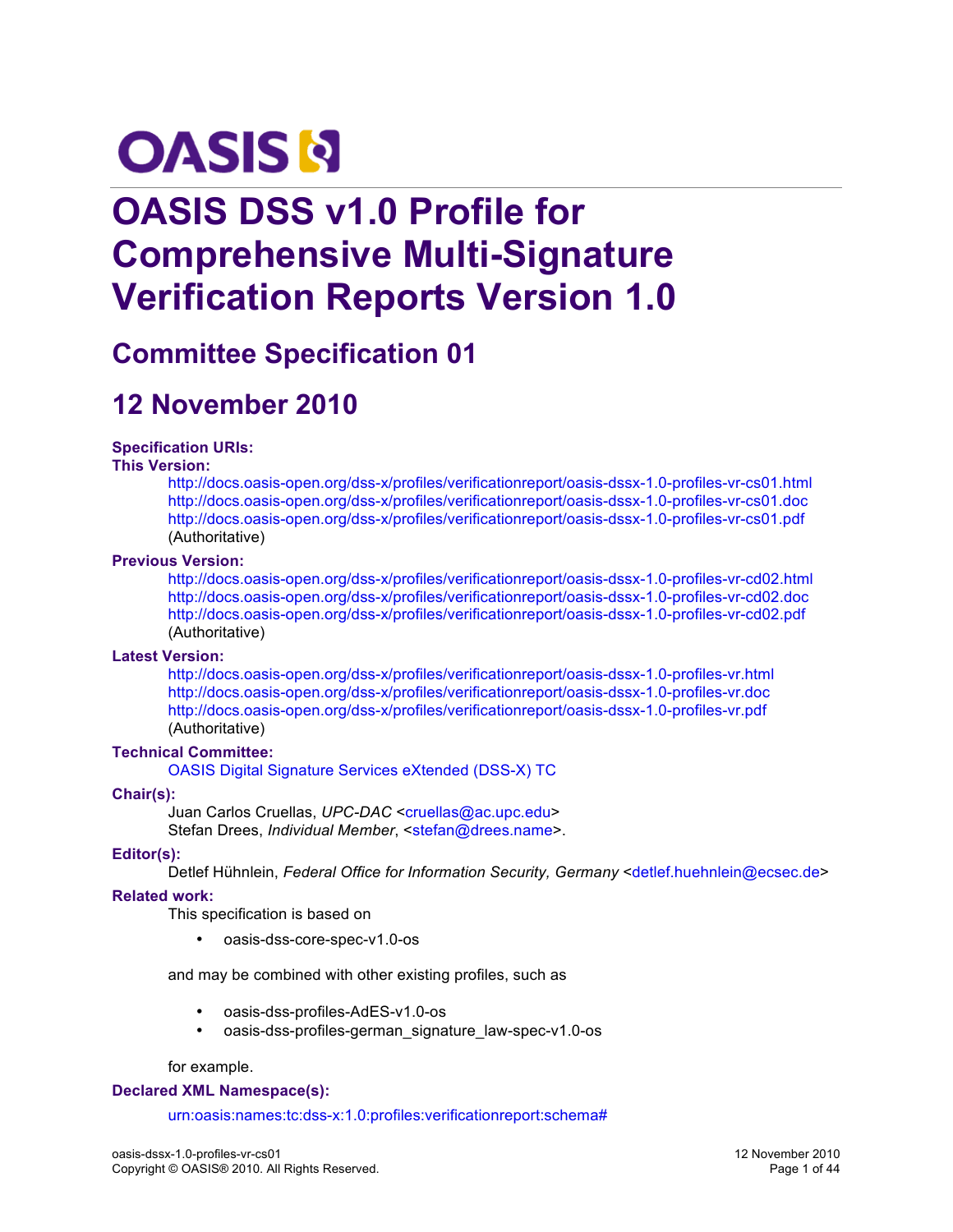#### **Abstract:**

This document defines a protocol and processing profile of the DSS Verifying Protocol specified in Section 4 of **[DSSCore]**, which allows to return individual signature verification reports for each signature in a verification request and include detailed information of the different steps taken during verification.

#### **Status:**

This document was last revised or approved by the Digital Signature Services Extended (DSS-X) TC on the above date. The level of approval is also listed above. Check the "Latest Version" or "Latest Approved Version" location noted above for possible later revisions of this document.

Technical Committee members should send comments on this specification to the Technical Committee's email list. Others should send comments to the Technical Committee by using the "Send A Comment" button on the Technical Committee's web page at http://www.oasisopen.org/committees/dss-x/.

For information on whether any patents have been disclosed that may be essential to implementing this specification, and any offers of patent licensing terms, please refer to the Intellectual Property Rights section of the Technical Committee web page (http://www.oasisopen.org/committees/dss-x/ipr.php)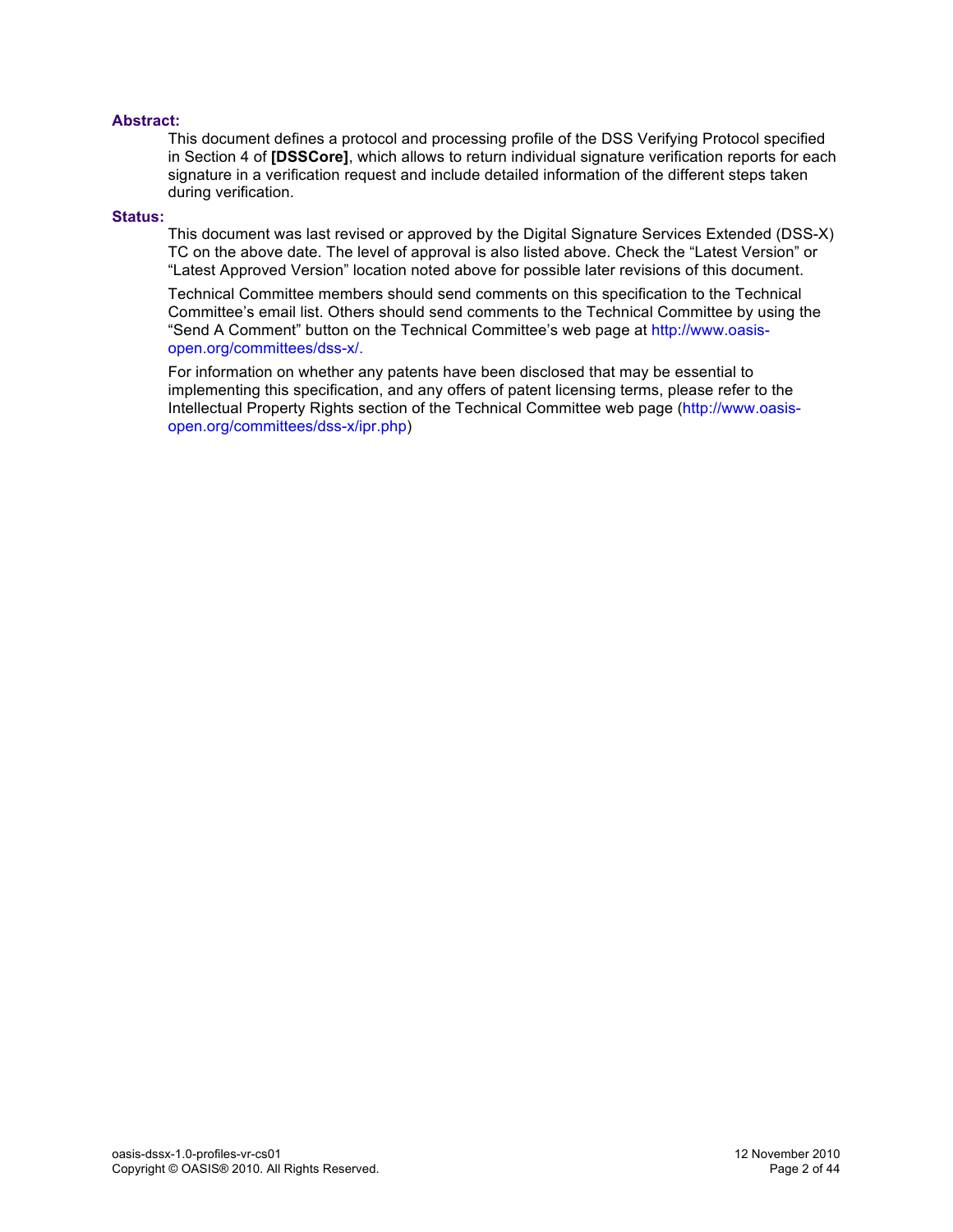## **Notices**

Copyright © OASIS® 2010. All Rights Reserved.

All capitalized terms in the following text have the meanings assigned to them in the OASIS Intellectual Property Rights Policy (the "OASIS IPR Policy"). The full Policy may be found at the OASIS website.

This document and translations of it may be copied and furnished to others, and derivative works that comment on or otherwise explain it or assist in its implementation may be prepared, copied, published, and distributed, in whole or in part, without restriction of any kind, provided that the above copyright notice and this section are included on all such copies and derivative works. However, this document itself may not be modified in any way, including by removing the copyright notice or references to OASIS, except as needed for the purpose of developing any document or deliverable produced by an OASIS Technical Committee (in which case the rules applicable to copyrights, as set forth in the OASIS IPR Policy, must be followed) or as required to translate it into languages other than English.

The limited permissions granted above are perpetual and will not be revoked by OASIS or its successors or assigns.

This document and the information contained herein is provided on an "AS IS" basis and OASIS DISCLAIMS ALL WARRANTIES, EXPRESS OR IMPLIED, INCLUDING BUT NOT LIMITED TO ANY WARRANTY THAT THE USE OF THE INFORMATION HEREIN WILL NOT INFRINGE ANY OWNERSHIP RIGHTS OR ANY IMPLIED WARRANTIES OF MERCHANTABILITY OR FITNESS FOR A PARTICULAR PURPOSE.

OASIS requests that any OASIS Party or any other party that believes it has patent claims that would necessarily be infringed by implementations of this OASIS Committee Specification or OASIS Standard, to notify OASIS TC Administrator and provide an indication of its willingness to grant patent licenses to such patent claims in a manner consistent with the IPR Mode of the OASIS Technical Committee that produced this specification.

OASIS invites any party to contact the OASIS TC Administrator if it is aware of a claim of ownership of any patent claims that would necessarily be infringed by implementations of this specification by a patent holder that is not willing to provide a license to such patent claims in a manner consistent with the IPR Mode of the OASIS Technical Committee that produced this specification. OASIS may include such claims on its website, but disclaims any obligation to do so.

OASIS takes no position regarding the validity or scope of any intellectual property or other rights that might be claimed to pertain to the implementation or use of the technology described in this document or the extent to which any license under such rights might or might not be available; neither does it represent that it has made any effort to identify any such rights. Information on OASIS' procedures with respect to rights in any document or deliverable produced by an OASIS Technical Committee can be found on the OASIS website. Copies of claims of rights made available for publication and any assurances of licenses to be made available, or the result of an attempt made to obtain a general license or permission for the use of such proprietary rights by implementers or users of this OASIS Committee Specification or OASIS Standard, can be obtained from the OASIS TC Administrator. OASIS makes no representation that any information or list of intellectual property rights will at any time be complete, or that any claims in such list are, in fact, Essential Claims.

The names "OASIS" and "DSS" are trademarks of OASIS, the owner and developer of this specification, and should be used only to refer to the organization and its official outputs. OASIS welcomes reference to, and implementation and use of, specifications, while reserving the right to enforce its marks against misleading uses. Please see http://www.oasis-open.org/who/trademark.php for above guidance.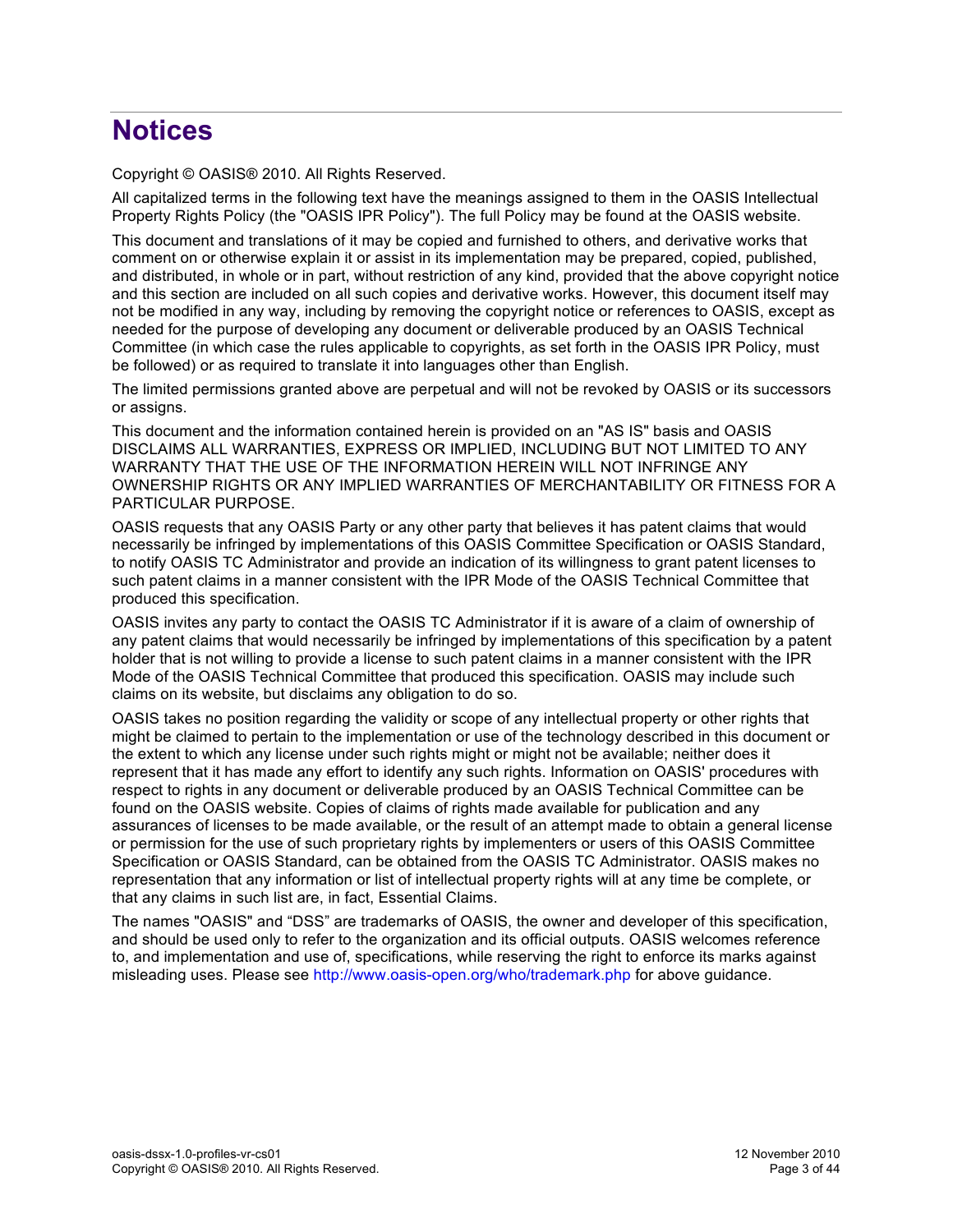## **Table of Contents**

| 1              |  |
|----------------|--|
|                |  |
|                |  |
|                |  |
| $\overline{2}$ |  |
|                |  |
|                |  |
|                |  |
|                |  |
| 3              |  |
|                |  |
|                |  |
|                |  |
|                |  |
|                |  |
|                |  |
|                |  |
|                |  |
|                |  |
|                |  |
|                |  |
|                |  |
|                |  |
|                |  |
|                |  |
| 4              |  |
|                |  |
|                |  |
|                |  |
| А.             |  |
| В.             |  |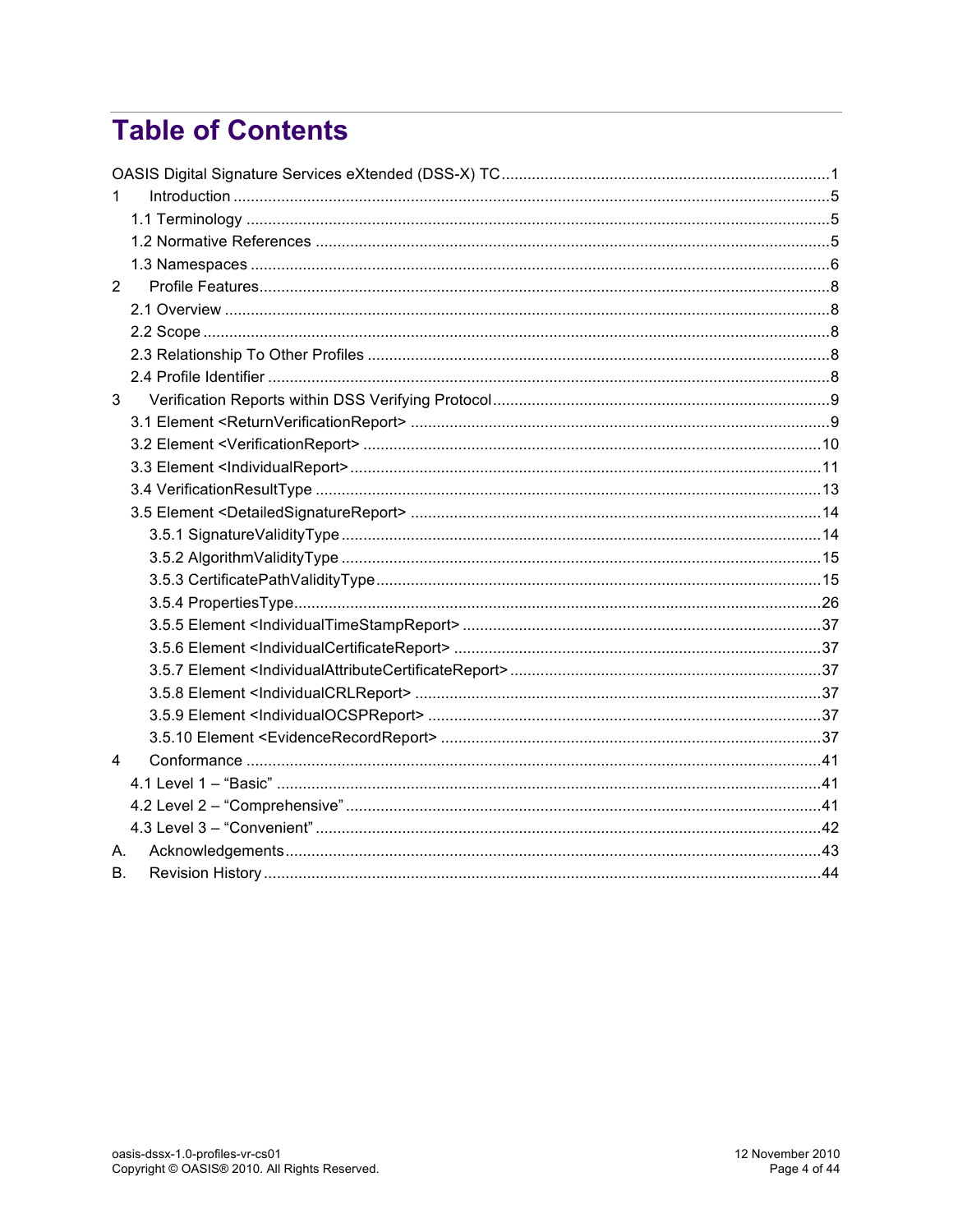## **1 Introduction**

2 This document defines a protocol and processing profile of the DSS Verifying Protocol specified in

3 Section 4 of **[DSSCore]**, which allows to support the verification of multiple signatures within some<br>4 <VerifyRequest> and include detailed information of the different steps taken during verification.

- <VerifyRequest> and include detailed information of the different steps taken during verification.
- The following sections describe how to understand the rest of this document.

## **1.1 Terminology**

The key words "MUST", "MUST NOT", "REQUIRED", "SHALL", "SHALL NOT", "SHOULD", "SHOULD

- 8 NOT", "RECOMMENDED", "MAY", and "OPTIONAL" in this document are to be interpreted as described in **[RFC2119]**.
- These keywords are capitalized when used to unambiguously specify requirements over protocol features
- and behavior that affect the interoperability and security of implementations. When these words are not capitalized, they are meant in their natural-language sense.
- 13 This specification uses the following typographical conventions in text: <ns: Element>, Attribute,
- **Datatype**, OtherCode.

## **1.2 Normative References**

| 16<br>17             | [CAdES]      | ETSI: "Electronic Signature Formats", Electronic Signatures and Infrastructures<br>(ESI) - Technical Specification, ETSI TS 101 733 V1.7.4, 2008-07                                                                                                            |
|----------------------|--------------|----------------------------------------------------------------------------------------------------------------------------------------------------------------------------------------------------------------------------------------------------------------|
| 18<br>19<br>20       | [Core-XSD]   | S. Drees, T. Perrin, J. C. Cruellas, N. Pope, K. Lanz, et al.: "DSS Schema",<br>February 2007 http://docs.oasis-open.org/dss/v1.0/DSS-XML-SCHEMAS-v1.0-<br>os/oasis-dss-core-schema-v1.0-os.xsd                                                                |
| 21<br>22             | [DSSCore]    | OASIS Standard, Digital Signature Service Core Protocols and Elements, April<br>2007 http://docs.oasis-open.org/dss/v1.0/oasis-dss-core-spec-v1.0-os.pdf                                                                                                       |
| 23<br>24<br>25       | [DSSAdES]    | OASIS Standard, Advanced Electronic Signature Profiles of the OASIS Digital<br>Signature Service Version 1.0, April 2007 http://docs.oasis-<br>open.org/dss/v1.0/oasis-dss-profiles-AdES-spec-v1.0-os.pdf                                                      |
| 26<br>27<br>28       | [DSSSigG]    | OASIS Standard, German Signature Law Profile of the OASIS Digital Signature<br>Service Version 1.0, April 2007 http://docs.oasis-open.org/dss/v1.0/oasis-dss-<br>profiles german signature law-spec-v1.0-os.pdf                                                |
| 29<br>30<br>31       | [DSSVR-XSD]  | D. Hühnlein, I. Henkel, J. C. Cruellas, S. Drees, A. Kuehne, et. al.: "DSS<br>Verification Report Schema", July 2009 http://www.oasis-<br>open.org/committees/download.php/33059/VerificationReport-CD1.xsd                                                    |
| 32<br>33<br>34       | [DSSVisSig]  | OASIS Committee Draft 01, Visual Signature Profile of the OASIS Digital<br>Signature Services, April 2009 http://docs.oasis-open.org/dss-<br>x/profiles/visualsig/v1.0/cd01/oasis-dssx-1.0-profiles-visualsig-cd1.pdf                                          |
| 35<br>36<br>37<br>38 | [EC/1999/93] | Directive 1999/93/EC of the European Parliament and of the Council of 13<br>December 1999 on a Community framework for electronic signatures<br>(http://europa.eu.int/eurlex/pri/en/oj/dat/2000/l 013/l<br>01320000119en00120020.pdf)                          |
| 39<br>40<br>41       |              | <b>[ETSI102231-2.1.1]</b> ETSI: "Provision of harmonized Trust-service status information", Electronic<br>Signatures and Infrastructure (ESI) - Technical Specification, ETSI TS 102231<br>Version 2.1.1 of March 2006                                         |
| 42<br>43<br>44       |              | <b>[ETSI102231-3.1.2]</b> ETSI: "Provision of harmonized Trust-service status information", Electronic<br>Signatures and Infrastructure (ESI) - Technical Specification, ETSI TS 102231,<br>Version 3.1.2 of December 2009 (http://uri.etsi.org/02231/v3.1.2/) |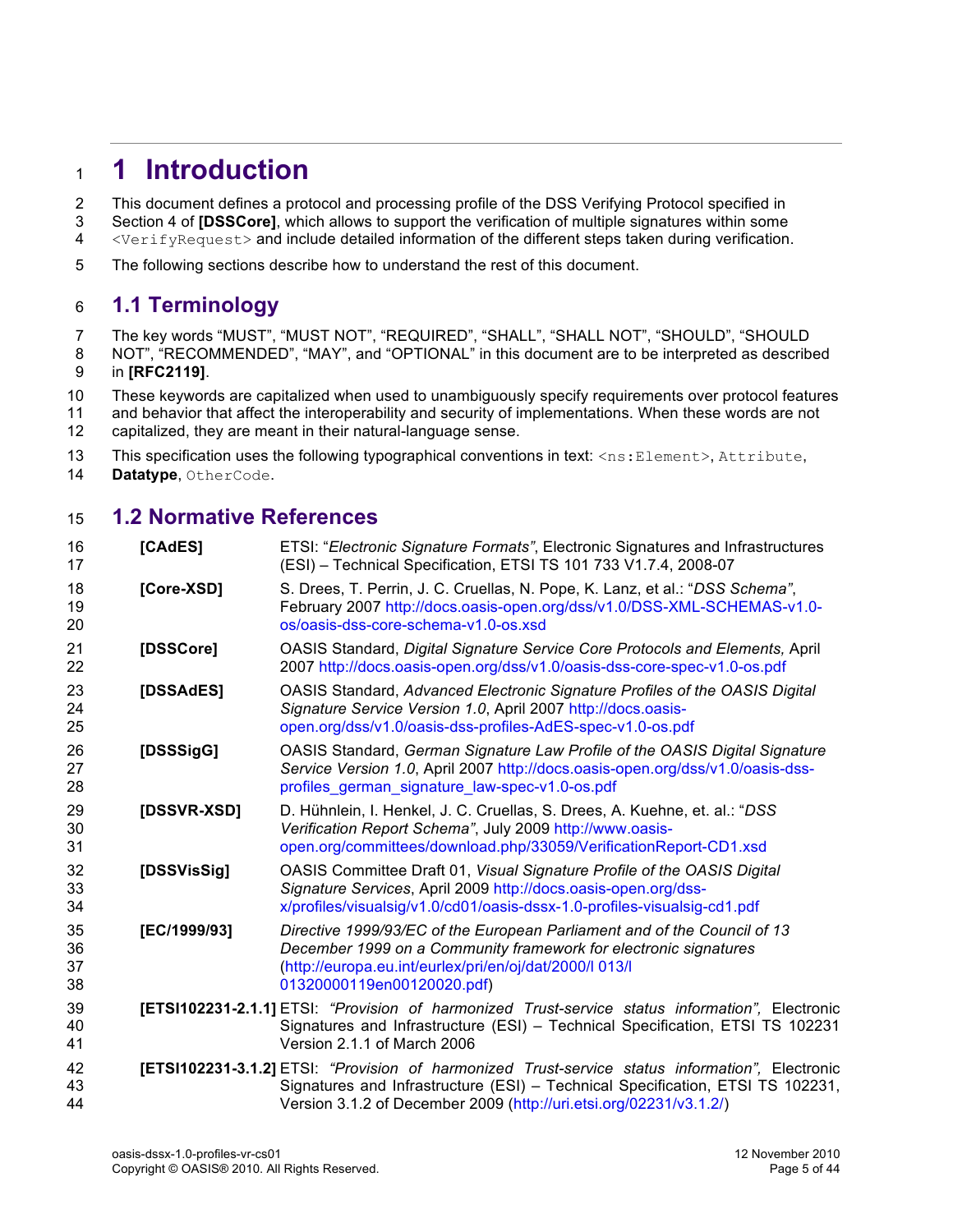| 45<br>46       | [RFC2119]     | S. Bradner: "Key words for use in RFCs to Indicate Requirement Levels", IETF<br>RFC 2119 (http://www.ietf.org/rfc/rfc2119.txt)                                                                                                        |
|----------------|---------------|---------------------------------------------------------------------------------------------------------------------------------------------------------------------------------------------------------------------------------------|
| 47<br>48<br>49 | [RFC2560]     | M. Myers, R. Ankney, A. Malpani, S. Galperin, C. Adams: "X.509 Internet Public<br>Key Infrastructure - Online Certificate Status Protocol - OCSP", IETF RFC 2560<br>(http://www.ietf.org/rfc/rfc3161.txt)                             |
| 50<br>51<br>52 | [RFC3161]     | C. Adams, P. Cain, D. Pinkas, R. Zuccherato: "Internet X.509 Public Key<br>Infrastructure Time-Stamp Protocol (TSP)", IETF RFC 3161<br>(http://www.ietf.org/rfc/rfc3161.txt)                                                          |
| 53<br>54       | [RFC3275]     | D. Eastlage, J. Reagle, D. Solo: "(Extensible Markup Language) XML Signature<br>Syntax and Processing", IETF RFC 3275 (http://www.ietf.org/rfc/rfc3275.txt)                                                                           |
| 55<br>56       | [RFC3281]     | S. Farrell, R. Housley: "An Internet Attribute Certificate Profile for Authorization",<br>IETF RFC 3281 (http://www.ietf.org/rfc/rfc3281.txt)                                                                                         |
| 57<br>58       | [RFC3852]     | R. Housley: "Cryptographic Message Syntax (CMS)". IETF RFC 3852,<br>(http://www.ietf.org/rfc/rfc3852.txt)                                                                                                                             |
| 59<br>60<br>61 | [RFC4514]     | K. Zeilenga, Ed.: "Lightweight Directory Access Protocol (LDAP): String<br>Representation of Distinguished Names", IETF RFC 4514<br>(http://www.ietf.org/rfc/rfc4514.txt)                                                             |
| 62<br>63       | [RFC4998]     | T. Gondrom, R. Brandner, U. Pordesch: "Evidence Record Syntax (ERS)", IETF<br>RFC 4998 (http://www.ietf.org/rfc/rfc4998.txt)                                                                                                          |
| 64<br>65<br>66 | [RFC5280]     | D. Cooper, S. Santesson, S. Farrell, S. Boeyen, R. Housley, W. Polk: "Internet<br>X.509 Public Key Infrastructure, Certificate and Certificate Revocation List (CRL)<br>Profile", IETF RFC 5280 (http://www.ietf.org/rfc/rfc5280.txt) |
| 67<br>68<br>69 | [SAMLCore1.1] | OASIS Standard, Assertions and Protocol for the OASIS Security Assertion<br>Markup Language (SAML) V 1.1, September 2003 http://www.oasis-<br>open.org/committees/download.php/3406/oasis-sstc-saml-core-1.1.pdf                      |
| 70<br>71<br>72 | [SAMLCore2.0] | OASIS Standard, Assertions and Protocols for the OASIS Security Assertion<br>Markup Language (SAML) V2.0, March 2005 http://docs.oasis-<br>open.org/security/saml/v2.0/saml-core-2.0-os.pdf                                           |
| 73<br>74       | [XAdES]       | ETSI: "XML Advanced Electronic Signatures (XAdES)", ETSI TS 101 903,<br>Version 1.3.2, March 2006                                                                                                                                     |
| 75<br>76<br>77 | $[XML-ns]$    | T. Bray, D. Hollander, A. Layman: "Namespaces in XML", W3C<br>Recommendation, January 1999 (http://www.w3.org/TR/1999/REC-xml-names-<br>19990114)                                                                                     |
| 78<br>79       | [XMLSig]      | D. Eastlake et al. "XML-Signature Syntax and Processing", W3C<br>Recommendation, June 2008 (http://www.w3.org/TR/xmldsig-core/)                                                                                                       |

## **1.3 Namespaces**

 The structures described in this specification are contained in the schema file **[DSSVR-XSD]**. All schema 82 listings in the current document are excerpts from the schema file. In the case of a disagreement between<br>83 the schema file and this document, the schema file takes precedence. the schema file and this document, the schema file takes precedence.

- This schema is associated with the following XML namespace:
- 

urn:oasis:names:tc:dss-x:1.0:profiles:verificationreport:schema#

- 86 If a future version of this specification is needed, it will use a different namespace.
- 
- Conventional XML namespace prefixes are used in this document:
- The prefix vr: (or no prefix) stands for this profiles namespace **[DSSVR-XSD]**.
- The prefix ds: stands for the W3C XML Signature namespace **[XMLSig]**.
- The prefix dss: stands for the DSS core namespace **[Core-XSD]**.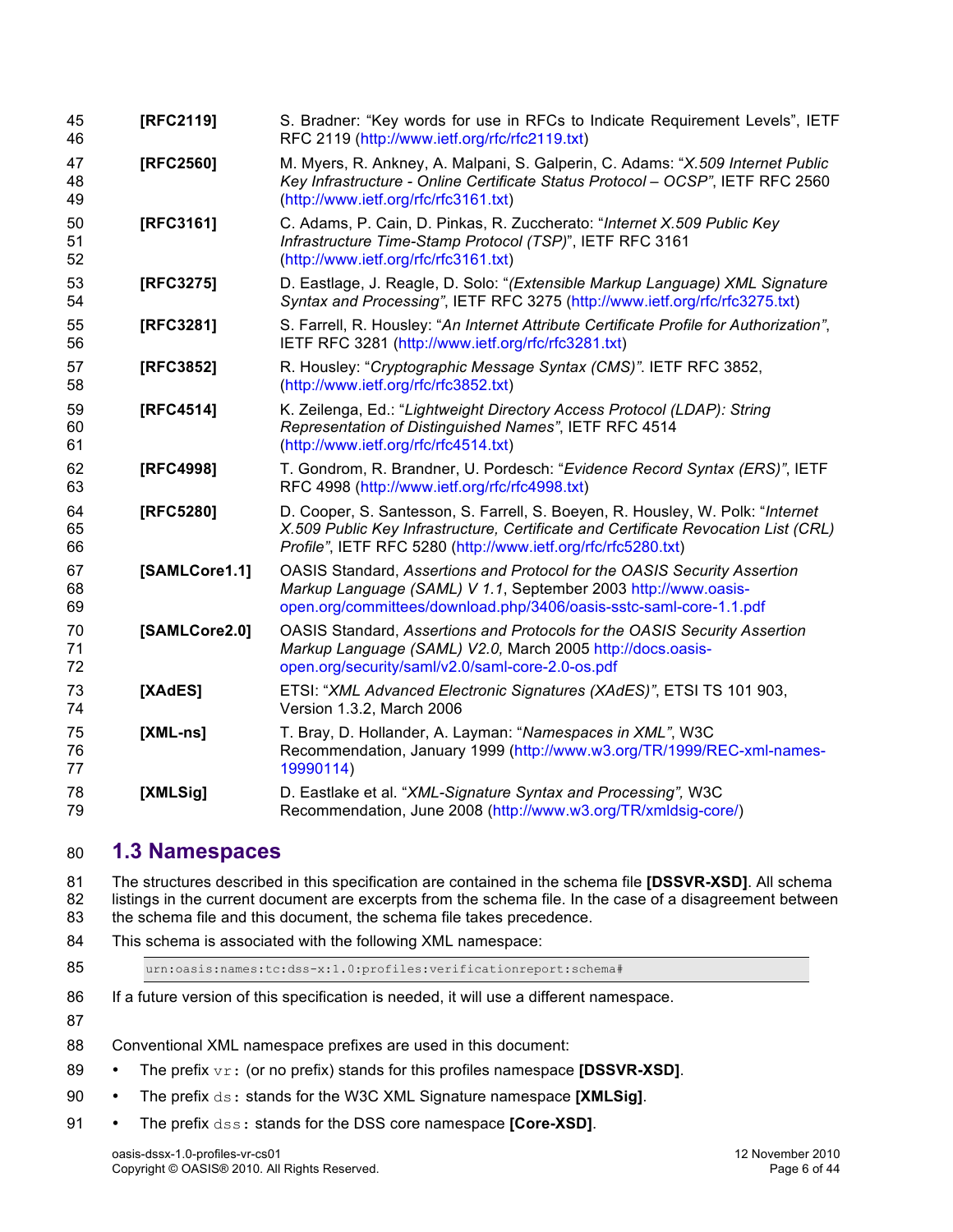- 92 The prefix saml: stands for the OASIS SAML Schema namespace **[SAMLCore1.1]**.
- 93 The prefix xades: stands for ETSI XML Advanced Electronic Signatures (XAdES) document<br>94 **IXAdES1**. 94 **[XAdES]**.
- 95
- 96 Applications MAY use different namespace prefixes, and MAY use whatever namespace<br>97 defaulting/scoping conventions they desire, as long as they are compliant with the Names
- 97 defaulting/scoping conventions they desire, as long as they are compliant with the Namespaces in XML<br>98 specification **[XML-ns]**.
- specification **[XML-ns]**.
- 99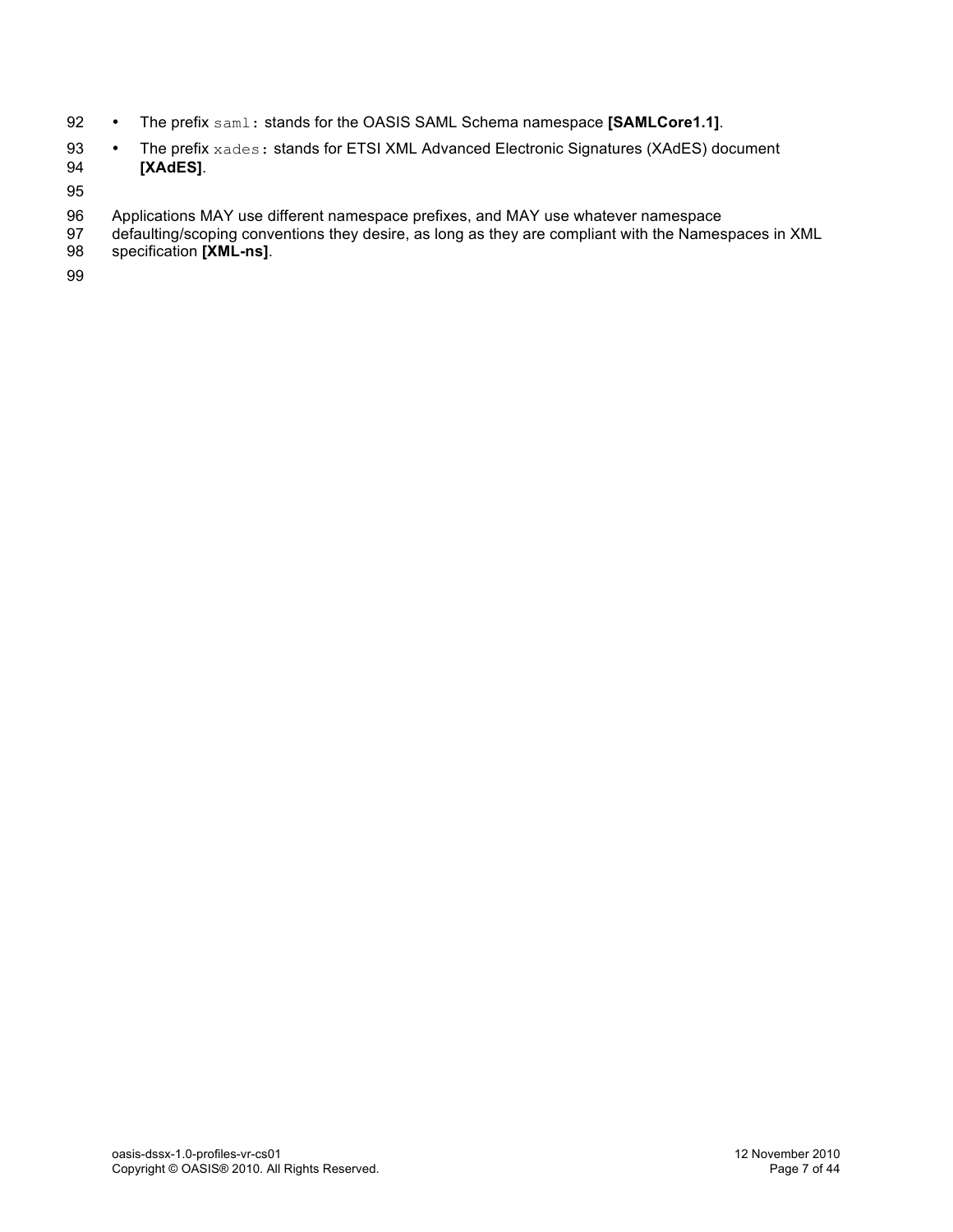## **2 Profile Features**

### **2.1 Overview**

 While the DSS Verifying Protocol specified in Section 4 of **[DSSCore]** allows to verify digital signatures and time stamps, this protocol is fairly limited with respect to the verification of multiple signatures in a single request (cf. Section 4.3.1 of **[DSSCore]**).

In a similar manner it is possible to request and provide processing details (cf. Section 4.5.5 of

 **[DSSCore]**), but this simple mechanism does not support the verification of multiple signatures in a single request.and there are no defined structures yet, which reflect the necessary steps in the verification of a complex signature, like an advanced electronic signature according to the European Directive **[EC/1999/93]** for example.

- Therefore the present profile defines how
- individual verification results may be returned, if multiple signatures are part of a 112 <dss:VerifyRequest> and
- 113 detailed information gathered in the various steps taken during verification may be included in the 114 response to form a comprehensive verification report.
- 115 The requester MAY request the activation of this profile by sending a <ReturnVerificationReport>
- 116 element (cf. Section 3.1) in <dss: OptionalInputs>. A responder, which conforms to the present
- profile SHALL return a <VerificationReport> element (cf. Section 3.2) in
- 118 <dss:OptionalOutputs>.

### **2.2 Scope**

- This document profiles the DSS Verifying Protocol (cf. **[DSSCore],** Section 4).
- It does *not* profile the DSS Signing Protocol (cf. **[DSSCore],** Section 3) and does *neither specify nor* constrain
- 123 the type of signature object,
- 124 the transport binding or
- 125 the security binding.

## **2.3 Relationship To Other Profiles**

 This profile is based directly on the **[DSSCore]**. This profile is intended to be combined with other profiles freely.

## **2.4 Profile Identifier**

- 130 The DSS-client MAY use the following identifier in the Protocol attribute of a VerifyRequest:
- urn:oasis:names:tc:dss-x:1.0:profiles:verificationreport
- 132 The DSS-server MAY use this identifier in the VerifyResponse.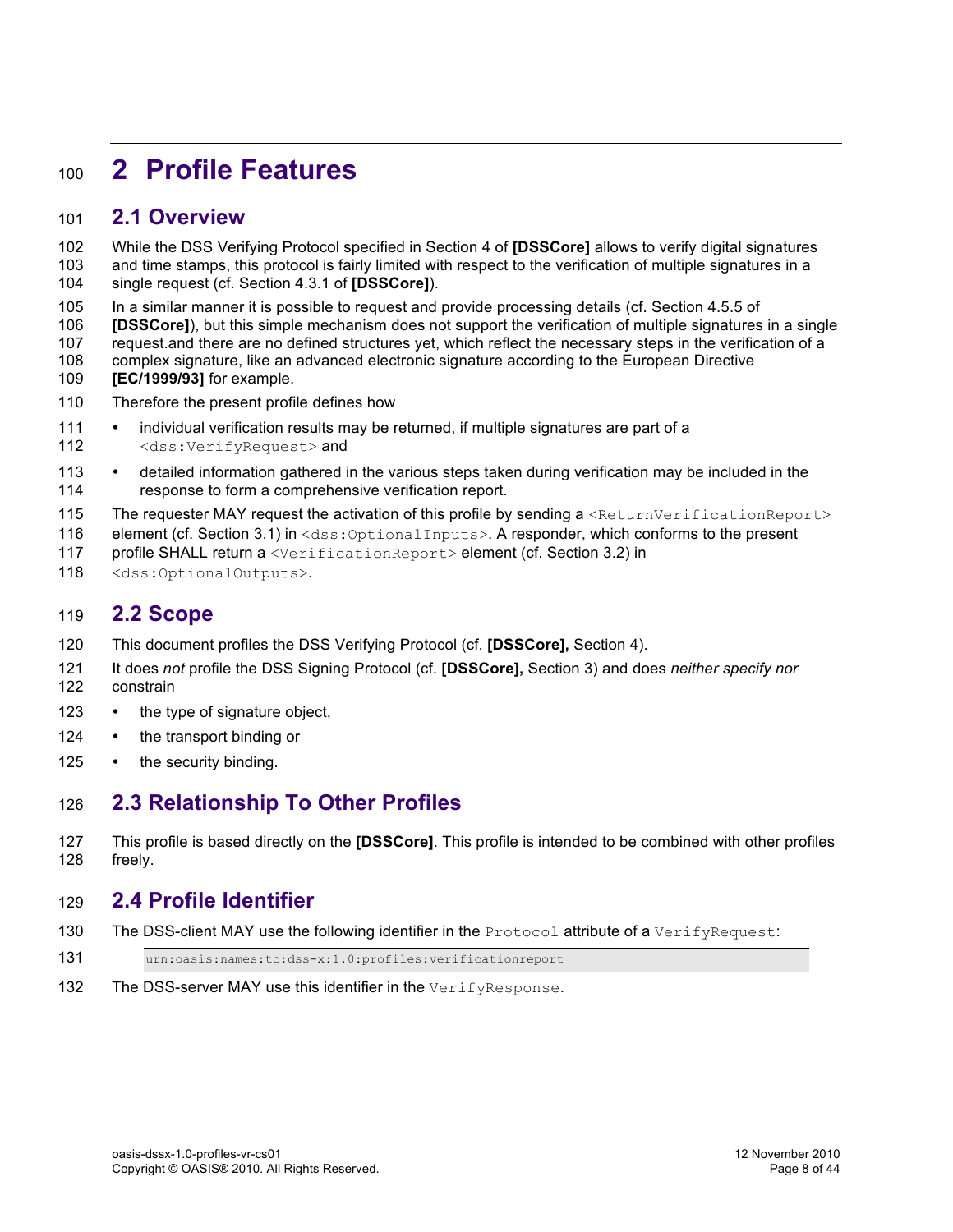## **3 Verification Reports within DSS Verifying Protocol**

## **3.1 Element <ReturnVerificationReport>**

 The <ReturnVerificationReport>**-**element is an optional input for the DSS Verifying Protocol to request an individual report for each signature. It is defined as follows:

| 139 | <element name="ReturnVerificationReport"></element>                           |
|-----|-------------------------------------------------------------------------------|
| 140 | <complextype></complextype>                                                   |
| 141 | <sequence></sequence>                                                         |
| 142 | <element <="" name="IncludeVerifier" th="" type="boolean"></element>          |
| 143 | maxOccurs="1" minOccurs="0" default="true" />                                 |
| 144 | <blement <="" name="IncludeCertificateValues" th="" type="boolean"></blement> |
| 145 | $maxOccurs = "1" minOccurs = "0" default = "false" />$                        |
| 146 | <blement <="" name="IncludeRevocationValues" th="" type="boolean"></blement>  |
| 147 | maxOccurs="1" minOccurs="0" default="false" />                                |
| 148 | <element <="" name="ExpandBinaryValues" th="" type="boolean"></element>       |
| 149 | $maxOccurs = "1" minOccurs = "0" default = "false" />$                        |
| 150 | <element <="" name="ReportDetailLevel" th="" type="anyURI"></element>         |
| 151 | maxOccurs="1" minOccurs="0"                                                   |
| 152 | default="urn:oasis:names:tc:dss:1.0:profiles:                                 |
| 153 | verificationreport: reportdetail: allDetails" />                              |
| 154 | $\langle$ /sequence>                                                          |
| 155 | $\langle$ /complexType>                                                       |
| 156 | $\langle$ /element>                                                           |

#### It contains the following elements:

<IncludeVerifier> [Default]

 This option specifies, whether the identity of the verifier should be included into the report or not. This is especially useful when (possibly time stamped) reports are archived. It defaults to 'true'.

- <IncludeCertificateValues> [Default]
- With this option it is possible to include the certificate values, which are used to verify the signature (in binary form or as equivalent XML structure) into the report. This option defaults to 'false'.

#### <IncludeRevocationValues> [Default]

- This option specifies, whether the used revocation values (OCSP responses, CRLs and TSLs) should be included (in binary form or as equivalent XML structure) into the report or not. It defaults to 'false'.
- <ExpandBinaryValues> [Default]
- If this element is set to true a server which fulfills the conformance level "Convenient" MUST include 170 the content of certificates and revocation information not only as ASN.1-coded binary values into the verification report, but also as equivalent XML structures. This option defaults to 'false'.
- <ReportDetailLevel> [Optional]
- This option specifies the detail level of the verification report. The following options are defined:
- urn:oasis:names:tc:dss-x:1.0:profiles:verificationreport:reportdetail:noDetails For every signature only the final result of the verification is reported.
- urn:oasis:names:tc:dss-x:1.0:profiles:verificationreport:reportdetail:noPathDetails Additionally to the final result also the details of the signature verification including the result of 178 the certificate path validation are reported. The details concerning the validation of individual certificates in the path are omitted however.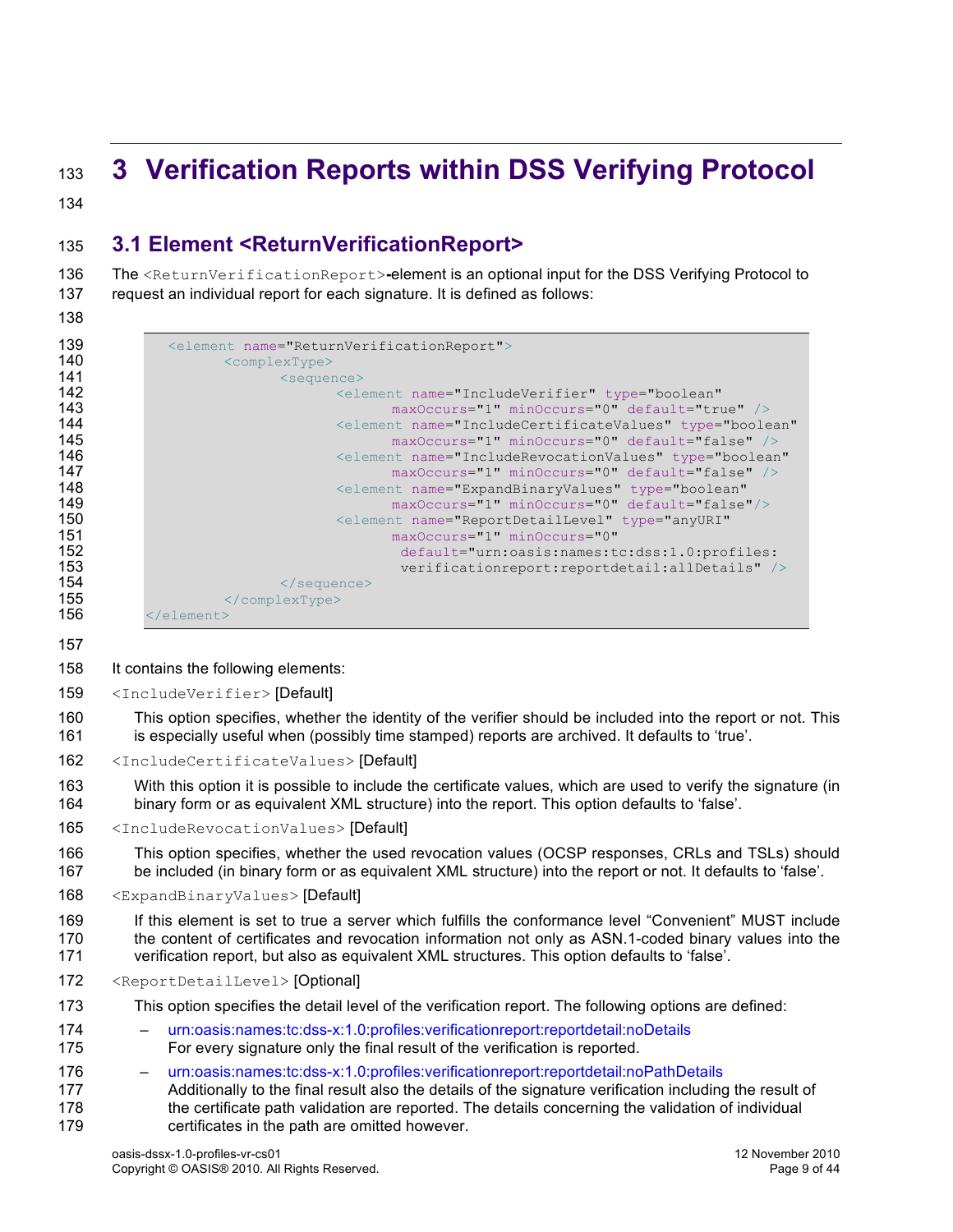– urn:oasis:names:tc:dss-x:1.0:profiles:verificationreport:reportdetail:allDetails For every signature, the certificate path details and details on the validation of individual certificates in the path are requested. For every signature, the certificate path and each individual 183 certificate the details are reported. If the <ReportDetailLevel>-element is missing, this option is assumed as default.

## **3.2 Element <VerificationReport>**

186 If the element <ReturnVerificationReport> is provided as optional input in the request, the server 187 MUST include in the response the element <VerificationReport> as optional output:

189 <element name="VerificationReport" type="vr:VerificationReportType" />

 The **VerificationReportType** is the base structure for verification reports defined by this profile. It is defined as follows:

| 194 | <complextype name="VerificationReportType"></complextype>                       |
|-----|---------------------------------------------------------------------------------|
| 195 | $\leq$ sequence $\geq$                                                          |
| 196 | <element <="" maxoccurs="1" ref="dss:VerificationTimeInfo" th=""></element>     |
| 197 | $minOccurs="0"$ />                                                              |
| 198 | <element <="" name="VerifierIdentity" th="" type="vr:IdentifierType"></element> |
| 199 | $maxOccurs="1" minOccurs="0"$                                                   |
| 200 | <element <="" maxoccurs="unbounded" name="IndividualReport" th=""></element>    |
| 201 | type="vr:IndividualReportType" minOccurs="0" />                                 |
| 202 | $\langle$ /sequence>                                                            |
| 203 | $\langle$ /complexType>                                                         |

l

- It contains the following elements:
- <VerificationTimeInfo> [Optional]
- This element MAY contain the verification time, which was used by the server and other relevant time instants.
- <VerifierIdentity> [Optional]

210 This element contains the identity of the verifier, if the report option  $\langle\text{IncludeVerifier}\rangle$  was set to 'true'. It is of type **vr:IdentifierType**, which is defined below.

- <IndividualReport> [Optional, Unbounded]
- 213  $\blacksquare$  For each independent<sup>1</sup> signed object (signature, time stamp, certificate, CRL, OCSP-response, evidence record etc.) that has been used in the signature verification process there will be one

If a time stamp, certificate, CRL, OCSP-response etc. is included as unsigned attribute or property in an advanced electronic signature it is not independent of the signature for example.

<sup>&</sup>lt;sup>1</sup> A signed object x is called independent of another signed object y, if x was produced and can be verified without *y* and *y* was produced and can be verified without *x*.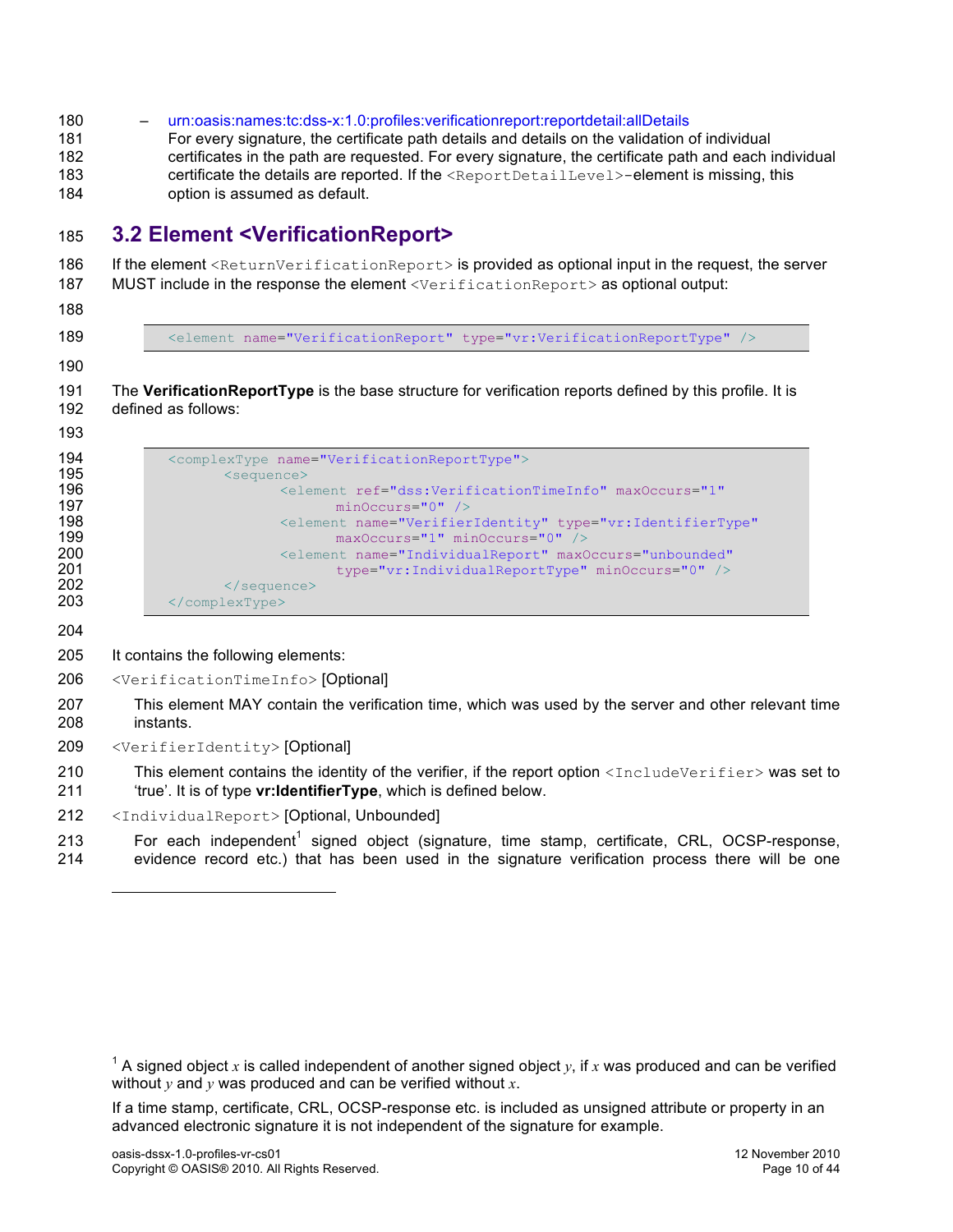- 215 <IndividualReport>-element in the verification report. The details of this element are specified in
- 216 the following section.
- 217 The **IdentifierType** MAY contain different types of identifiers. It is defined as follows:

```
219 <complexType name="IdentifierType"><br>220 <sequence>
220 <sequence>
221 <element ref="ds:X509Data" maxOccurs="1" minOccurs="0" /><br>222 <element name="SAMLv1Identifier" type="saml:NameIdentifie
                        222 <element name="SAMLv1Identifier" type="saml:NameIdentifierType"
223 maxOccurs="1" minOccurs="0" /><br>224 maxOccurs="2AMLv2Identifier" type
224 <element name="SAMLv2Identifier" type="saml2:NameIDType"<br>225 maxOccurs="1" minOccurs="0" />
225 maxOccurs="1" minOccurs="0"<br>226 <element name="0ther" type="dss:An
226 <element name="Other" type="dss:AnyType" maxOccurs="1"<br>227 minOccurs="0" />
227 minOccurs="0" / > 228 </sequence>
228 \le/sequence><br>229 \le/complexType>
             229 </complexType>
```
- 231 It MAY contain the following elements or other identifying information:
- 232 <ds:X509Data> [Optional]
- 233 This element contains, if present, an X.509-certificate or certificate related information. Please refer to 234 **[RFC3275]** for further details with respect to the ds: X509Data-element.
- 235 <SAMLv1Identifier> [Optional]
- 236 This element contains, if present, an identifier of type **saml:NameIdentifierType** as defined in 237 **[SAMLCore1.1]**.
- 238 <SAMLv2Identifier> [Optional]
- 239 This element contains, if present, an identifier of type **saml2:NameIDType** as defined in 240 **[SAMLCore2.0]**.
- 241 <Other> [Optional]
- 242 This element MAY contain, if present, other identifying information.
- 243

## 244 **3.3 Element <IndividualReport>**

245

246 The element <IndividualReport> is part of the <VerificationReport>-element (see Section 3.2) 247 and is of type **IndividualReportType,** which is defined as follows:

```
248
```

```
249 <complexType name="IndividualReportType"><br>250 <sequence>
250 <sequence><br>251 <sequence>
251 <element name="SignedObjectIdentifier"<br>252 type="vr:SignedObjectIdentifier"
252 type="vr:SignedObjectIdentifierType"/><br>253 <element ref="dss:Result"/>
253 <element ref="dss:Result"/><br>254 <element name="Details" typ
254 <element name="Details" type="dss:AnyType" maxOccurs="1"<br>255 minOccurs="0" />
255 minOccurs="0" /><br>256 </sequence>
256 </sequence><br>257 </complexType>
             257 </complexType>
```
258

259 It contains the following elements:

- 260 <SignedObjectIdentifier> [Required]
- 261 This element identifies the signature or validation data under consideration. The details of the 262 SignedObjectIdentifierType are specified below.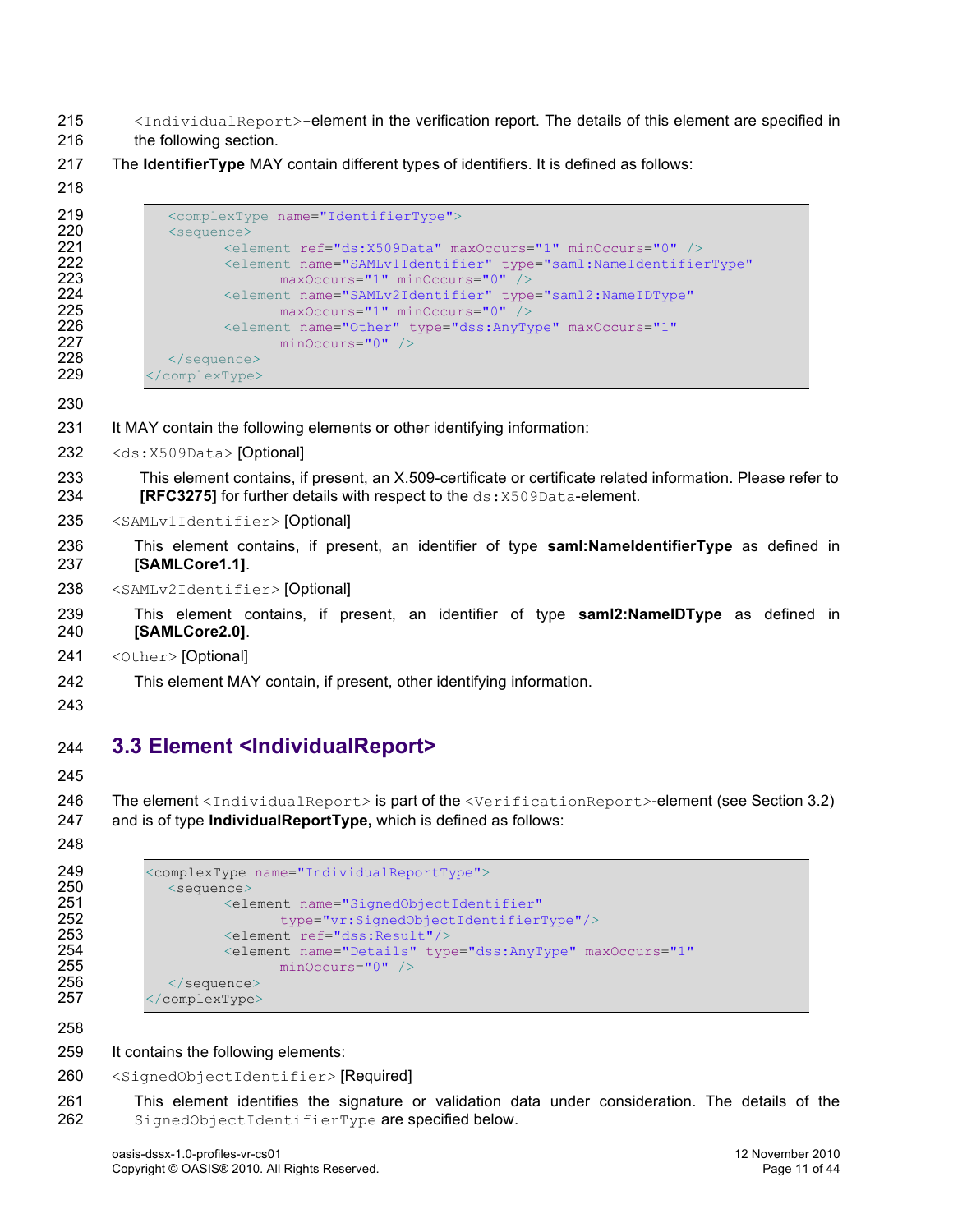- <Result> [Required]
- The result of the signature verification as defined in section 2.6 of **[DSSCore]**.
- <Details> [Optional]

266 The <Details> element MAY contain a detailed report for the signature or validation data under consideration or any other signature-specific optional output defined in Section 4.5 of **[DSSCore]**. The corresponding elements, which are specified in this document for this purpose are listed in Section 4.2.

#### The **SignedObjectIdentifierType** is defined as follows:

```
273 <complexType name="SignedObjectIdentifierType"><br>274 <sequence>
274 <sequence>
                           275 <element name="DigestAlgAndValue"
276 type="XAdES:DigestAlgAndValueType" maxOccurs="1" minOccurs="0"/>
277 <element ref="ds:CanonicalizationMethod" maxOccurs="1" minOccurs="0" /><br>278 <element name="SignedProperties"
278 <element name="SignedProperties"<br>279 type="vr:SignedPropertiesType
279 type="vr:SignedPropertiesType" maxOccurs="1" minOccurs="0" /><br>280 telement ref="ds:SignatureValue" maxOccurs="1" minOccurs="0" />
280 <element ref="ds:SignatureValue" maxOccurs="1" minOccurs="0" /><br>281 <element name="Other" type="dss:AnyType" maxOccurs="1" minOccurs
281 <element name="Other" type="dss:AnyType" maxOccurs="1" minOccurs="0" /><br>282 </sequence>
282 </sequence><br>283 <attribute
283 <attribute name="WhichDocument" type="IDREF" use="optional"/><br>284 <attribute name="XPath" type="string" use="optional"/>
284 > <attribute name="XPath" type="string" use="optional"/><br>285 > <attribute name="Offset" type="integer" use="optional"
                     \frac{1}{2} \frac{1}{2} \frac{1}{2} \frac{1}{2} \frac{1}{2} \frac{1}{2} \frac{1}{2} \frac{1}{2} \frac{1}{2} \frac{1}{2} \frac{1}{2} \frac{1}{2} \frac{1}{2} \frac{1}{2} \frac{1}{2} \frac{1}{2} \frac{1}{2} \frac{1}{2} \frac{1}{2} \frac{1}{2} \frac{1}{2} \frac{1}{2} 286 \leq \leq \leq \leq \leq \leq \leq \leq \leq \leq \leq \leq \leq \leq \leq \leq \leq \leq \leq \leq \leq \leq \leq \leq \leq \leq \leq \leq \leq \leq \leq \leq \leq \leq \leq \leq 287 </complexType>
```
 The set of child elements of the **SignedObjectIdentifierType** SHOULD be chosen to identify the signature or validation data in a given context in an unambiguous manner.

- It contains the following attributes and elements:
- <DigestAlgAndValue> [Optional]
- This element contains, if present, the hash value of the signature or validation data under 294 consideration, where the signed object itself (e.g. the <ds: Signature>-element in case of an XML-295 signature according to **[RFC3275]**, the SignedData-structure in case of a CMS-signature according 296 to **[RFC3852]** or a time stamp according to **[RFC3161]**, the Certificate- or CertificateList-297 structure in case of an X.509-certificate or CRL according to **[RFC5280]** or the OCSPResponse- structure in case of an OCSP-response according to **[RFC2560]** for example) serves as input for the hash-calculation. The structure of the DigestAlgAndValueType is defined in **[XAdES]**. This
- element SHOULD NOT be used if the unique identification can be guaranteed by other elements.
- <ds:CanonicalizationMethod> [Optional]
- This element indicates, if present, the canonicalization method to be used before hashing XML- formatted data. Please refer to **[RFC3275]** for details of this element. This element is only necessary if XML-based structures are subject to hashing.
- <SignedProperties> [Optional]

 This element contains, if present, any number of signed properties, which may be useful to identify the signature under consideration. This MAY comprise information about the signatory and the signing 308 time for example. The structure of the  $\text{SignedProperty}$  is defined in Section 3.5.4.2. In case of signatures according to **[RFC3275]** or **[RFC3852]** this element SHOULD be present.

<ds:SignatureValue> [Optional]

 This element specifies, if present, the binary signature value of the signature under consideration. This element SHOULD be present – particulary if the used signature algorithm is randomized and hence this element may serve as unique identifier.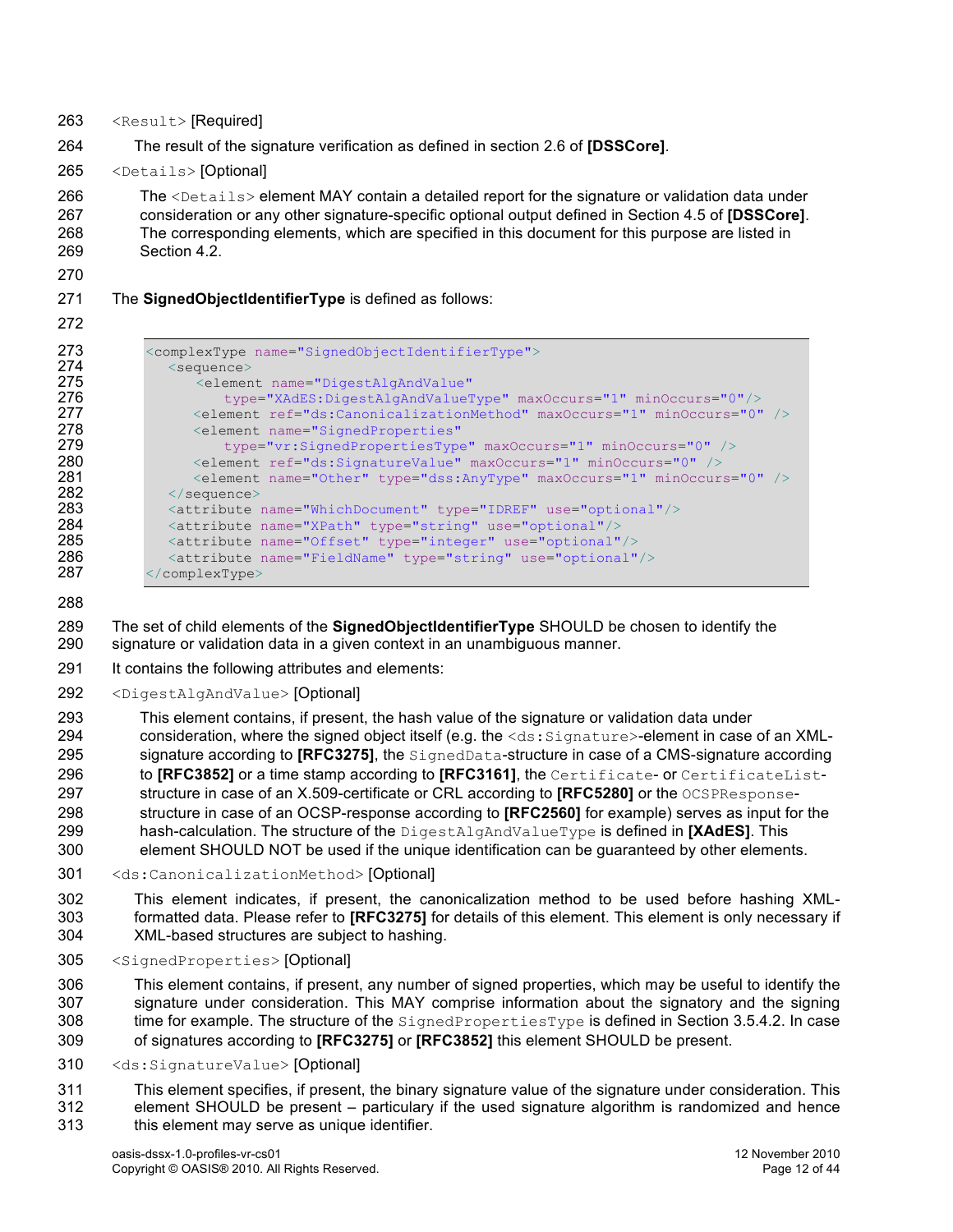- <Other> [Optional]
- This element MAY contain other elements, which (help to) identify a signature or related validation data in a unique manner.
- WhichDocument [Optional]
- This attribute MAY specify the document which contains the signature under consideration. Note that this identifier is only unique with respect to a specific request message (see **[DSSCore]**, Section
- 2.4.1).
- XPath [Optional]
- This attribute MAY be used to point to a specific signature within an XML document.
- Offset [Optional]
- This attribute specifies the first byte of some signature and MAY be used to point to a specific signature within some binary document.
- FieldName [Optional]

 This attribute specifies the name of a signature field and MAY be used to point to a specific signature within some document format, in which there are field names such as PDF for example.

## **3.4 VerificationResultType**

- The **VerifcationResultType** defined below is extensively used in the present profile to indicate the success or failure of individual verification steps.
- This type draws from the dss:Result-element and the **dss:DetailType** defined in **[DSSCore]** and is defined as follows:

| 334 | <complextype name="VerificationResultType"></complextype>                              |
|-----|----------------------------------------------------------------------------------------|
| 335 | $\leq$ sequence $>$                                                                    |
| 336 | <element name="ResultMajor" type="anyURI"></element>                                   |
| 337 | <element minoccurs="0" name="ResultMinor" type="anyURI"></element>                     |
| 338 | <element <="" name="ResultMessage" th="" type="dss:InternationalStringType"></element> |
| 339 | $minOccurs="0"$                                                                        |
| 340 | <any <="" minoccurs="0" namespace="##other" processcontents="lax" th=""></any>         |
| 341 | $maxOccurs="unbounded"$                                                                |
| 342 | $\langle$ /sequence>                                                                   |
| 343 | $\langle$ /complexType>                                                                |

<ResultMajor> [Required]

 This element MUST indicate whether the verification result is valid, invalid or indetermined using the URIs defined in **[DSSCore]**:

- urn:oasis:names:tc:dss:1.0:detail:valid
- urn:oasis:names:tc:dss:1.0:detail:invalid
- urn:oasis:names:tc:dss:1.0:detail:indetermined
- <ResultMinor> [Optional]
- In case of an invalid or indetermined verification step, further details MAY be provided using a specific URI defined in this document or other profiles.
- <ResultMessage> [Optional]

 Especially in case of an invalid or indetermined verification step, further details MAY be provided in textual form.

Furthermore an element of type **VerificationResultType** MAY contain other elements.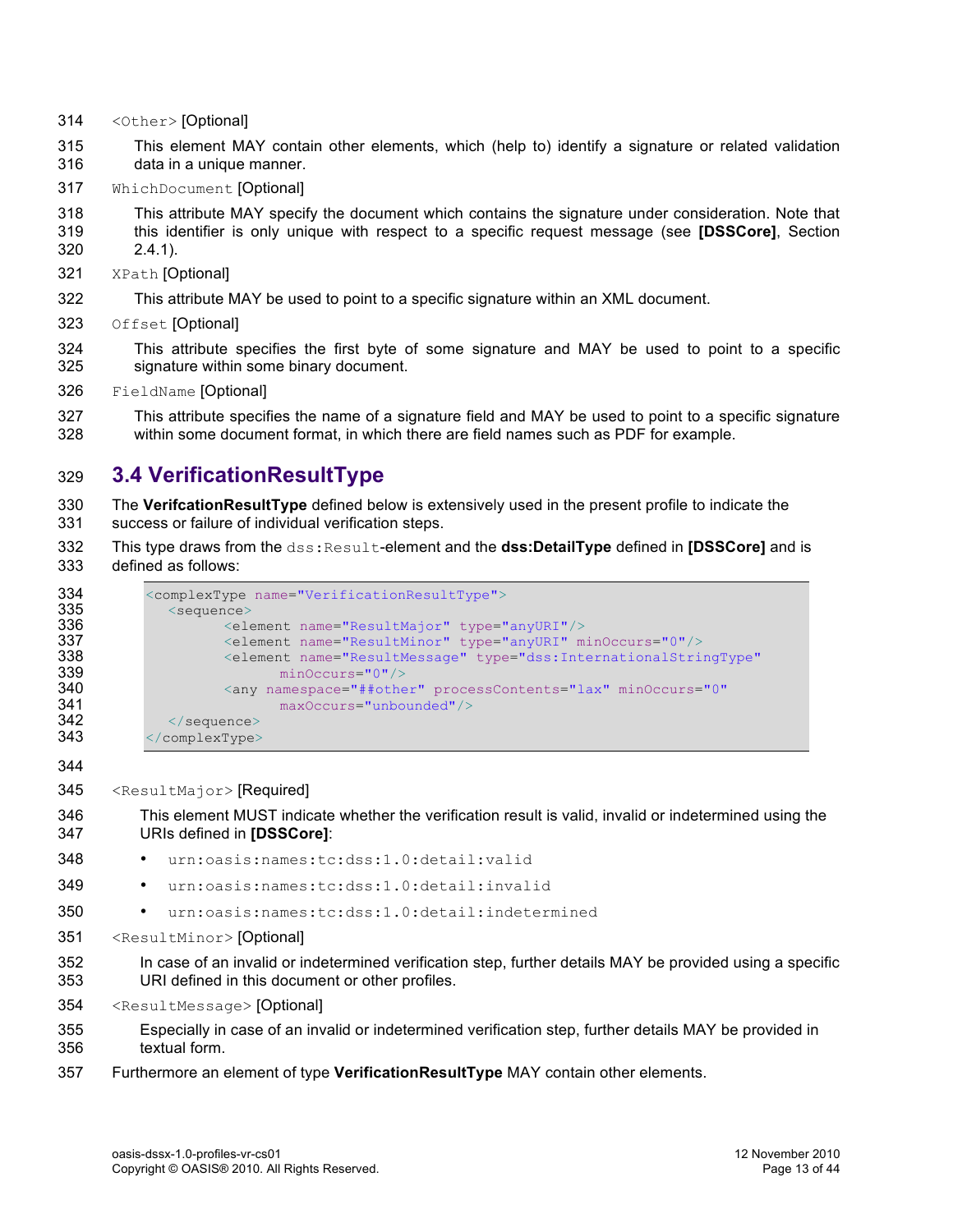## **3.5 Element <DetailedSignatureReport>**

359 The <DetailedSignatureReport>-element MAY appear in the <Details>-element within the 360 <IndividualReport>-element, which is specified in Section 3.3 above. This element is defined as follows:

```
362 <element name="DetailedSignatureReport"<br>363 type="vr:DetailedSignatureReport"
                           363 type="vr:DetailedSignatureReportType" />
```
The **DetailedSignatureReportType** in turn is specified as follows:

| 367 | <complextype name="DetailedSignatureReportType"></complextype>                  |
|-----|---------------------------------------------------------------------------------|
| 368 | $\leq$ sequence $>$                                                             |
| 369 | <element name="FormatOK" type="vr:VerificationResultType"></element>            |
| 370 | <element <="" name="Properties" th="" type="vr:PropertiesType"></element>       |
| 371 | $maxOccurs="1" minOccurs="0"$                                                   |
| 372 | <element <="" maxoccurs="1" ref="dss:VerifyManifestResults" th=""></element>    |
| 373 | $minOccurs="0"$ />                                                              |
| 374 | <blement <="" name="SignatureHasVisibleContent" th="" type="boolean"></blement> |
| 375 | $maxOccurs="1" minOccurs="0"$                                                   |
| 376 | <element <="" name="SignatureOK" th=""></element>                               |
| 377 | type="vr:SignatureValidityType" />                                              |
| 378 | <element <="" name="CertificatePathValidity" th=""></element>                   |
| 379 | type="vr:CertificatePathValidityType" />                                        |
| 380 | $\langle$ /sequence>                                                            |
| 381 | $\langle$ /complexType>                                                         |

- 
- It contains the following elements:
- <FormatOK> [Required]

 This element indicates, whether the format of the signature is ok or not. More information on the use of the **VerificationResultType** may be found in Section 3.4.

- <Properties> [Optional]
- This element contains information gathered during the verification of signed or unsigned properties. The structure of the **PropertiesType** is defined in Section 3.5.4.
- <VerifyManifestResults> [Optional]
- This element is present, if a manifest verification has been performed. The structure and the semantics of this element is described in Section 4.5.1 of **[DSSCore]**.
- <SignatureHasVisibleContent> [Optional]
- This element is only present if the FieldName-attribute (cf. Section 3.3) is present and indicates whether the signature under consideration has visual signature content as explained in **[DSSVisSig]**.
- <SignatureOK> [Required]
- This element contains information about the mathematical validity of the digital signature under consideration. It is of type **SignatureValidityType**, which is specified in Section 3.5.1.
- <CertificatePathValidity> [Required]
- This element contains the results of the certificate path validation. The **CertificatePathValidityType** is defined in section 3.5.3.

### **3.5.1 SignatureValidityType**

 The **SignatureValidityType** is used in the definition of the <DetailedSignatureReport>-element above for example and it is specified as follows: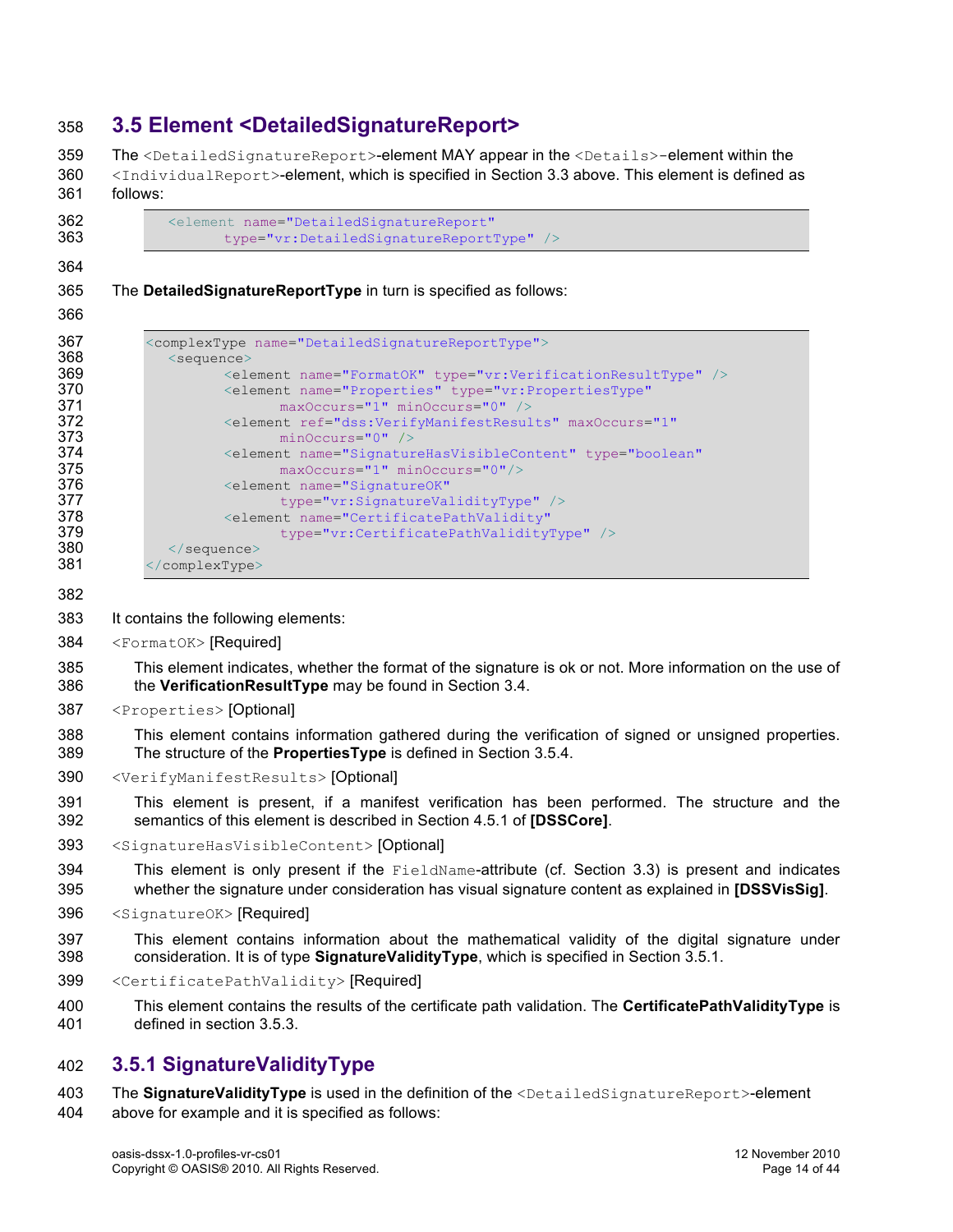```
406 <complexType name="SignatureValidityType"><br>407 <sequence>
407 <sequence><br><sub>408</sub> <sequence>
408 \leqelement name="SigMathOK" type="vr:VerificationResultType" /><br>409 \leqelement name="SignatureAlgorithm"
409 <element name="SignatureAlgorithm"<br>
type="vr:AlgorithmValidityT:
410 type="vr:AlgorithmValidityType"<br>411 maxOccurs="1" minOccurs="0"/>
411 maxOccurs="1" minOccurs="0"/><br>412 </sequence>
                      412 </sequence>
413 </complexType>
```
- It comprises the following elements:
- 416 <SigMathOK> [Required]

 Contains information about the mathematical validity of the digital signature under consideration, More information on the use of the **VerificationResultType** may be found in Section 3.4.

- <SignatureAlgorithm> [Optional]
- This element MAY contain information about the applied signature algorithm. It is of type **AlgorithmValidityType**, which is defined below.
- 

## **3.5.2 AlgorithmValidityType**

 The **AlgorithmValidityType** is used in the definition of the **SignatureValidityType** above for example and is specified as follows:

```
427 <complexType name="AlgorithmValidityType"><br>428 <sequence>
428 <sequence>
429 <element name="Algorithm" type="anyURI" /><br>430 <element name="Parameters" type="dss:AnyTv
430 <element name="Parameters" type="dss:AnyType" maxOccurs="1"<br>431 minOccurs="0" />
                            minOccurs="0" />
432 <element name="Suitability" type="vr:VerificationResultType"
433 maxOccurs="1" minOccurs="0"/><br>434 </sequence>
434 </sequence><br>435 </complexType>
           435 </complexType>
```
<Algorithm> [Required]

This element contains the URI for the algorithm.

- <Parameters> [Optional]
- This element MAY contain further parameters for the cryptographic algorithm.
- <Suitabiltity> [Optional]

 This element MAY contain the information about the suitability of the algorithm under consideration. Note that it MAY depend on the policy of the specific signature and/or the policy under which the DSS server is operated, whether the suitability of the algorithms is verified and what kind of algorithms are considered appropriate under given circumstances and which are not. More information on the use of the **VerificationResultType** may be found in Section 3.4.

## **3.5.3 CertificatePathValidityType**

 The <CertificatePathValidity>-element is of type **CertificatePathValidityType** and is used in the definition of

- **DetailedSignatureReportType** (see above),
- **AttributeCertificateValidityType** (see Section 3.5.4.3),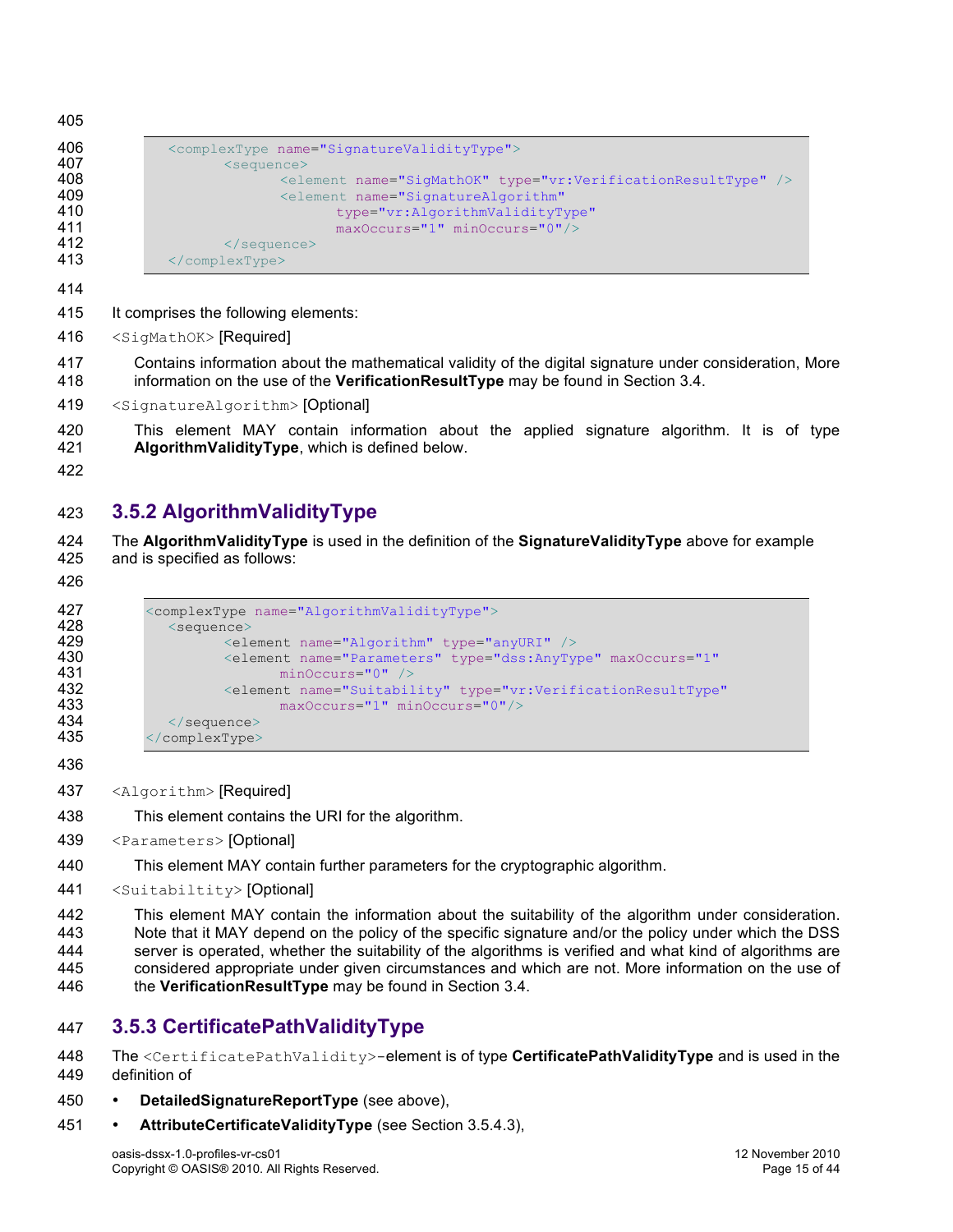- 452 **CRLValidityType** (see Section 3.5.3.4),
- 453 **OCSPValidityType** (see Section 3.5.3.5) and
- 454 **TimeStampValidityType** (see Section 3.5.4.4).
- 455

456 It is specified as follows:

#### 457

```
458 <complexType name="CertificatePathValidityType"><br>459 <sequence>
459 <sequence><br>160 <sexted the set of the set of the set of the set of the set of the set of the set of the set of the set of the set of the set of the set of the set of the set of the set of the set of the set of the
460 <element name="PathValiditySummary"
461 type="vr:VerificationResultType" /><br>462 <element name="CertificateIdentifier"
462 <element name="CertificateIdentifier"<br>463 type="ds:X509IssuerSerialType"
463 type="ds:X509IssuerSerialType" /><br>464 degree of the settlement name="PathValidityDetail"
464 <element name="PathValidityDetail"<br>465 type="vr:CertificatePathVal
465 type="vr:CertificatePathValidityDetailType"<br>166 the minOccurs="0" maxOccurs="1"/>
466 minOccurs="0" maxOccurs="1"/><br>467 \le/sequence>
                            467 </sequence>
468 </complexType>
```
469

- 470 It contains the following elements:
- 471 <PathValiditySummary> [Required]
- 472 This element is of type **VerificationResultType** (see Section 3.4) and contains a summary of the 473 result of the certificate path validation.
- 474 <CertificateIdentifier>[Required]

475 This element is of type **ds:X509IssuerSerialType** (see Section 4.4.4 of **[RFC3275]**) and contains a 476 unique reference to the certificate whose path has been checked.

#### 477 <PathValidityDetail> [Optional]

 Contains detailed results of the certificate path validation, if the element <ReportDetailLevel> in 479 the report options (see Section 3.1) was set to urn:oasis:names:tc:dss:1.0: profiles:verificationreport:reportdetail:allDetails and the detailed validity information has not been included elsewhere in the verification report.

- 482
- 483 The structure of **CertificatePathValidityDetailType** is specified as follows:
- 484

| 485 | <complextype name="CertificatePathValidityDetailType"></complextype>    |
|-----|-------------------------------------------------------------------------|
| 486 | <sequence></sequence>                                                   |
| 487 | <sequence maxoccurs="unbounded" minoccurs="0"></sequence>               |
| 488 | <element <="" name="CertificateValidity" th=""></element>               |
| 489 | type="vr:CertificateValidityType" />                                    |
| 490 | $\langle$ /sequence>                                                    |
| 491 | <element <="" name="TSLValidity" th=""></element>                       |
| 492 | type="dss:AnyType" maxOccurs="1" minOccurs="0" />                       |
| 493 | <element name="TrustAnchor" type="vr:VerificationResultType"></element> |
| 494 | $\langle$ /sequence>                                                    |
| 495 | $\langle$ /complexType>                                                 |

496

- 497 It contains the following elements:
- 498 <CertificateValidity> [Optional, Unbounded]

499 For every certificate in the certificate path there will be a <CertificateValidity>-element, which 500 provides information about the validity of the specific certificate. The structure of the 501 **CertificateValidityType** is defined below.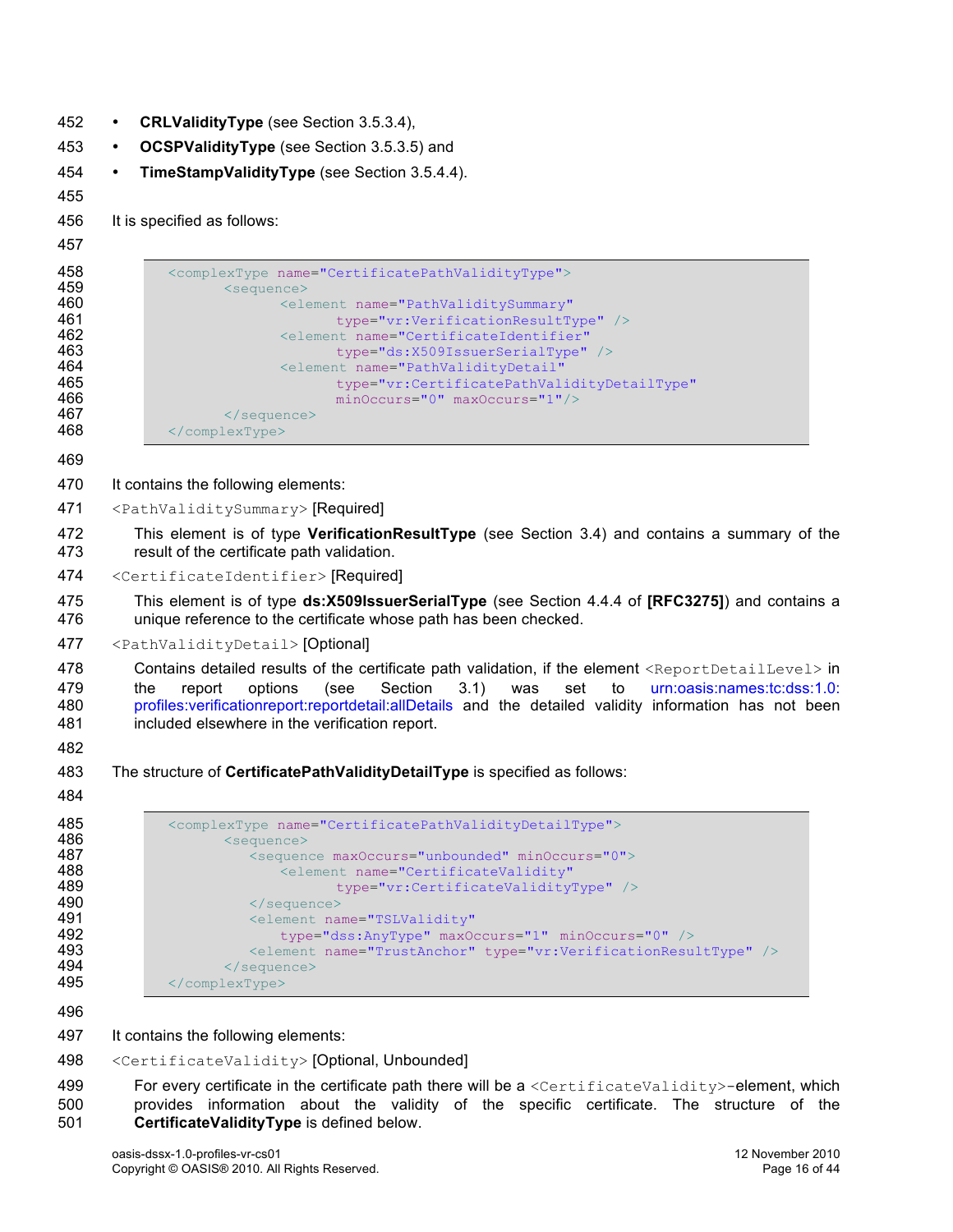- 502 <TSLValidity> [Optional]
- 503 This element contains information about the validity of a Trust-service Status List (TSL) according to 504 **[ETSI102231-2.1.1]** or **[ETSI102231-3.1.2]** for example. This element SHOULD contain information 505 about
- 506 the TSL-scheme under consideration, as provided by a SchemeInformation element,
- 507 the Trust-service providers and their services, as provided by a 508 TrustServiceProviderList element,
- <sup>509</sup> the measures for protecting the integrity and authenticity of the TSL-related information and<br>510 **•** the result of the corresponding verification step. If the integrity and authenticity is protected by the result of the corresponding verification step. If the integrity and authenticity is protected by 511 means of an electronic signature, it is RECOMMENDED to include a 512 DetailedSignatureReport element. If the integrity is protected by a time stamp it is 513 RECOMMENDED to include an IndividualTimeStamp element etc.
- 514 <TrustAnchor> [Required]
- 515 This element indicates how the trusted root certificate, which is used as trust anchor within the 516 verification process, is stored. The following URIs are defined for this purpose:
- 517 urn:oasis:names:tc:dss-x:1.0:profiles:verificationreport:trustanchor:SSCD indicates that the 518 trusted root certificate is stored within a secure signature creation device according to 519 **[EC/1999/93]**.
- 520 urn:oasis:names:tc:dss-x:1.0:profiles:verificationreport:trustanchor:otherCard indicates that the trusted root certificate is stored within some other hardware token. the trusted root certificate is stored within some other hardware token.
- 522 urn:oasis:names:tc:dss-x:1.0:profiles:verificationreport:trustanchor:certDataBase indicates 523 that the trusted root certificate is stored within some certificate data base.
- 524 urn:oasis:names:tc:dss-x:1.0:profiles:verificationreport:trustanchor:other indicates that the trusted root certificate is stored using other means. trusted root certificate is stored using other means.
- 526

### 527 **3.5.3.1 CertificateValidityType**

528

529 The **CertificateValidityType** contains information about the validity of a single certificate and is defined 530 as follows:

531

533<br>534

| 532 | <complextype name="CertificateValidityType"></complextype>                        |
|-----|-----------------------------------------------------------------------------------|
| 533 | <sequence></sequence>                                                             |
| 534 | <element name="CertificateIdentifier" type="ds:X509IssuerSerialType"></element>   |
| 535 | <element name="Subject" type="string"></element>                                  |
| 536 | <blement <="" name="ChainingOK" th="" type="vr:VerificationResultType"></blement> |
| 537 | $maxOccurs="1" minOccurs="0"$                                                     |
| 538 | <element name="ValidityPeriodOK" type="vr:VerificationResultType"></element>      |
| 539 | <element name="ExtensionsOK" type="vr:VerificationResultType"></element>          |
| 540 | <blement <="" name="CertificateValue" th="" type="base64Binary"></blement>        |
| 541 | $maxOccurs="1" minOccurs="0"$                                                     |
| 542 | <element <="" name="CertificateContent" th=""></element>                          |
| 543 | type="vr:CertificateContentType" maxOccurs="1" minOccurs="0" />                   |
| 544 | <element <="" name="SignatureOK" th=""></element>                                 |
| 545 | type="vr:SignatureValidityType" />                                                |
| 546 | <element name="CertificateStatus" type="vr:CertificateStatusType"></element>      |
| 547 | $\langle$ /sequence>                                                              |
| 548 | $\langle$ /complexType>                                                           |

549

547<br>548

- 550 It contains the following elements:
- 551 <CertificateIdentifier> [Required]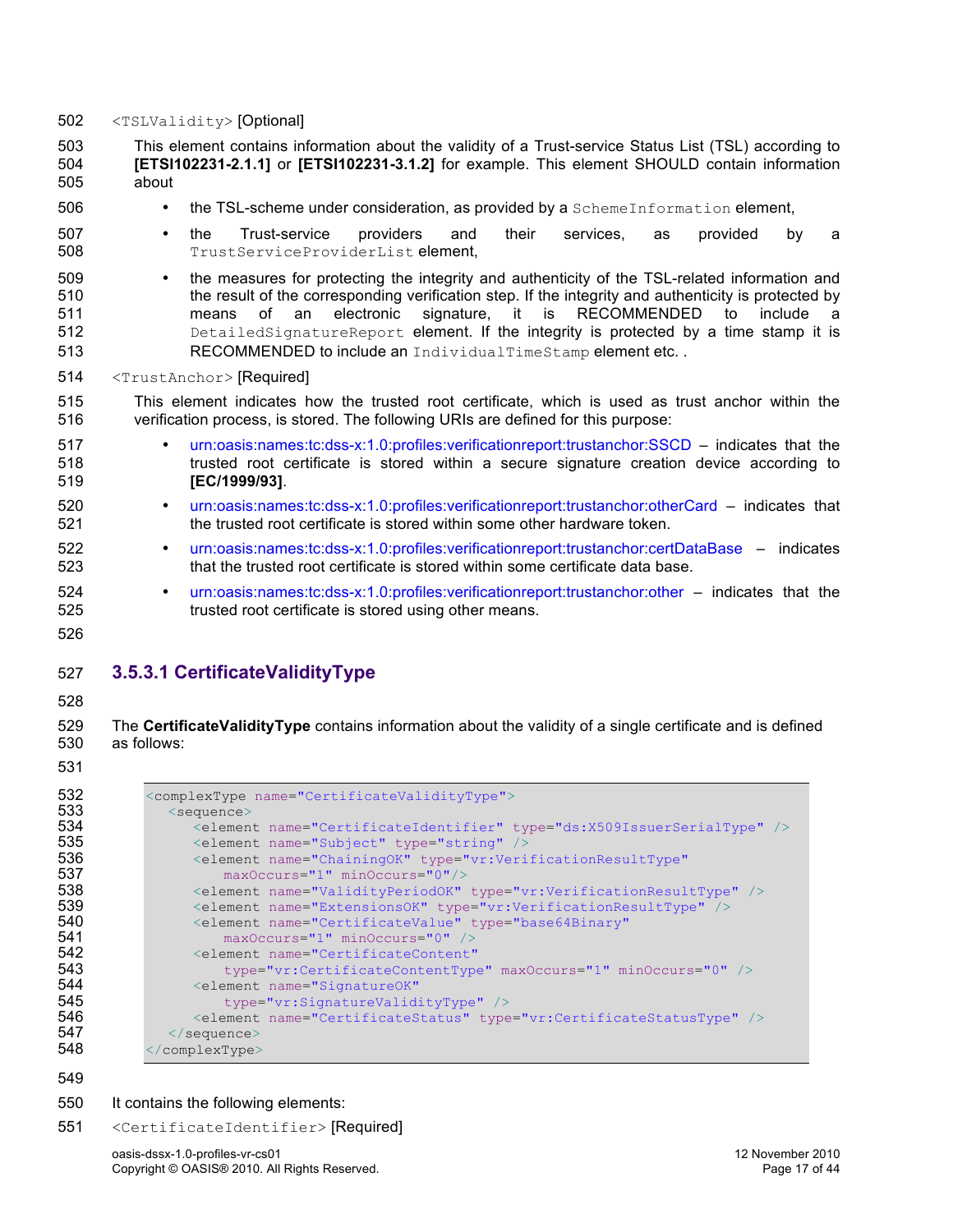This element is of type **ds:X509IssuerSerialType** (see **[RFC3275]**, Section 4.4.4) and identifies the certificate under consideration.

<Subject> [Required]

 This element contains the subject of the certificate, where the string representation of distinguished 556 names defined in **[RFC4514]** MUST be used and hence an example of a <Subject>-element may be

CN=John Doe,O=Foo Inc.,OU=Sales etc.

<ChainingOK> [Optional]

 If present, this element indicates whether the chaining to a previous certificate in the certificate path is ok or not. If the certificate under consideration is the first certificate in the certificate path, this element SHOULD be omitted. More information on the use of the **VerificationResultType** may be found in Section 3.4.

- <ValidityPeriodOK> [Required]
- This element indicates, whether the reference point in time is within the validity period of the certificate. More information on the use of the **VerificationResultType** may be found in Section 3.4.
- <ExtensionsOK> [Required]
- This element indicates, whether the certificate extensions are correct. More information on the use of the **VerificationResultType** may be found in Section 3.4.
- <CertificateValue> [Optional]
- If present, this element contains the certificate in binary form (coded in ASN.1), if the report option 571 <IncludeCertificateValues> is set to 'true' and if the certificate is not already included in the verification report.
- <CertificateContent> [Optional]

 If present, this element contains detailed information about the content of the certificate, if the report 575 option <ExpandBinaryValues> is set to 'true' and if the certificate content is not already included in the verification report.

- <SignatureOK> [Required]
- This element indicates, whether the digital signature of the certificate is mathematically correct or not. The **SignatureValidityType** is defined in section 3.5.1.
- <CertificateStatus> [Required]
- This element contains information about the result of the certificate revocation check. The **CertificateStatusType** is defined in Section 3.5.3.3.
- 

### **3.5.3.2 CertificateContentType**

#### The **CertificateContentType** is used in **CertificateValidityType** and derived from the TBSCertificate-structure defined in **[RFC5280]** specified as follows:

| 589 | <complextype name="CertificateContentType"></complextype>                  |
|-----|----------------------------------------------------------------------------|
| 590 | <sequence></sequence>                                                      |
| 591 | <element <="" maxoccurs="1" name="Version" th="" type="integer"></element> |
| 592 | $minOccurs="0"$ />                                                         |
| 593 | <element name="SerialNumber" type="integer"></element>                     |
| 594 | <element name="SignatureAlgorithm" type="anyURI"></element>                |
| 595 | <element name="Issuer" type="string"></element>                            |
| 596 | <element name="ValidityPeriod" type="vr:ValidityPeriodType"></element>     |
| 597 | <element name="Subject" type="string"></element>                           |
| 598 | <element <="" name="Extensions" th="" type="vr:ExtensionsType"></element>  |
| 599 | $minOccurs="0"$ />                                                         |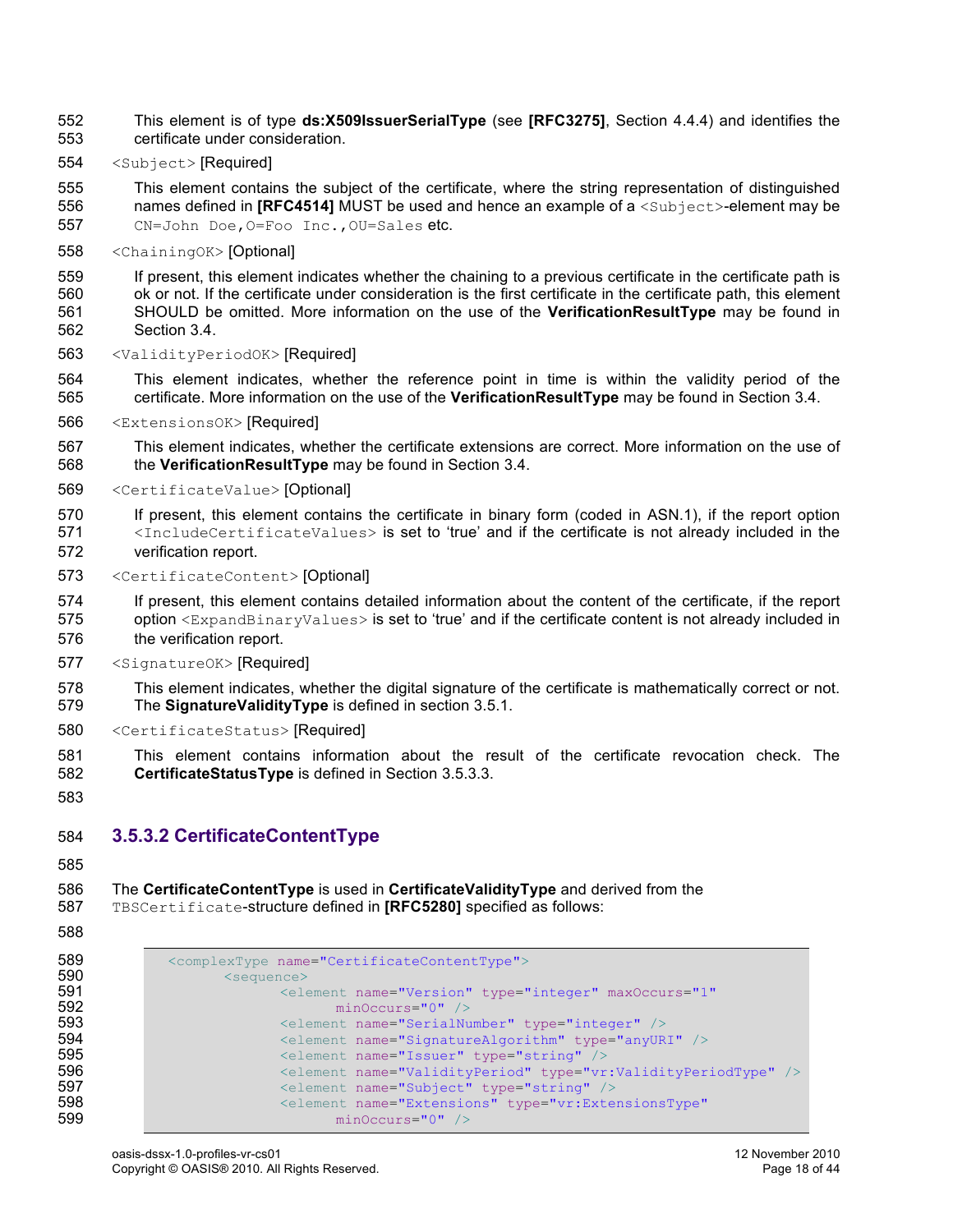| 600<br>601        | <br>                                                                                                                                                                                                                                                      |
|-------------------|-----------------------------------------------------------------------------------------------------------------------------------------------------------------------------------------------------------------------------------------------------------|
| 602               |                                                                                                                                                                                                                                                           |
| 603               | It contains the following elements:                                                                                                                                                                                                                       |
| 604               | <version> [Optional]</version>                                                                                                                                                                                                                            |
| 605               | This element contains, if present, the version of the certificate structure.                                                                                                                                                                              |
| 606               | <serialnumber> [Required]</serialnumber>                                                                                                                                                                                                                  |
| 607               | This element MUST contain the serial number of the certificate.                                                                                                                                                                                           |
| 608               | <signaturealgorithm> [Required]</signaturealgorithm>                                                                                                                                                                                                      |
| 609<br>610        | <b>MUST</b><br>This<br>element<br>contain<br>identifier<br>0f<br>algorithm.<br>The<br>an<br>the<br>used<br>signature<br>vr: Verification ResultType is defined in Section 3.4.                                                                            |
| 611               | <issuer> [Required]</issuer>                                                                                                                                                                                                                              |
| 612<br>613        | This element MUST contain the issuer of the certificate, where different relative distinguished names<br>in a sequence MAY be separated by ":".                                                                                                           |
| 614               | <validityperiod> [Required]</validityperiod>                                                                                                                                                                                                              |
| 615<br>616        | This element MUST contain the validity period of the certificate. The ValidityPeriodType is defined<br>below.                                                                                                                                             |
| 617               | <subject> [Required]</subject>                                                                                                                                                                                                                            |
| 618<br>619<br>620 | This element contains the subject of the certificate, where the string representation of distinguished<br>names defined in [RFC4514] MUST be used and hence an example of a <subject>-element may be<br/>CN=John Doe, O=Foo Inc., OU=Sales etc.</subject> |
| 621               |                                                                                                                                                                                                                                                           |
| 622               | <extensions> [Optional]</extensions>                                                                                                                                                                                                                      |
| 623<br>624        | If present, this element contains information about the list of extensions present in the certificate under<br>consideration. The ExtensionsType is defined below.                                                                                        |
| 625               |                                                                                                                                                                                                                                                           |
| 626               | The Validity Period Type is specified as follows:                                                                                                                                                                                                         |
| 627               |                                                                                                                                                                                                                                                           |
| 628<br>629        | <complextype name="ValidityPeriodType"><br/><sequence></sequence></complextype>                                                                                                                                                                           |
| 630               | <element name="NotBefore" type="dateTime"></element>                                                                                                                                                                                                      |
| 631<br>632        | <element name="NotAfter" type="dateTime"></element><br>                                                                                                                                                                                                   |
| 633               |                                                                                                                                                                                                                                                           |
| 634               |                                                                                                                                                                                                                                                           |
| 635               | It contains the following elements:                                                                                                                                                                                                                       |
| 636               | <notbefore> [Required]</notbefore>                                                                                                                                                                                                                        |
| 637               | The certificate is not valid before this point in time.                                                                                                                                                                                                   |
| 638               | <notafter> [Required]</notafter>                                                                                                                                                                                                                          |
| 639               | The certificate is not valid after this point in time.                                                                                                                                                                                                    |
| 640               |                                                                                                                                                                                                                                                           |
| 641               | The ExtensionsType is specified as follows:                                                                                                                                                                                                               |
| 642               |                                                                                                                                                                                                                                                           |
| 643<br>644        | <complextype name="ExtensionsType"><br/><sequence maxoccurs="unbounded" minoccurs="0"></sequence></complextype>                                                                                                                                           |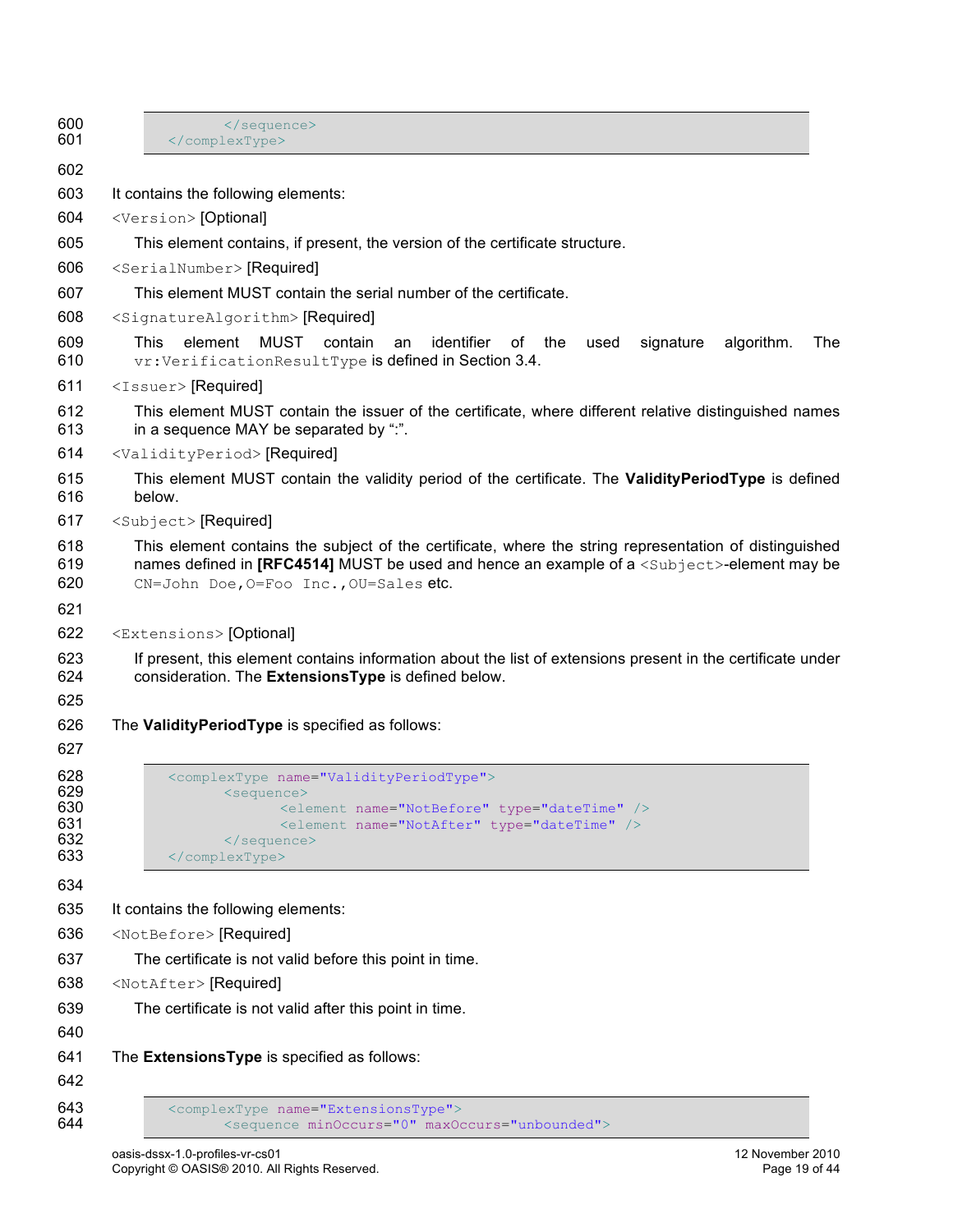```
645 \leq \leq \leq \leq \leq \leq \leq \leq \leq \leq \leq \leq \leq \leq \leq \leq \leq \leq \leq \leq \leq \leq \leq \leq \leq \leq \leq \leq \leq \leq \leq \leq \leq \leq \leq \leq 646 \le/sequence><br>647 \le/complexType>
                          647 </complexType>
```

```
649 It contains an unbounded number <Extension>-elements of type ExtensionType. This type is defined 
650 as follows:
```

```
652 <complexType name="ExtensionType"><br>653 <complexType name="ExtensionType">
653 <sequence>
654 \leq -element name="ExtnId" type="XAdES:ObjectIdentifierType" />
655 <element name="Critical" type="boolean" />
656 \leq element name="ExtnValue" type="dss:AnyType" maxOccurs="1"<br>657 \leq minOccurs="0" />
657 minOccurs="0" /><br>658 <element name="Exten
658 <element name="ExtensionOK" type="vr:VerificationResultType" /><br>659 </sequence>
                   659 </sequence>
660 </complexType>
```
- It contains the following elements:
- <ExtnId> [Required]

```
664 This element MUST contain the identifier of the extension as urn:oid: ... in the <Identifier>-
665 element and MAY contain further information in the <Description>- and 
666 <DocumentationReferences>-elements. Please refer to [XAdES] for more information on the 
667 XAdES:ObjectIdentifierType.
```
- <Critical> [Required]
- This element specifies, whether the extension is critical or not.
- 
- <ExtnValue> [Optional]
- This element SHOULD contain the value of the extension as an XML-structure, which mirrors the original ASN.1-definition of the extension.
- <ExtensionOK> [Required]
- This element contains information about the validity of the specific extension within the given context of the certificate.
- 

## **3.5.3.3 CertificateStatusType**

The **CertificateStatusType** is defined as follows:

```
682 <complexType name="CertificateStatusType"><br>683 <complexType name="CertificateStatusType">
683 <sequence>
684 <element name="CertStatusOK" type="vr:VerificationResultType" />
685 <element name="RevocationInfo" maxOccurs="1"<br>686 minOccurs="0">
                      minOccurs="0">
687 <complexType>
688 <sequence>
689 <element name="RevocationDate" type="dateTime" />
690 <element name="RevocationReason"
691 type="vr:VerificationResultType" /><br>692 type="vr:VerificationResultType" />
692 \langle/sequence><br>693 \langle/complexTvpe>
                      693 </complexType>
```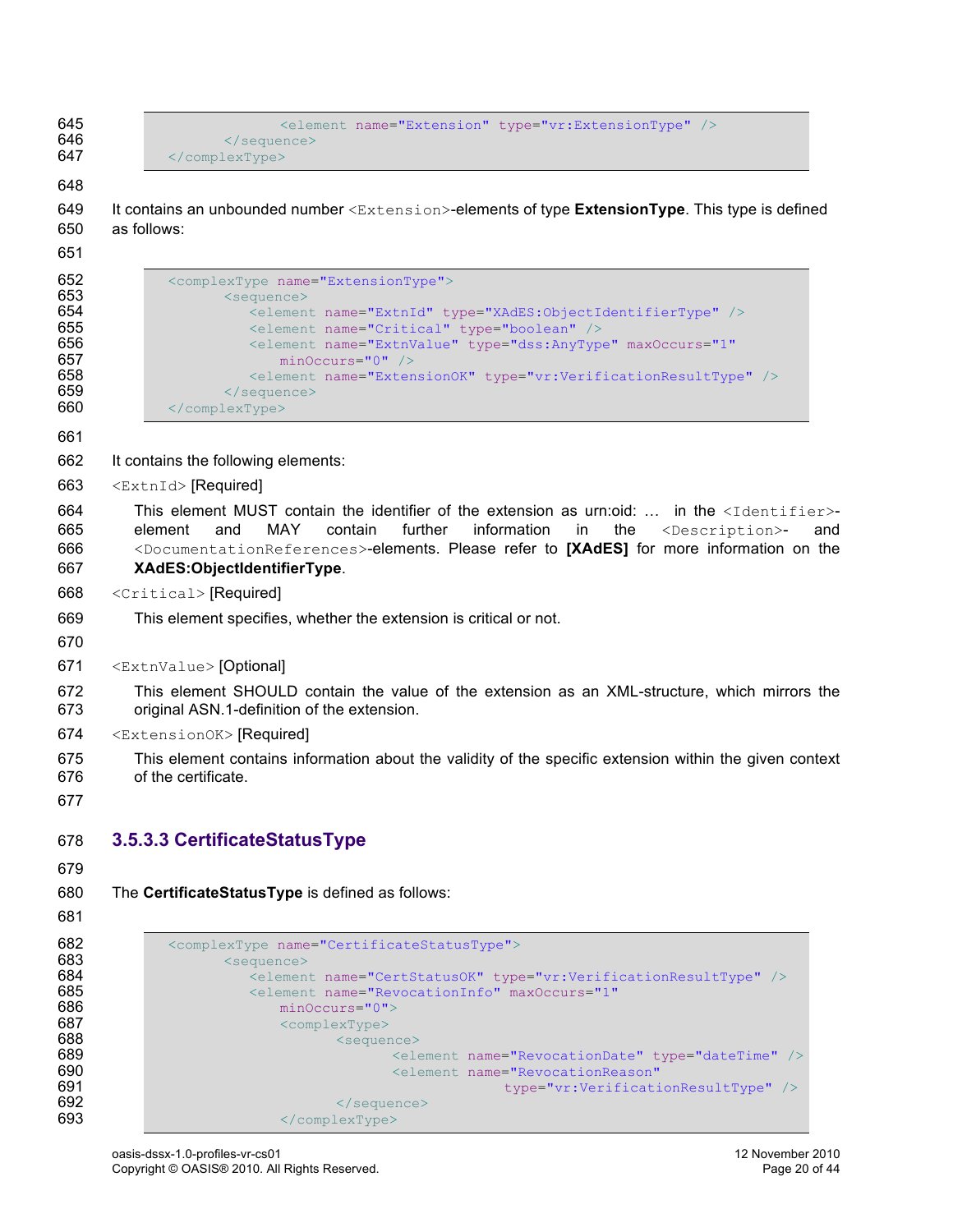| 694<br>695<br>696<br>697<br>698<br>699<br>700<br>701<br>702<br>703<br>704<br>705<br>706<br>707<br>708<br>709<br>710<br>711 | $\langle$ /element><br><element maxoccurs="1" minoccurs="0" name="RevocationEvidence"><br/><complextype><br/><choice><br/><element <br="" name="CRLValidity">type="vr:CRLValidityType" /&gt;<br/><element <br="" name="CRLReference">type="XAdES:CRLIdentifierType" /&gt;<br/><element <br="" name="OCSPValidity">type="vr:OCSPValidityType" /&gt;<br/><element <br="" name="OCSPReference">type="XAdES: OCSPIdentifierType" /&gt;<br/><element name="Other" type="dss:AnyType"></element><br/></element></element></element></element></choice><br/></complextype><br/><math>\langle</math>/element&gt;<br/><math>\langle</math>/sequence&gt;<br/></element> |
|----------------------------------------------------------------------------------------------------------------------------|---------------------------------------------------------------------------------------------------------------------------------------------------------------------------------------------------------------------------------------------------------------------------------------------------------------------------------------------------------------------------------------------------------------------------------------------------------------------------------------------------------------------------------------------------------------------------------------------------------------------------------------------------------------|
| 712                                                                                                                        |                                                                                                                                                                                                                                                                                                                                                                                                                                                                                                                                                                                                                                                               |
| 713                                                                                                                        | It contains the following elements:                                                                                                                                                                                                                                                                                                                                                                                                                                                                                                                                                                                                                           |
| 714                                                                                                                        | <certstatusok> [Required]</certstatusok>                                                                                                                                                                                                                                                                                                                                                                                                                                                                                                                                                                                                                      |
| 715                                                                                                                        | This element MUST contain the status of the certificate.                                                                                                                                                                                                                                                                                                                                                                                                                                                                                                                                                                                                      |
| 716                                                                                                                        | <revocationinfo> [Optional]</revocationinfo>                                                                                                                                                                                                                                                                                                                                                                                                                                                                                                                                                                                                                  |
| 717<br>718                                                                                                                 | If the certificate is revoked this element will contain more information about the revocation. It is defined<br>to be a sequence, which contains the following elements:                                                                                                                                                                                                                                                                                                                                                                                                                                                                                      |
| 719<br>720                                                                                                                 | <revocationdate><br/>contains the date and time of revocation.</revocationdate>                                                                                                                                                                                                                                                                                                                                                                                                                                                                                                                                                                               |
| 721<br>722<br>723                                                                                                          | <revocationreason><br/>٠<br/>contains the reason for revocation. Following the definition of CRLReason in [RFC5280] there are<br/>the following URIs to specify the revocation reason:</revocationreason>                                                                                                                                                                                                                                                                                                                                                                                                                                                     |
| 724                                                                                                                        | urn:oasis:names:tc:dss-x:1.0:profiles:verificationreport:revocationreason:unspecified<br>$\bullet$                                                                                                                                                                                                                                                                                                                                                                                                                                                                                                                                                            |
| 725                                                                                                                        | urn:oasis:names:tc:dss-x:1.0:profiles:verificationreport:revocationreason:keyCompromise<br>$\bullet$                                                                                                                                                                                                                                                                                                                                                                                                                                                                                                                                                          |
| 726                                                                                                                        | urn:oasis:names:tc:dss-x:1.0:profiles:verificationreport:revocationreason:cACompromise<br>$\bullet$                                                                                                                                                                                                                                                                                                                                                                                                                                                                                                                                                           |
| 727                                                                                                                        | urn:oasis:names:tc:dss-x:1.0:profiles:verificationreport:revocationreason:affiliationChanged<br>٠                                                                                                                                                                                                                                                                                                                                                                                                                                                                                                                                                             |
| 728                                                                                                                        | urn:oasis:names:tc:dss-x:1.0:profiles:verificationreport:revocationreason:superseded<br>$\bullet$                                                                                                                                                                                                                                                                                                                                                                                                                                                                                                                                                             |
| 729<br>730                                                                                                                 | urn:oasis:names:tc:dss-<br>$\bullet$<br>x:1.0:profiles:verificationreport:revocationreason:cessationOfOperation                                                                                                                                                                                                                                                                                                                                                                                                                                                                                                                                               |
| 731                                                                                                                        | urn:oasis:names:tc:dss-x:1.0:profiles:verificationreport:revocationreason:certificateHold<br>$\bullet$                                                                                                                                                                                                                                                                                                                                                                                                                                                                                                                                                        |
| 732                                                                                                                        | urn:oasis:names:tc:dss-x:1.0:profiles:verificationreport:revocationreason:removeFromCRL<br>$\bullet$                                                                                                                                                                                                                                                                                                                                                                                                                                                                                                                                                          |
| 733                                                                                                                        | urn:oasis:names:tc:dss-x:1.0:profiles:verificationreport:revocationreason:privilegeWithdrawn<br>$\bullet$                                                                                                                                                                                                                                                                                                                                                                                                                                                                                                                                                     |
| 734                                                                                                                        | urn:oasis:names:tc:dss-x:1.0:profiles:verificationreport:revocationreason:aACompromise<br>$\bullet$                                                                                                                                                                                                                                                                                                                                                                                                                                                                                                                                                           |
| 735                                                                                                                        | <revocationevidence> [Optional, Choice]</revocationevidence>                                                                                                                                                                                                                                                                                                                                                                                                                                                                                                                                                                                                  |
| 736<br>737                                                                                                                 | This element contains, if present, the used source of revocation information. This can be one of the<br>following elements:                                                                                                                                                                                                                                                                                                                                                                                                                                                                                                                                   |
| 738<br>739<br>740                                                                                                          | <crlvalidity><br/><math display="inline">\bullet</math><br/>This element contains information about the used CRL and its validity. The CRLValidityType is<br/>defined in Section 3.5.3.4.</crlvalidity>                                                                                                                                                                                                                                                                                                                                                                                                                                                       |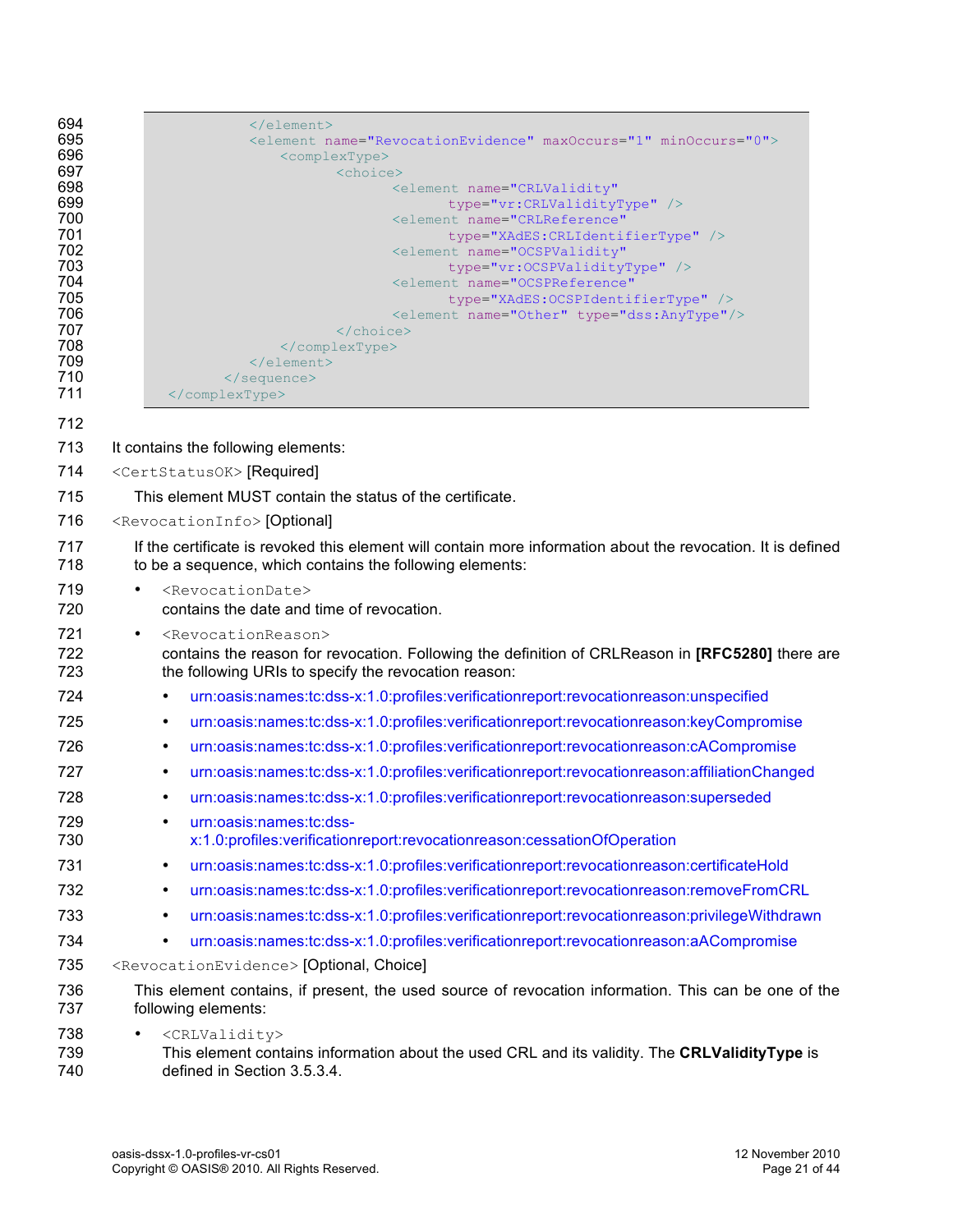| 741<br>742<br>743 | $\bullet$ | <crlreference><br/>This element contains a reference to the CRL in case it is already included elsewhere in the<br/>present verification report. The XAdES: CRLIdentifierType is defined in [XAdES].</crlreference> |
|-------------------|-----------|---------------------------------------------------------------------------------------------------------------------------------------------------------------------------------------------------------------------|
| 744<br>745<br>746 | $\bullet$ | <ocspvalidity><br/>This element contains information about the used OCSP response and its validity. The<br/><b>OCSPValidityType</b> is defined in Section 3.5.3.5.</ocspvalidity>                                   |
| 747<br>748<br>749 | $\bullet$ | <0CSPReference><br>This element contains a reference to the used OCSP response, if it is already included elsewhere<br>in the present verification report. The XAdES:OCSPIdentifierType is defined in [XAdES].      |
| 750<br>751        | ٠         | $\langle$ Other><br>This element MAY contain information about alternative sources of revocation information.                                                                                                       |

### **3.5.3.4 CRLValidityType**

- The **CRLValidityType** contains information about a CRL and its validity and is specified as follows:
- 

| 755 | <complextype name="CRLValidityType"></complextype>                                 |
|-----|------------------------------------------------------------------------------------|
| 756 | $\leq$ sequence $\geq$                                                             |
| 757 | <blement <="" name="CRLIdentifier" th="" type="XAdES:CRLIdentifierType"></blement> |
| 758 | $maxOccurs = "1" minOccurs = "1" /$                                                |
| 759 | <element <="" name="CRLValue" th="" type="base64Binary"></element>                 |
| 760 | $maxOccurs = "1" minOccurs = "0"$                                                  |
| 761 | <element <="" name="CRLContent" th="" type="vr:CRLContentType"></element>          |
| 762 | $maxOccurs = "1" minOccurs = "0"$                                                  |
| 763 | <element name="SignatureOK" type="vr:SignatureValidityType"></element>             |
| 764 | <element <="" name="CertificatePathValidity" th=""></element>                      |
| 765 | type="vr:CertificatePathValidityType" />                                           |
| 766 | $\langle$ /sequence>                                                               |
| 767 | <attribute name="Id" type="ID" use="optional"></attribute>                         |
| 768 | $\langle$ /complexType>                                                            |

- 770 It contains the following attributes and elements:
- 771 Id [Optional]
- This attribute contains an optional identifier for the element.
- 773 <CRLIdentifier> [Required]
- This element refers to an X.509v2 CRL according to **[RFC5280]**.
- 775 <CRLValue> [Optional]
- If present, this element contains the CRL (encoded in ASN.1) if the report option 777 <IncludeRevocationValues> is set to 'true'.
- 778 <CRLContent> [Optional]
- This element contains, if present, the CRL in form of an equivalent XML structure if the report option <ExpandBinaryValues> is set to 'true'. The **CRLContentType** is defined below.
- 781 <SignatureOK> [Required]
- This element indicates, whether the digital signature of the CRL is mathematically correct or not. The **SignatureValidityType** is defined in section 3.5.1.
- <CertificatePathValidity> [Required]
- This element contains the result of the validation of the certificate path of the certificate which has been used to sign the CRL. The **CertificatePathValidityType** is defined at the beginning of Section 3.5.3.
-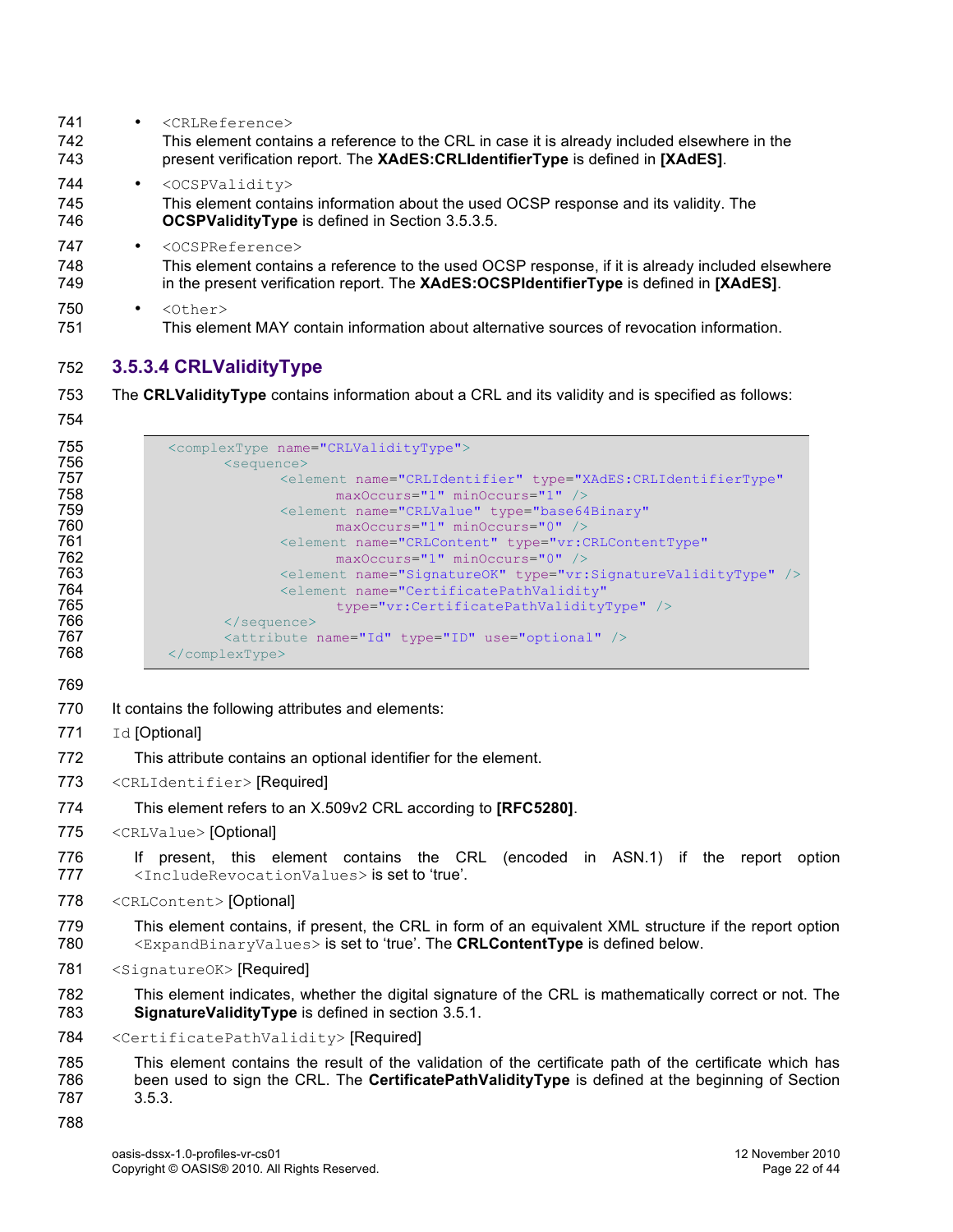The **CRLContentType** is aligned to **[RFC5280]** specified as follows:

| 791<br>792                      | <complextype name="CRLContentType"><br/><sequence></sequence></complextype>                                                                                                                                                                                                                                                                                                                                                                                                                                 |
|---------------------------------|-------------------------------------------------------------------------------------------------------------------------------------------------------------------------------------------------------------------------------------------------------------------------------------------------------------------------------------------------------------------------------------------------------------------------------------------------------------------------------------------------------------|
| 793                             | <element minoccurs="0" name="Version" type="integer"></element>                                                                                                                                                                                                                                                                                                                                                                                                                                             |
| 794                             | <element name="Signature" type="anyURI"></element>                                                                                                                                                                                                                                                                                                                                                                                                                                                          |
| 795                             | <element name="Issuer" type="string"></element>                                                                                                                                                                                                                                                                                                                                                                                                                                                             |
| 796<br>797                      | <element name="ThisUpdate" type="dateTime"></element><br><element minoccurs="0" name="NextUpdate" type="dateTime"></element>                                                                                                                                                                                                                                                                                                                                                                                |
| 798                             | <element minoccurs="0" name="RevokedCertificates"></element>                                                                                                                                                                                                                                                                                                                                                                                                                                                |
| 799                             | <complextype></complextype>                                                                                                                                                                                                                                                                                                                                                                                                                                                                                 |
| 800                             | <sequence maxoccurs="unbounded" minoccurs="0"></sequence>                                                                                                                                                                                                                                                                                                                                                                                                                                                   |
| 801<br>802                      | <element name="UserCertificate" type="integer"></element><br><element name="RevocationDate" type="dateTime"></element>                                                                                                                                                                                                                                                                                                                                                                                      |
| 803                             | <element <="" minoccurs="0" name="CrlEntryExtensions" th=""></element>                                                                                                                                                                                                                                                                                                                                                                                                                                      |
| 804                             | type="vr:ExtensionsType" />                                                                                                                                                                                                                                                                                                                                                                                                                                                                                 |
| 805                             | $\langle$ /sequence>                                                                                                                                                                                                                                                                                                                                                                                                                                                                                        |
| 806<br>807                      | <br>$\langle$ /element>                                                                                                                                                                                                                                                                                                                                                                                                                                                                                     |
| 808                             | <blement <="" name="CrlExtensions" th="" type="vr:ExtensionsType"></blement>                                                                                                                                                                                                                                                                                                                                                                                                                                |
| 809                             | $minOccurs = "0"$ />                                                                                                                                                                                                                                                                                                                                                                                                                                                                                        |
| 810                             |                                                                                                                                                                                                                                                                                                                                                                                                                                                                                                             |
| 811                             |                                                                                                                                                                                                                                                                                                                                                                                                                                                                                                             |
| 812                             |                                                                                                                                                                                                                                                                                                                                                                                                                                                                                                             |
| 813                             | It contains the following elements:                                                                                                                                                                                                                                                                                                                                                                                                                                                                         |
| 814                             | <version> [Optional]</version>                                                                                                                                                                                                                                                                                                                                                                                                                                                                              |
| 815                             | This element contains, if present, the version of the CRL-structure.                                                                                                                                                                                                                                                                                                                                                                                                                                        |
| 816                             | <signature> [Required]</signature>                                                                                                                                                                                                                                                                                                                                                                                                                                                                          |
| 817                             | This element contains the algorithm identifier for the algorithm used to sign the CRL.                                                                                                                                                                                                                                                                                                                                                                                                                      |
| 818                             | <issuer> [Required]</issuer>                                                                                                                                                                                                                                                                                                                                                                                                                                                                                |
| 819<br>820                      | This element contains the issuer of the CRL, where different relative distinguished names in a<br>sequence MAY be separated by ":".                                                                                                                                                                                                                                                                                                                                                                         |
| 821                             | <thisupdate> [Required]</thisupdate>                                                                                                                                                                                                                                                                                                                                                                                                                                                                        |
| 822                             | This element contains the issue date of the CRL.                                                                                                                                                                                                                                                                                                                                                                                                                                                            |
| 823                             | <nextupdate> [Optional]</nextupdate>                                                                                                                                                                                                                                                                                                                                                                                                                                                                        |
| 824                             | This element contains, if present, the date by which the next CRL will be issued.                                                                                                                                                                                                                                                                                                                                                                                                                           |
| 825                             | <revokedcertificates> [Optional]</revokedcertificates>                                                                                                                                                                                                                                                                                                                                                                                                                                                      |
| 826<br>827<br>828<br>829<br>830 | The revoked certificates are contained in an unbounded sequence. They are listed by their serial<br>numbers (element <usercertificate>). Certificates revoked by the CA are uniquely identified by<br/>their certificate serial number. The date on which the revocation occurred is contained in the element<br/>information<br/>MAY<br/>Additional<br/>be<br/>supplied<br/>in<br/>the<br/>element<br/><revocationdate>.<br/><crlentryextensions>.</crlentryextensions></revocationdate></usercertificate> |
| 831                             | <crlextensions> [Optional]</crlextensions>                                                                                                                                                                                                                                                                                                                                                                                                                                                                  |
| 832<br>833                      | If present, this element contains information about the list of extensions present in the CRL under<br>consideration. The ExtensionType is defined in Section 3.5.3.2.                                                                                                                                                                                                                                                                                                                                      |
| 834                             | 3.5.3.5 OCSPValidityType                                                                                                                                                                                                                                                                                                                                                                                                                                                                                    |
|                                 |                                                                                                                                                                                                                                                                                                                                                                                                                                                                                                             |

 The **OCSPValidityType** contains information about an OCSP-response and its validity and is specified as follows: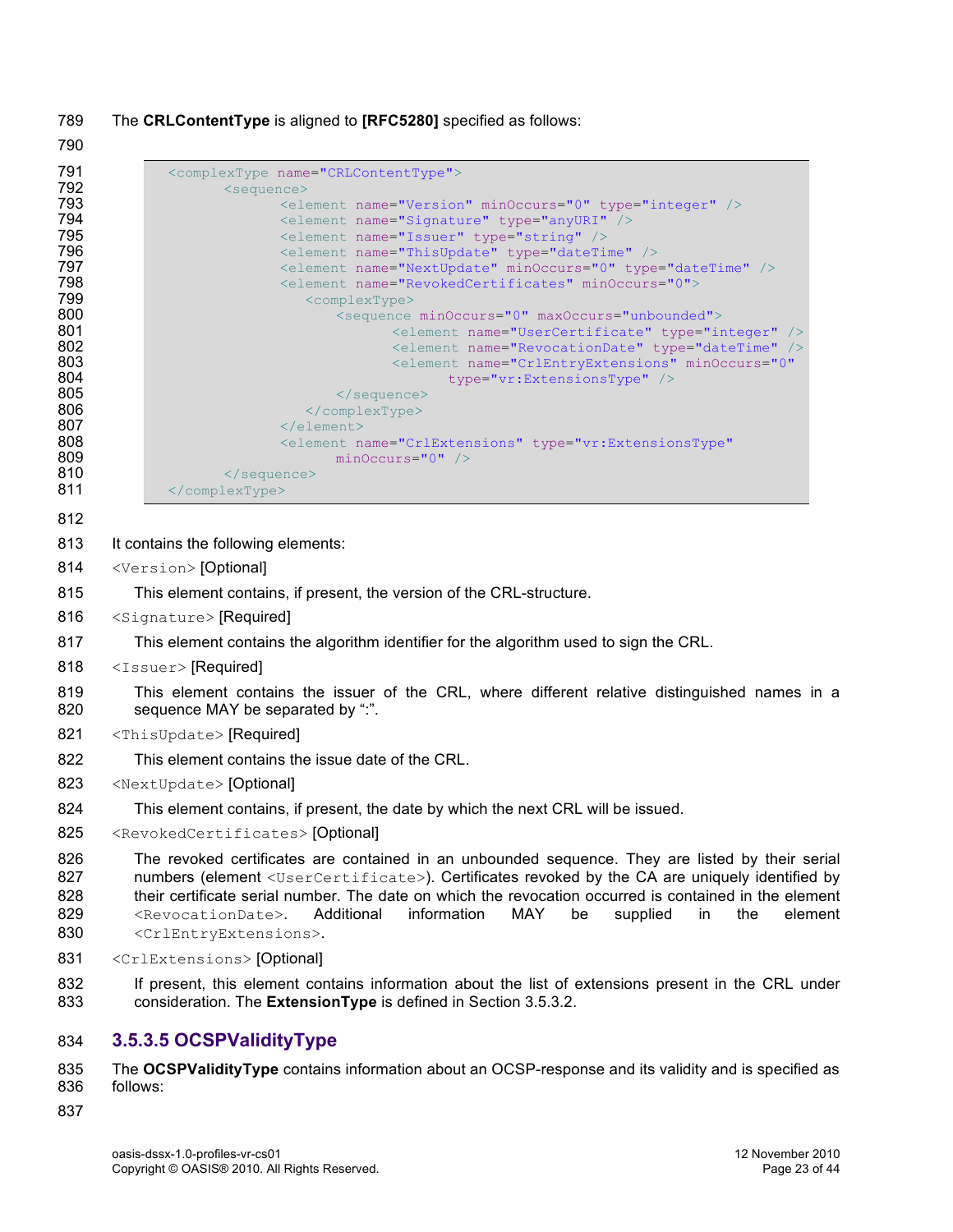| 838        |                                                                                                                                         |
|------------|-----------------------------------------------------------------------------------------------------------------------------------------|
| 839        | <complextype name="OCSPValidityType"><br/><sequence></sequence></complextype>                                                           |
| 840        | <element name="OCSPIdentifier" type="XAdES:OCSPIdentifierType"></element>                                                               |
| 841<br>842 | <element <br="" name="OCSPValue" type="base64Binary">maxOccurs="1" minOccurs="0" /&gt;</element>                                        |
| 843        | <element <="" name="OCSPContent" th="" type="vr:OCSPContentType"></element>                                                             |
| 844        | maxOccurs="1" minOccurs="0" />                                                                                                          |
| 845<br>846 | <element name="SignatureOK" type="vr:SignatureValidityType"></element><br><element <="" name="CertificatePathValidity" th=""></element> |
| 847        | type="vr:CertificatePathValidityType" />                                                                                                |
| 848<br>849 | <br><attribute name="Id" type="ID" use="optional"></attribute>                                                                          |
| 850        |                                                                                                                                         |
| 851        |                                                                                                                                         |
| 852        |                                                                                                                                         |
|            | It contains the following attributes and elements:                                                                                      |
| 853        | Id [Optional]                                                                                                                           |
| 854        | This attribute contains an optional identifier for the element.                                                                         |
| 855        | <ocspidentifier> [Required]</ocspidentifier>                                                                                            |
| 856        | This element refers to an OCSP response according to [RFC2560].                                                                         |
| 857        | <ocspvalue> [Optional]</ocspvalue>                                                                                                      |
| 858        | This element contains the OCSP response (encoded in ASN.1) if the report option                                                         |
| 859        | <includerevocationvalues> has been set to 'true'.</includerevocationvalues>                                                             |
| 860        | <ocspcontent> [Optional]</ocspcontent>                                                                                                  |
| 861        | This element contains the OCSP response in form of an equivalent XML structure if the report option                                     |
| 862        | <expandbinaryvalues> has been set to 'true'. The OCSPContentType is defined below.</expandbinaryvalues>                                 |
| 863        | <signatureok> [Required]</signatureok>                                                                                                  |
| 864        | This element indicates whether the digital signature of the OCSP-response is mathematically correct                                     |
| 865        | or not. The Signature Validity Type is defined in section 3.5.1.                                                                        |
| 866        |                                                                                                                                         |
| 867        |                                                                                                                                         |
| 868        | <certificatepathvalidity> [Required]</certificatepathvalidity>                                                                          |
| 869        | This element contains the result of the validation of the certificate path of the certificate which has                                 |
| 870        | been used to sign the OCSP-response. The CertificatePathValidityType is defined at the beginning                                        |
| 871        | of Section 3.5.3.                                                                                                                       |
| 872        |                                                                                                                                         |
| 873        | The OCSPContentType is aligned to [RFC2560] specified as follows:                                                                       |
| 874        |                                                                                                                                         |
| 875        | <complextype name="OCSPContentType"></complextype>                                                                                      |
| 876<br>877 | <sequence><br/><element name="Version" type="integer"></element></sequence>                                                             |
| 878        | <element name="ResponderID" type="string"></element>                                                                                    |
| 879        | <element name="producedAt" type="dateTime"></element>                                                                                   |
| 880<br>881 | <element name="Responses"></element>                                                                                                    |
| 882        | <complextype><br/><sequence maxoccurs="unbounded" minoccurs="0"></sequence></complextype>                                               |
| 883        | <element <="" name="SingleResponse" th=""></element>                                                                                    |
| 884        | type="vr:SingleResponseType" />                                                                                                         |
| 885<br>886 | <br>                                                                                                                                    |
| 887        |                                                                                                                                         |
| 888        | <blement <="" name="ResponseExtensions" td="" type="vr:ExtensionsType"></blement>                                                       |

889 maxOccurs="1" minOccurs="0"/>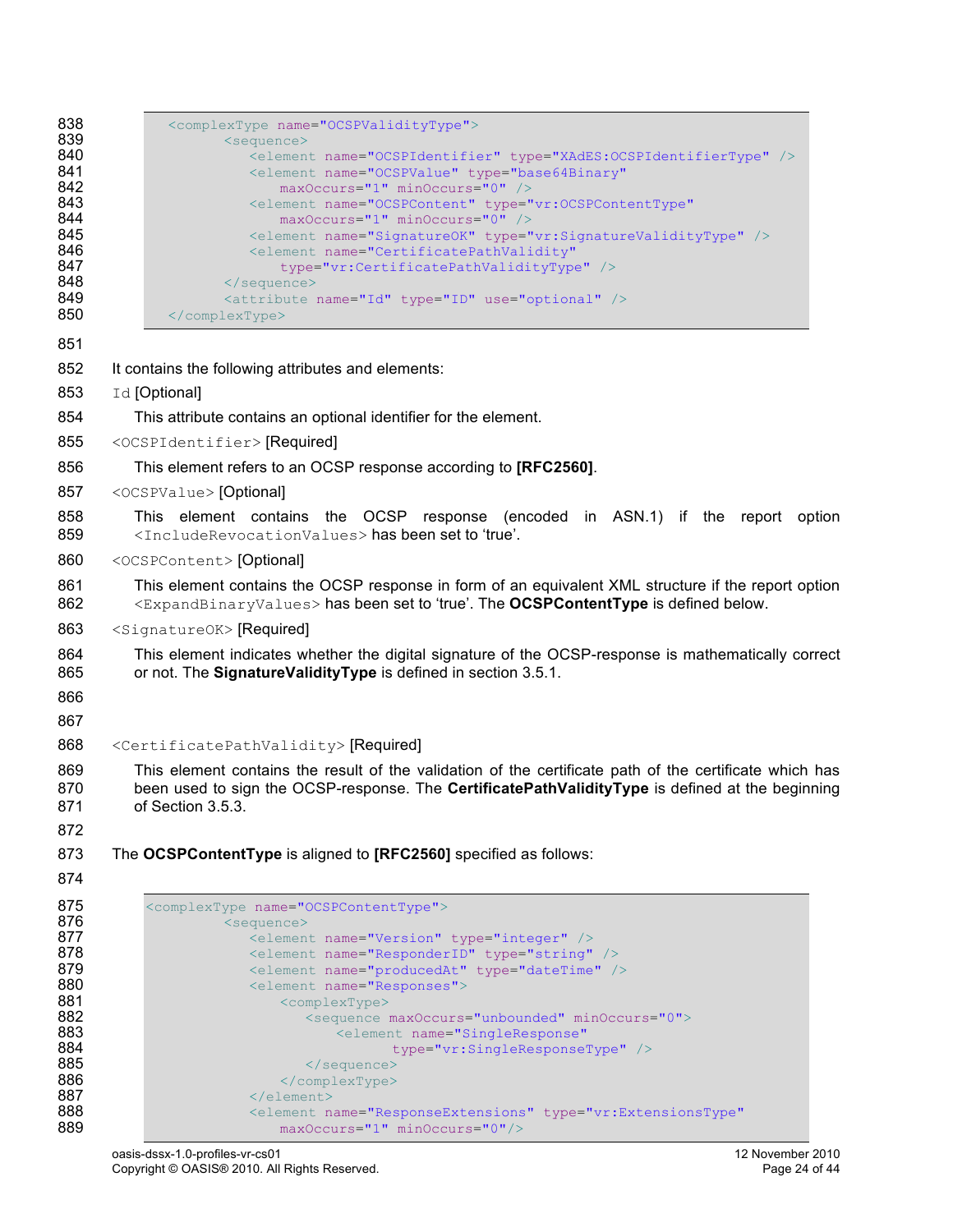| 890<br>891 | <br>                                                                                                                                                |            |
|------------|-----------------------------------------------------------------------------------------------------------------------------------------------------|------------|
| 892        |                                                                                                                                                     |            |
| 893        | It contains the following elements:                                                                                                                 |            |
| 894        | <version> [Required]</version>                                                                                                                      |            |
| 895        | This element contains the version of the OCSP-response syntax.                                                                                      |            |
| 896        | <responderid> [Required]</responderid>                                                                                                              |            |
| 897        | This element contains the name of the OCSP-responder.                                                                                               |            |
| 898        | <producedat> [Required]</producedat>                                                                                                                |            |
| 899        | This element contains the time at which the OCSP-responder produced the response.                                                                   |            |
| 900        | <responses> [Required]</responses>                                                                                                                  |            |
| 901<br>902 | This element contains<br>unbounded sequence of <singleresponse> entries.<br/>an<br/>SingleResponseType is defined below.</singleresponse>           | <b>The</b> |
| 903        | <responseextensions> [Optional]</responseextensions>                                                                                                |            |
| 904        | If present, this element contains information about the list of extensions present in the OCSP-response                                             |            |
| 905        | under consideration. The ExtensionsType is defined in Section 3.5.3.2.                                                                              |            |
| 906        |                                                                                                                                                     |            |
| 907        | The SingleResponseType is specified as follows:                                                                                                     |            |
| 908        |                                                                                                                                                     |            |
| 909<br>910 | <complextype name="SingleResponseType"><br/><sequence></sequence></complextype>                                                                     |            |
| 911        | <element name="CertID"></element>                                                                                                                   |            |
| 912<br>913 | <complextype><br/><sequence></sequence></complextype>                                                                                               |            |
| 914        | <element name="HashAlgorithm" type="anyURI"></element>                                                                                              |            |
| 915<br>916 | <element name="IssuerNameHash" type="hexBinary"></element><br><element name="IssuerKeyHash" type="hexBinary"></element>                             |            |
| 917        | <element name="SerialNumber" type="integer"></element>                                                                                              |            |
| 918<br>919 |                                                                                                                                                     |            |
| 920        | <br>$\langle$ /element>                                                                                                                             |            |
| 921        | <element name="CertStatus" type="vr:VerificationResultType"></element>                                                                              |            |
| 922<br>923 | <element name="ThisUpdate" type="dateTime"></element><br><blement <="" maxoccurs="1" name="NextUpdate" td="" type="dateTime"><td></td></blement>    |            |
| 924        | $minOccurs="0"$ />                                                                                                                                  |            |
| 925<br>926 | <blement <br="" name="SingleExtensions" type="vr:ExtensionsType">maxOccurs="1" minOccurs="0" /&gt;</blement>                                        |            |
| 927        |                                                                                                                                                     |            |
| 928        |                                                                                                                                                     |            |
| 929        |                                                                                                                                                     |            |
| 930        | It contains the following elements:                                                                                                                 |            |
| 931        | <certid> [Required]</certid>                                                                                                                        |            |
| 932<br>933 | This element contains a sequence of elements, which uniquely identify the certificate (cf. [RFC2560],<br>Section 4.1.1).                            |            |
| 934        | <certstatus> [Required]</certstatus>                                                                                                                |            |
| 935<br>936 | This element contains information about the status of the certificate according to [RFC2560] using the<br>following URI in the ResultMajor-element: |            |
| 937        | urn:oasis:names:tc:dss-x:1.0:profiles:verificationreport:certstatus:good<br>$\bullet$                                                               |            |
| 938        | urn:oasis:names:tc:dss-x:1.0:profiles:verificationreport:certstatus:revoked<br>$\bullet$                                                            |            |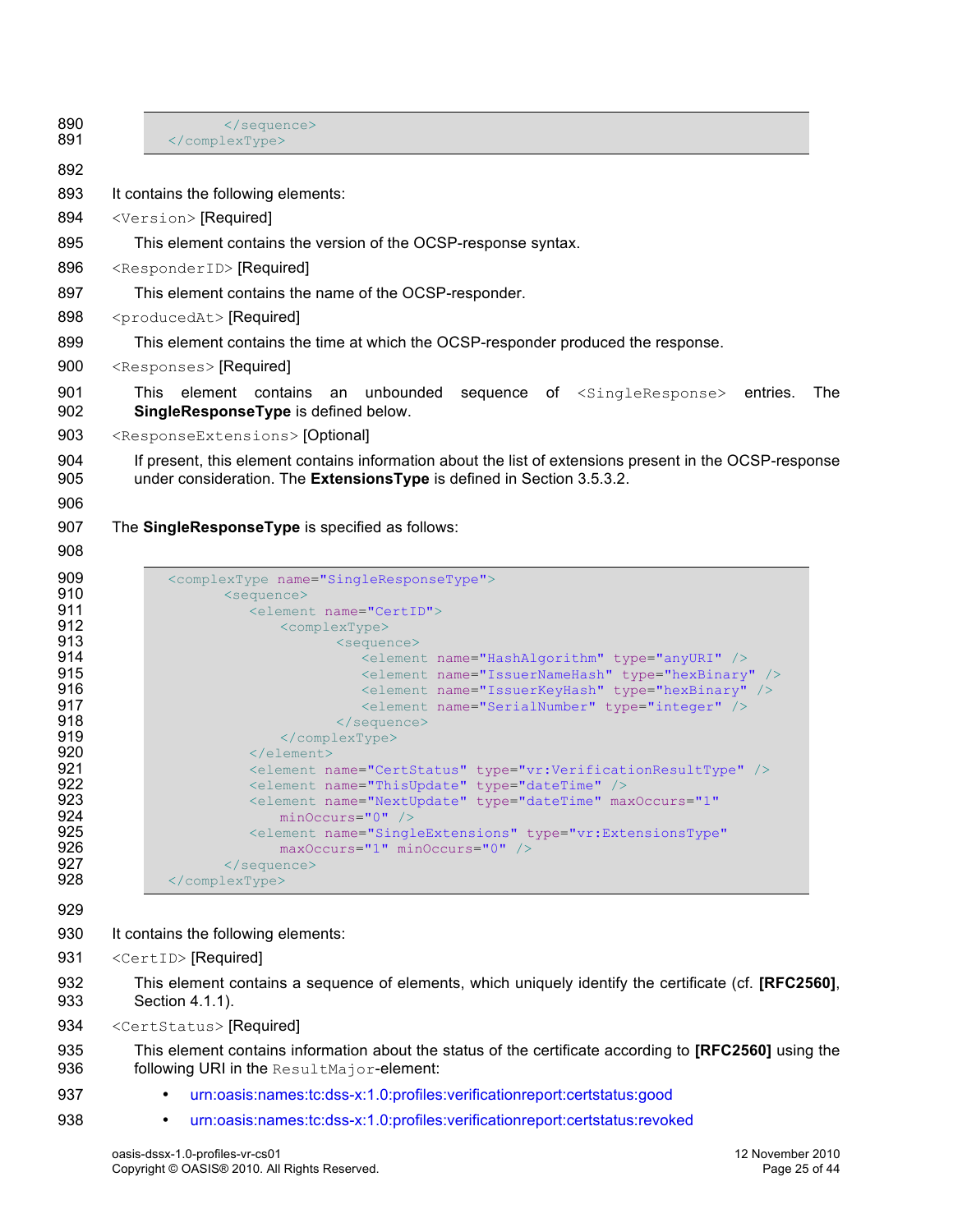- 939 urn:oasis:names:tc:dss-x:1.0:profiles:verificationreport:certstatus:unknown
- 940 If the certificate is revoked and the revocation reason is present, this information MUST be included in 941 the ResultMinor-element as a URI defined in Section 3.5.3.4. In a similar fashion the revocation 942 **time MUST be indicated in the ResultMessage-element.**
- 943 <ThisUpdate> [Required]
- 944 This element contains the time at which the status being indicated is known to be correct (cf. 945 **[RFC2560]**, Section 2.4).
- 946 <NextUpdate> [Optional]
- 947 This element contains, if present, the time until more recent information about the status of the 948 certificate will be available (cf. **[RFC2560]**, Section 2.4).
- 949 <SingleExtensions> [Optional]
- 950 If present, this element contains information about the list of extensions present in the 951 SingleResponse-element. The **ExtensionType** is defined in Section 3.5.3.2.

## 952 **3.5.4 PropertiesType**

- 953 The **PropertiesType** is used in the definition of the <DetailedReport>-element (see Section 3.5) and 954 is specified as follows:
- 955

```
956 <complexType name="PropertiesType"><br>957 <sequence>
957 <sequence>
958 element name="SignedProperties"<br>959 type="vr:SignedProperties"
959 type="vr:SignedPropertiesType" minOccurs="0" />
960 (Selement name="UnsignedProperties")<br>961 (Selement prope="vr:UnsignedProperties")
961 type="vr:UnsignedPropertiesType" minOccurs="0" /><br>962 </sequence>
962 </sequence><br>963 </sequence>
963 \leq \leq \leq \leq \leq \leq \leq \leq \leq \leq \leq \leq \leq \leq \leq \leq \leq \leq \leq \leq \leq \leq \leq \leq \leq \leq \leq \leq \leq \leq \leq \leq \leq \leq \leq \leq 964 </complexType>
```
965

- 966 It contains the following attributes and elements:
- 967 Id [Optional]
- 968 This attribute contains, if present, an optional identifier for the element.
- 969 <SignedProperties> [Optional]
- 970 This element contains information gathered during the verification of signed properties. Details of the 971 SignedPropertiesType are specified in Section 3.5.4.1.
- 972 <UnsignedProperties> [Optional]
- 973 This element contains information gathered during the verification of unsigned properties. Details of 974 the UnsignedPropertiesType are specified in Section 3.5.4.2.

### 975 **3.5.4.1 Signed Properties**

- 976 The **SignedPropertiesType** is aligned to **[XAdES]** structured as follows:
- 977

```
978 <complexType name="SignedPropertiesType"><br>979 <sequence>
979 <sequence><br>الحجاجة كلمة جانبانية بالتاريخ<br>والحجاجة المتاريخ
980 <element name="SignedSignatureProperties"
981 type="vr:SignedSignaturePropertiesType" maxOccurs="1"<br>982 minOccurs="0" />
982 minOccurs="0" />
983 <element name="SignedDataObjectProperties"
                             984 type="vr:SignedDataObjectPropertiesType" 
985 minOccurs="0" />
```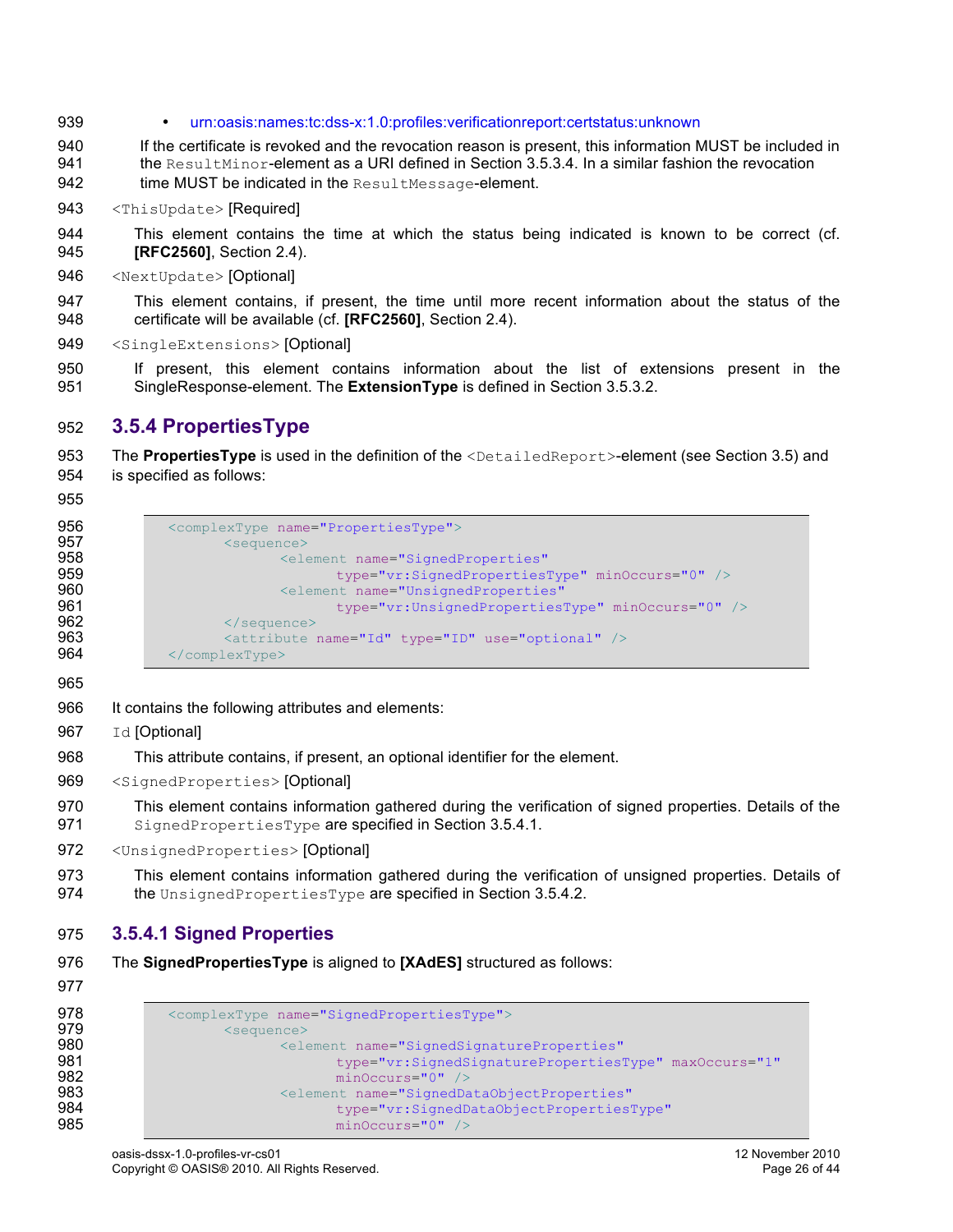```
986 <br>
Selement name="Other" type="dss:AnyType"<br>
maxOccurs="1" minOccurs="0" />
987 maxOccurs="1" minOccurs="0" />
988 </sequence><br>989 </sequence>
989 \leq \leq \leq \leq \leq \leq \leq \leq \leq \leq \leq \leq \leq \leq \leq \leq \leq \leq \leq \leq \leq \leq \leq \leq \leq \leq \leq \leq \leq \leq \leq \leq \leq \leq \leq \leq 990 </complexType>
```
- It contains the following attributes and elements:
- 993 Id [Optional]
- This attribute contains an optional identifier for the element.
- <SignedSignatureProperties> [Optional]
- This element contains information gathered during the verification of signed properties related to the 997 signature itself. The **SignedSignaturePropertiesType** is defined in Section 3.5.4.1.1.
- <SignedDataObjectProperties> [Optional]
- This element contains information gathered during the verification of signed properties related to the signed data object. The **SignedDataObjectPropertiesType** is defined in Section 3.5.4.1.2.
- <Other> [Optional]
- This element contains, if present, information about other signed properties.

### **3.5.4.1.1 SignedSignaturePropertiesType**

- The **SignedSignaturePropertiesType** is aligned to **[RFC3275]** defined as follows:
- 

| 1006 | <complextype name="SignedSignaturePropertiesType"></complextype>                   |
|------|------------------------------------------------------------------------------------|
| 1007 | $\leq$ sequence $>$                                                                |
| 1008 | <element maxoccurs="1" minoccurs="0" ref="XAdES:SigningTime"></element>            |
| 1009 | <element <="" maxoccurs="1" ref="XAdES:SigningCertificate" th=""></element>        |
| 1010 | $minOccurs="0"$ />                                                                 |
| 1011 | <blement <="" maxoccurs="1" ref="XAdES:SignaturePolicyIdentifier" th=""></blement> |
| 1012 | $minOccurs="0"$ />                                                                 |
| 1013 | <choice maxoccurs="1" minoccurs="0"></choice>                                      |
| 1014 | <element ref="XAdES:SignatureProductionPlace"></element>                           |
| 1015 | <element name="Location" type="string"></element>                                  |
| 1016 | $\langle$ /choice>                                                                 |
| 1017 | <element minoccurs="0" name="SignerRole" type="vr:SignerRoleType"></element>       |
| 1018 | $\langle$ /sequence>                                                               |
| 1019 | $\langle$ /complexType>                                                            |

- 1021 It MAY contain the following elements:
- <XAdES:SigningTime> [Optional]
- This element contains, if present, the signing time (see Section 5.2.1 of **[XAdES]**).
- <XAdES:SigningCertificate> [Optional]
- This element contains, if present, a reference to the certificate upon which the signature is based (see Section 5.2.2 of **[XAdES]**).
- <XAdES:SignaturePolicyIdentifier> [Optional]
- This element references, if present, the policy under which the signature was produced (see Section 5.2.3 of **[XAdES]**).
- <XAdES:SignatureProductionPlace> [Optional, Choice]

 This element contains, if present, information about the place where the signature was generated (see Section 5.2.7 of **[XAdES]**). This element SHOULD be used in case of a XAdES- or CAdES-based signature.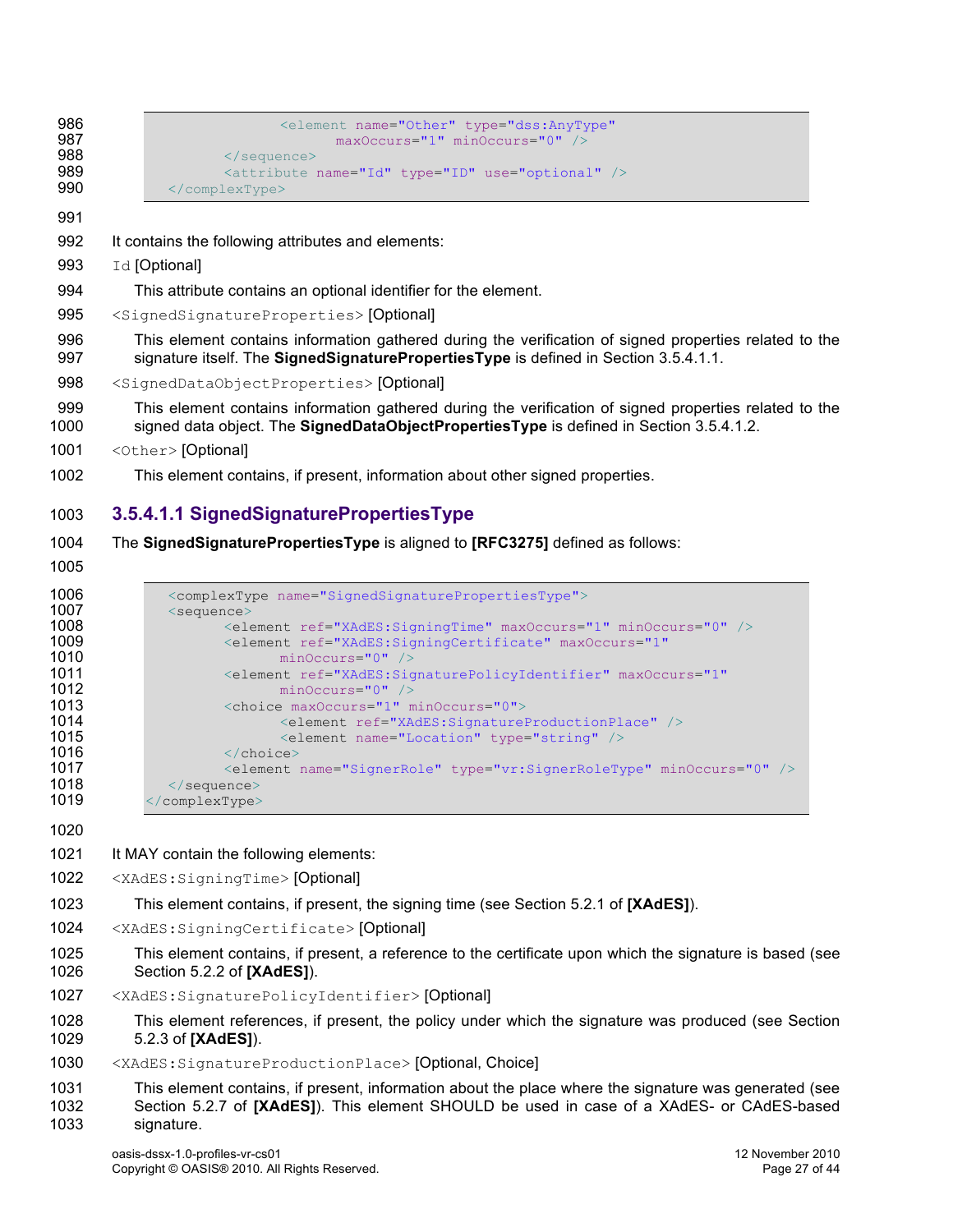- <Location> [Optional, Choice]
- This element contains, if present, information about the place where the signature was generated (see Section 5.2.7 of **[XAdES]**). This element SHOULD be used in case of a PDF-based signature.
- <SignerRole> [Optional]
- This element contains, if present, information about the role of the signer (see Section 5.2.8 of **[XAdES]**).

The **SignerRoleType** is specified as follows:

```
1043 <complexType name="SignerRoleType"><br>1044 <sequence>
1044 <sequence><br>1045 <sequence>
1045 <element name="ClaimedRoles"
1046 type="XAdES:ClaimedRolesListType" minOccurs="0" />
1047 <element name="CertifiedRoles"<br>1048 type="vr:CertifiedRoles
1048 type="vr:CertifiedRolesListType" minOccurs="0" /><br>1049 </sequence>
1049 </sequence><br>1050 </complexType>
             1050 </complexType>
```
- It MAY contain the following elements:
- <ClaimedRoles> [Optional]
- This element contains information about the claimed roles of the signer. The information is directly extracted from the signature.
- <CertifiedRoles> [Optional]
- This element contains information gathered during the verification of attribute certificates.
- The **CertifiedRolesListType** is specified as follows:
- 

```
1061 <complexType name="CertifiedRolesListType"><br>1062 <sequence>
1062 <sequence><br>1063 <element n
1063 <element name="AttributeCertificateValidity"
1064 type="vr:AttributeCertificateValidityType"<br>1065 the maxOccurs="unbounded" />
                                    maxOccurs="unbounded" />
1066 \le/sequence><br>1067 \le/complexType>
               </complexType>
```
 It contains at least one <AttributeCertificateValidity>-element, which contains information about the content and validity of an attribute certificate according to **[RFC3281]**. The **AttributeCertificateValidityType** is defined in Section 3.5.4.3.

### **3.5.4.1.2 SignedDataObjectPropertiesType**

```
1073 The SignedDataObjectPropertiesType is defined as follows:
```

```
1075 <complexType name="SignedDataObjectPropertiesType"><br>1076 <sequence>
1076 <sequence><br>1077 <equence>
1077 <element ref="XAdES:DataObjectFormat" maxOccurs="unbounded"
1078 minOccurs="0" /><br>1079 <choice maxOccurs="1" m
1079 <choice maxOccurs="1" minOccurs="0">
1080 <element ref="XAdES:CommitmentTypeIndication"<br>1081 maxOccurs="unbounded" minOccurs="1"/>
1081 maxOccurs="unbounded" minOccurs="1"/><br>1082 <element name="Reason" type="string" />
                      1082 <element name="Reason" type="string" />
```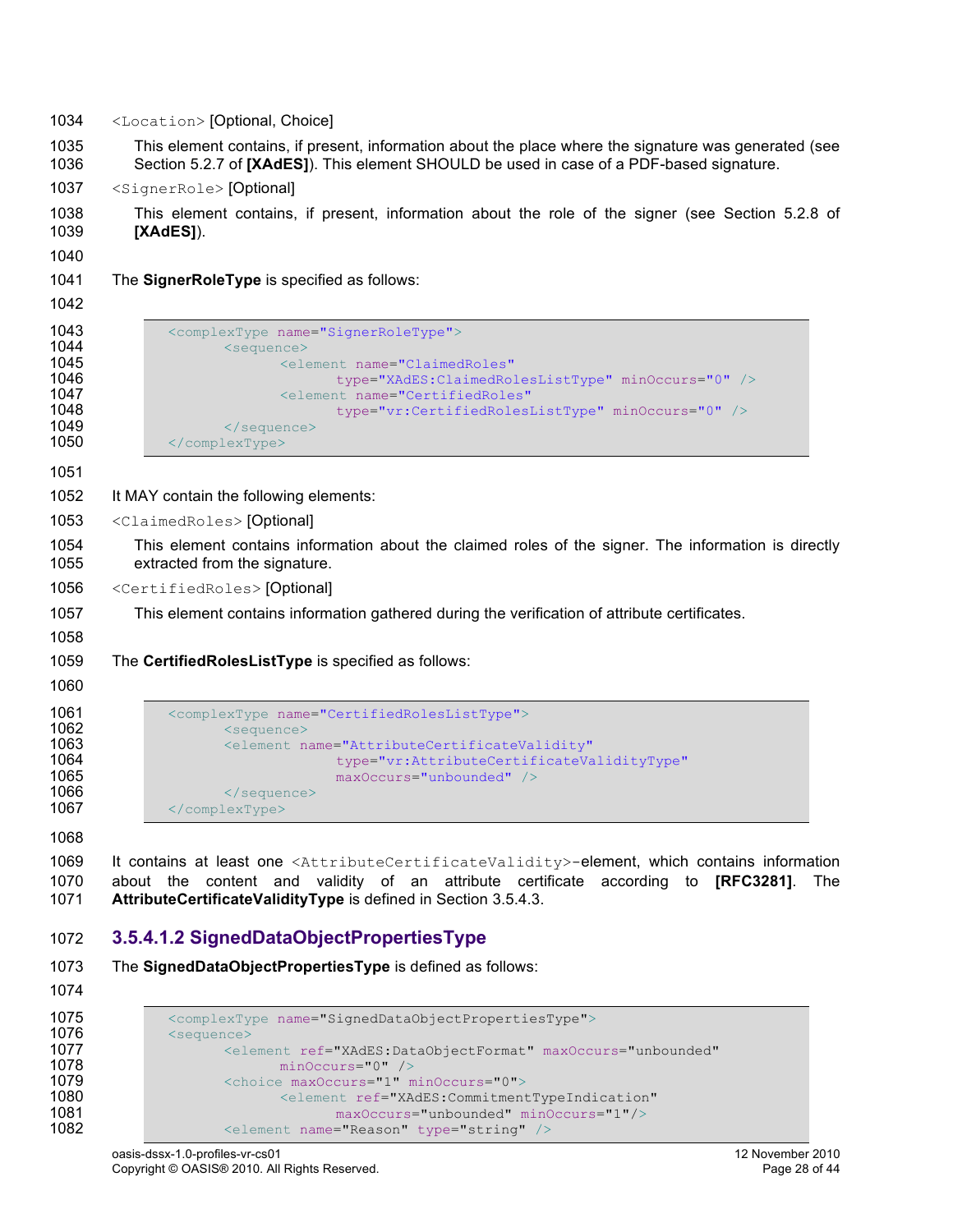| 1083 | $\langle$ /choice>                                                   |
|------|----------------------------------------------------------------------|
| 1084 | <element <="" name="AllDataObjectsTimeStamp" th=""></element>        |
| 1085 | type="vr:TimeStampValidityType" minOccurs="0"                        |
| 1086 | $maxOccurs="unbounded"$                                              |
| 1087 | <element <="" name="IndividualDataObjectsTimeStamp" th=""></element> |
| 1088 | type="vr:TimeStampValidityType" minOccurs="0"                        |
| 1089 | $maxOccurs="unbounded"$                                              |
| 1090 | $\langle$ /sequence>                                                 |
| 1091 | <attribute name="Id" type="ID" use="optional"></attribute>           |
| 1092 | $\langle$ /complexType>                                              |

- It contains the following attributes and elements:
- 1095 Id [Optional]
- This attribute contains an optional identifier for the element.
- <XAdES:DataObjectFormat> [Optional, Unbounded]
- This element contains information about the format of the signed data object (see Section 5.2.5 of **[XAdES]**). This information is simply extracted from the signature.
- <XAdES:CommitmentTypeIndication> [Choice, Unbounded]

 This element contains, if present, an indication of the type of commitment implied by the signature (see Section 5.2.6 of **[XAdES]**). This element SHOULD be used in case of a XAdES- or CAdES-based signature.

1104 <Reason> [Choice]

 This element contains, if present, a description of the reason of the signature generation. This element 1106 is only relevant in case of a PDF-based signature identified by a FieldName-attribute (cf. Section 3.3).

<AllDataObjectsTimeStamp> [Optional, Unbounded]

 This element contains, if present, verification results for time stamps covering all data objects (see Section 5.2.6 of **[XAdES]**). The **TimeStampValidityType** is described in Section 3.5.4.4.

- <IndividualDataObjectsTimeStamp> [Optional, Unbounded]
- This element contains, if present, verification results for time stamps covering only certain data objects (see Section 5.2.10 of **[XAdES]**). The **TimeStampValidityType** is described in section 3.5.4.4.

### **3.5.4.2 Unsigned Properties**

- The **UnsignedPropertiesType** is specified as follows:
- 

```
1117 <complexType name="UnsignedPropertiesType"><br>1118 <sequence>
1118 <sequence>
                             1119 <element name="UnsignedSignatureProperties"
1120 type="vr:UnsignedSignaturePropertiesType" minOccurs="0" /><br>1121 telement ref="XAdES:UnsignedDataObjectProperties"
1121 <element ref="XAdES:UnsignedDataObjectProperties"<br>1122 maxOccurs="1" minOccurs="0" />
1122 maxOccurs="1" minOccurs="0" /><br>1123 <element name="Other" type="dss:AnyTv
1123 <element name="Other" type="dss:AnyType" maxOccurs="1"<br>1124 minOccurs="0">
1124 minOccurs="0"><br>1125 </element>
1125 \le/element><br>1126 \le/sequence>
1126 </sequence><br>1127 <attribute r
1127 \leq \leq \leq \leq \leq \leq \leq \leq \leq \leq \leq \leq \leq \leq \leq \leq \leq \leq \leq \leq \leq \leq \leq \leq \leq \leq \leq \leq \leq \leq \leq \leq \leq \leq \leq \leq 
                </complexType>
```
- 1130 It contains the following attributes and elements:
- 1131 Id [Optional]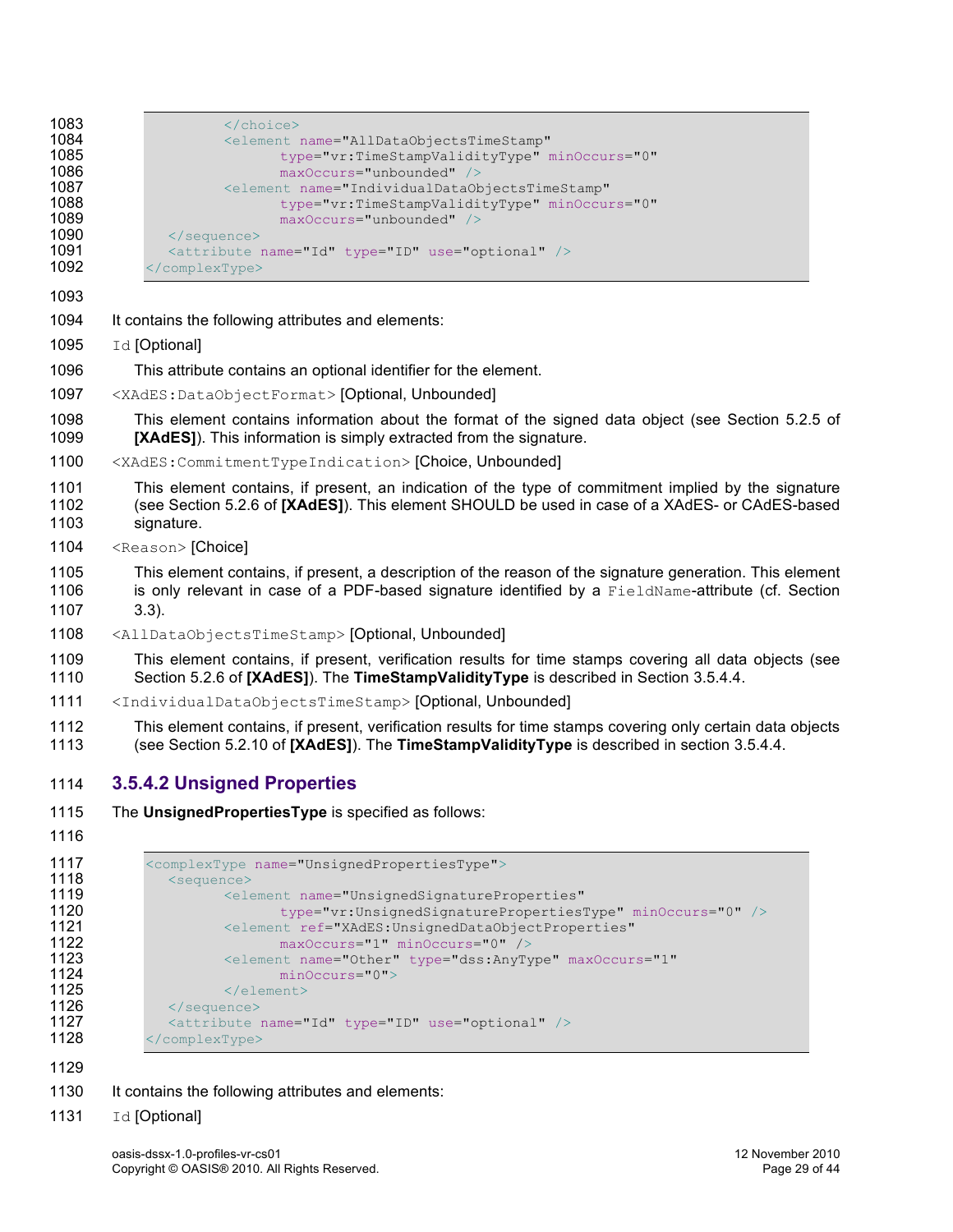- 1132 This attribute contains an optional identifier for the element.
- 1133 <UnsignedSignatureProperties> [Optional]
- 1134 This element contains information gathered during the verification of the unsigned properties related to 1135 the signature itself. The **UnsignedSignaturePropertiesType** is defined below.
- 1136 <XAdES:UnsignedDataObjectProperties> [Optional]
- 1137 This element contains unsigned properties referring to the signed data objects. These properties are 1138 directly extracted from the signature.
- 1139 <Other> [Optional]
- 1140 This element MAY contain information about other unsigned properties.
- 1141

1142 The **UnsignedSignaturePropertiesType** is defined as follows:

| 1144<br>1145 | <complextype name="UnsignedSignaturePropertiesType"></complextype>            |
|--------------|-------------------------------------------------------------------------------|
|              | <choice maxoccurs="unbounded"></choice>                                       |
| 1146         | <element name="CounterSignature" type="vr:SignatureValidityType"></element>   |
| 1147         | <element name="SignatureTimeStamp" type="vr:TimeStampValidityType"></element> |
| 1148         | <element ref="XAdES:CompleteCertificateRefs"></element>                       |
| 1149         | <element ref="XAdES:CompleteRevocationRefs"></element>                        |
| 1150         | <element ref="XAdES:AttributeCertificateRefs"></element>                      |
| 1151         | <element ref="XAdES:AttributeRevocationRefs"></element>                       |
| 1152         | <element <="" name="SigAndRefsTimeStamp" th=""></element>                     |
| 1153         | type="vr:TimeStampValidityType" />                                            |
| 1154         | <element name="RefsOnlyTimeStamp" type="vr:TimeStampValidityType"></element>  |
| 1155         | <element name="CertificateValues" type="vr:CertificateValuesType"></element>  |
| 1156         | <element name="RevocationValues" type="vr:RevocationValuesType"></element>    |
| 1157         | <element <="" name="AttrAuthoritiesCertValues" th=""></element>               |
| 1158         | type="vr:CertificateValuesType" />                                            |
| 1159         | <element <="" name="AttributeRevocationValues" th=""></element>               |
| 1160         | type="vr:RevocationValuesType" />                                             |
| 1161         | <element name="ArchiveTimeStamp" type="vr:TimeStampValidityType"></element>   |
| 1162         | $\langle$ /choice>                                                            |
| 1163         | <attribute name="Id" type="ID" use="optional"></attribute>                    |
| 1164         |                                                                               |

- 1165
- 1166 It contains the following attributes and elements:
- 1167 Id [Optional]
- 1168 This attribute contains an optional identifier for the element.
- 1169 <CounterSignature>[Choice]
- 1170 This element contains the results of the verification of a counter signature (see Section 7.2.4 of 1171 **[XAdES]**). The **SignatureValidityType** is described in section 3.5.1.
- 1172 <SignatureTimeStamp> [Choice]
- 1173 This element contains verification results of a time stamp of the signature (see Section 7.3 of 1174 **[XAdES]**). The **TimeStampValidityType** is described in section 3.5.4.4.
- 1175 <XAdES:CompleteCertificateRefs> [Choice]
- 1176 This element contains references to the certificates used during verification of the signature (see 1177 Section 7.4.1 of **[XAdES]**). This information is simply extracted from the signature.
- 1178 <XAdES:CompleteRevocationRefs> [Choice]
- 1179 Contains references to the revocation data used for the verification of the signature (see Section 7.4.2 1180 of **[XAdES]**). This information is simply extracted from the signature.
- 1181 <XAdES:AttributeCertificateRefs> [Choice]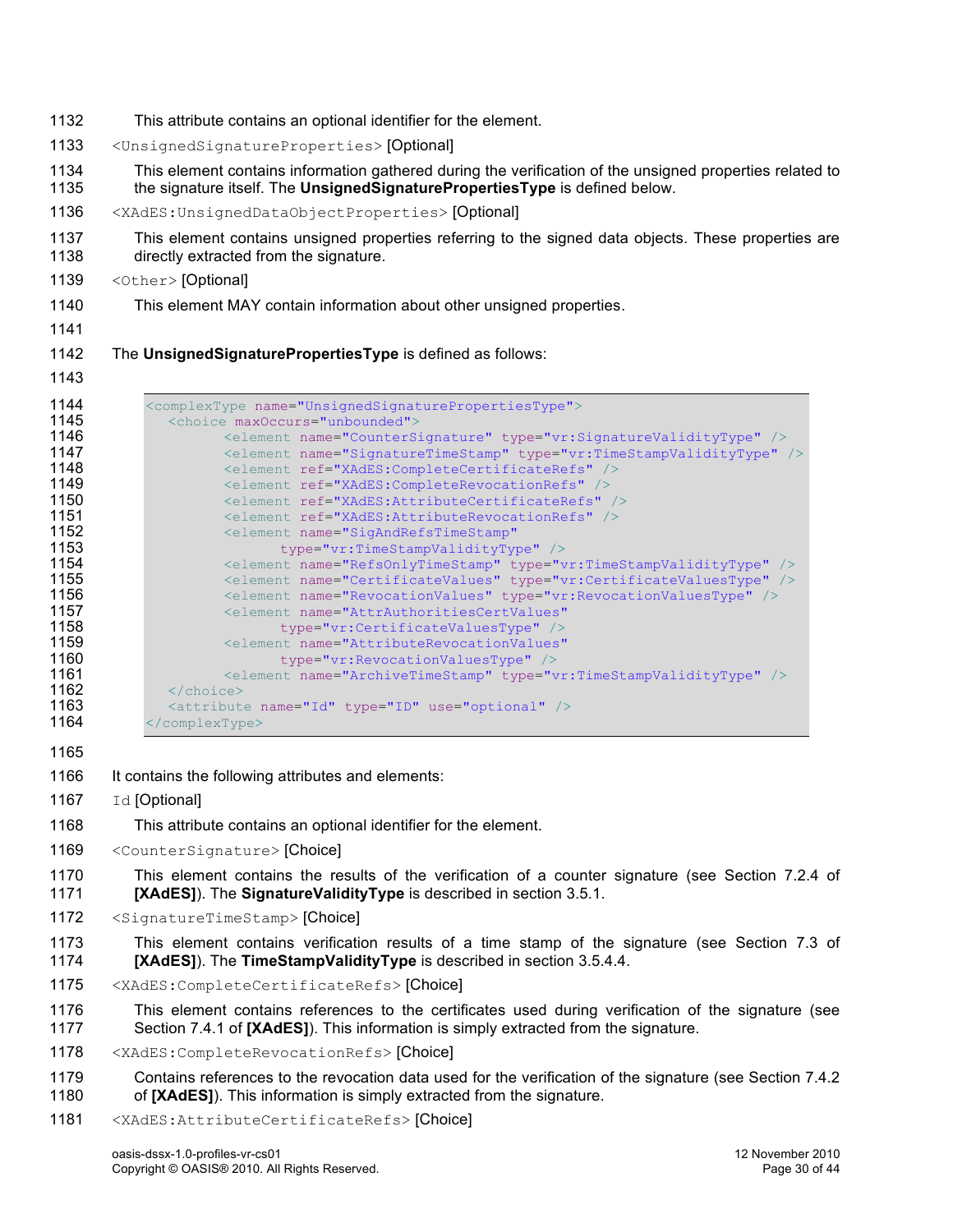- Contains the references to the full set of attribute authorities certificates that have been used to validate the attribute certificate (see section 7.4.3 of **[XAdES]**). This information is simply extracted 1184 from the signature.
- <XAdES:AttributeRevocationRefs> [Choice]
- Contains the references to the full set of revocation data that have been used in the validation of the attribute certificate(s) present in the signature (see section 7.4.4 of **[XAdES]**).
- <SigAndRefsTimeStamp> [Choice]
- Contains verification results for a time stamp referring to the signature and references on certificates and revocation data (see section 7.5.1 of **[XAdES]**). The **TimeStampValidityType** is described in section 3.5.4.4.
- <RefsOnlyTimeStamp> [Choice]
- Contains verification results for a time stamp referring only to references on certificates and revocation data (see section 7.5.2 of **[XAdES]**). The **TimeStampValidityType** is described in section 3.5.4.4.
- <CertificateValues> [Choice]
- Contains verification results for the certificates, which were used in the verification of the signature (see section 7.6.1 of **[XAdES]**). The **CertificateValuesType** is defined below.
- <RevocationValues> [Choice]
- Contains verification results of the revocation data used in the verification of the signature (see section 7.6.2 of **[XAdES]**). The **RevocationValuesType** is defined below.
- <AttrAuthoritiesCertValues> [Choice]
- Contains verification results of the certificates of Attribute Authorities that have been used to validate the attribute certificates, which are contained in the signature (see section 7.6.3 of **[XAdES]**). The **CertificateValuesType** is defined below.
- <AttributeRevocationValues> [Choice]
- Contains verification results of the revocation data that have been used to validate the attribute certificate when present in the signature (see section 7.6.4 of **[XAdES]**). The **RevocationValuesType** is defined below.
- <ArchiveTimeStamp> [Choice]
- Contains verification results for a time stamp covering the complete signature including all attributes (see section 7.7 of **[XAdES]**). The **TimeStampValidityType** is described in section 3.5.4.4.
- 
- The **CertificateValuesType** is defined as follows:
- 

```
1215 <complexType name="CertificateValuesType"><br>1216 <choice minOccurs="0" maxOccurs="unk
1216 <choice minOccurs="0" maxOccurs="unbounded">
1217 <element name="EncapsulatedX509Certificate"<br>1218 type="vr:CertificateValidityType" />
1218 type="vr:CertificateValidityType" /><br>1219 <element name="0therCertificate" />
1219 <element name="OtherCertificate" /><br>1220 </choice>
1220 </choice><br>1221 <attribute>
1221 \leq \leq \leq \leq \leq \leq \leq \leq \leq \leq \leq \leq \leq \leq \leq \leq \leq \leq \leq \leq \leq \leq \leq \leq \leq \leq \leq \leq \leq \leq \leq \leq \leq \leq \leq \leq 
                   1222 </complexType>
```
- It defines the following attributes and elements:
- 1225 Id [Optional]
- This attribute contains an optional identifier for the element.
- <EncapsulatedX509Certificate> [Optional, Unbounded, Choice]
- Contains verification results for an X.509 certificate included in the signature. The **CertificateValidityType** is defined in Section 3.5.3.1.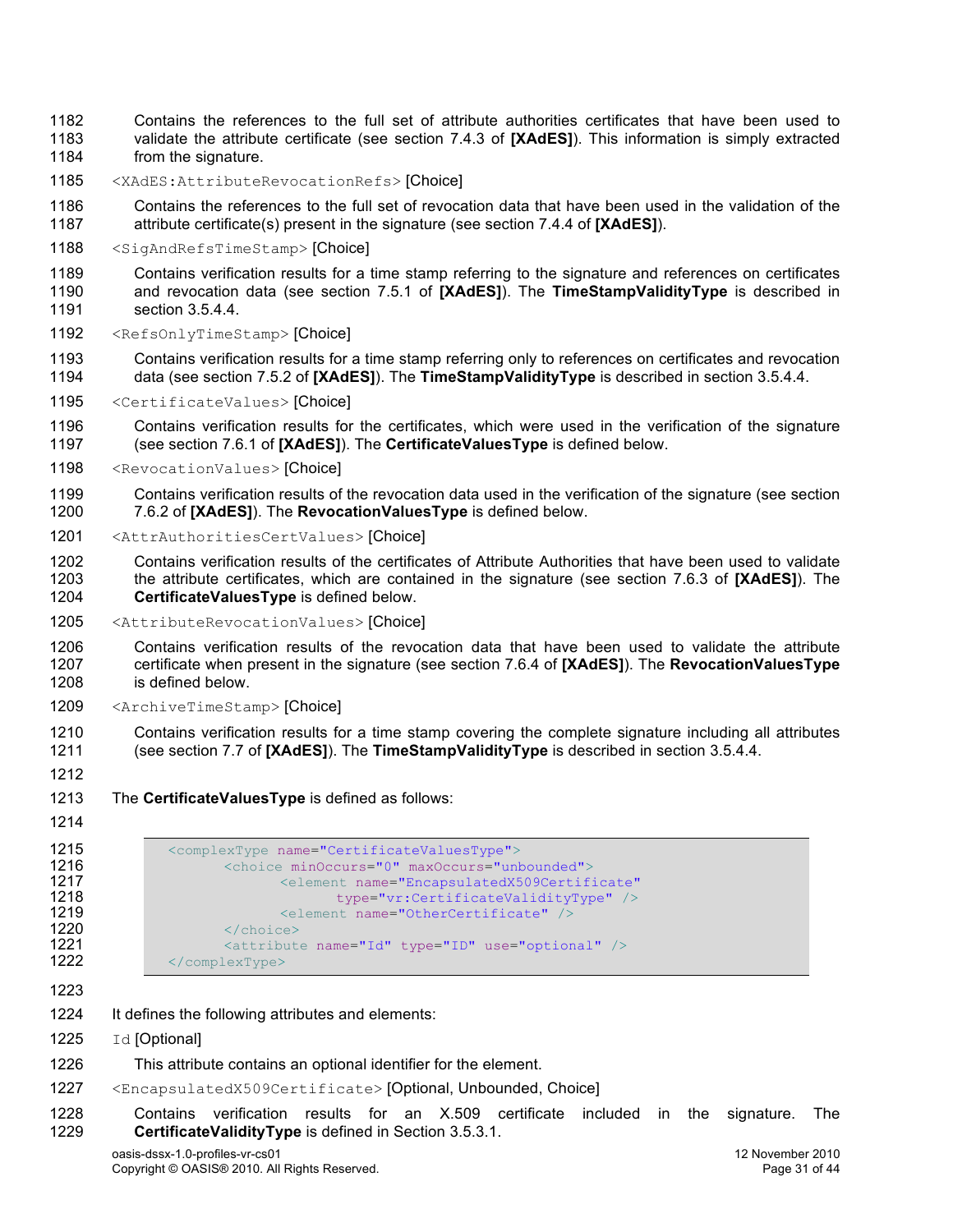#### <OtherCertificate> [Optional, Unbounded, Choice]

1231 This element contains verification results for other certificates included in the signature. If a certificate 1232 with unknown format is included in the signature. a warning (error code with unknown format is included in the signature, a warning (error code urn:oasis:names:tc:dss:1.0:resultminor:certificateFormatNotCorrectWarning) SHOULD be returned.

- 
- The **RevocationValuesType** is defined as follows:
- 

| 1237 | <complextype name="RevocationValuesType"></complextype>                 |
|------|-------------------------------------------------------------------------|
| 1238 | <sequence></sequence>                                                   |
| 1239 | <element minoccurs="0" name="CRLValues"></element>                      |
| 1240 | <complextype></complextype>                                             |
| 1241 | <sequence maxoccurs="unbounded" minoccurs="1"></sequence>               |
| 1242 | <element <="" name="VerifiedCRL" th=""></element>                       |
| 1243 | type="vr:CRLValidityType" />                                            |
| 1244 | $\langle$ /sequence>                                                    |
| 1245 | $\langle$ /complexType>                                                 |
| 1246 | $\langle$ /element>                                                     |
| 1247 | <element minoccurs="0" name="OCSPValues"></element>                     |
| 1248 | <complextype></complextype>                                             |
| 1249 | <sequence maxoccurs="unbounded" minoccurs="1"></sequence>               |
| 1250 | <element <="" name="VerifiedOCSPResponse" th=""></element>              |
| 1251 | $type="vr:OCSPValidityType"$ />                                         |
| 1252 | $\langle$ /sequence>                                                    |
| 1253 | $\langle$ /complexType>                                                 |
| 1254 | $\langle$ /element>                                                     |
| 1255 | <element minoccurs="0" name="OtherValues" type="dss:AnyType"></element> |
| 1256 | $\langle$ /sequence>                                                    |
| 1257 | <attribute name="Id" type="ID" use="optional"></attribute>              |
| 1258 | $\langle$ /complexType>                                                 |

- 1260 It contains the following attributes and elements:
- 1261 Id [Optional]
- This attribute contains an optional identifier for the element.
- <CRLValues> [Optional]
- Contains the verification results for all CRLs included in a signature. The **CRLValidityType** is defined in Section 3.5.3.4.
- <OCSPValues> [Optional]

 Contains the verification results for all OCSP responses included in a signature. The **OCSPValidityType** is defined in Section 3.5.3.5.

1269 <OtherValues> [Optional]

 This element MAY contain verification results for other revocation data included in the signature. If other revocation data with unknown format is included in the signature, a warning (error urn:oasis:names:tc:dss:1.0:resultminor:improperRevocationInformation) SHOULD be returned.

#### **3.5.4.3 AttributeCertificateValidityType**

| 1275<br>1276 | The AttributeCertificateValidityType is defined as follows:          |
|--------------|----------------------------------------------------------------------|
| 1277         | <complextype name="AttributeCertificateValidityType"></complextype>  |
| 1278         | <sequence></sequence>                                                |
| 1279         | <blement <="" name="AttributeCertificateIdentifier" th=""></blement> |
| 1280         | type="vr:AttrCertIDType" maxOccurs="1" minOccurs="0" />              |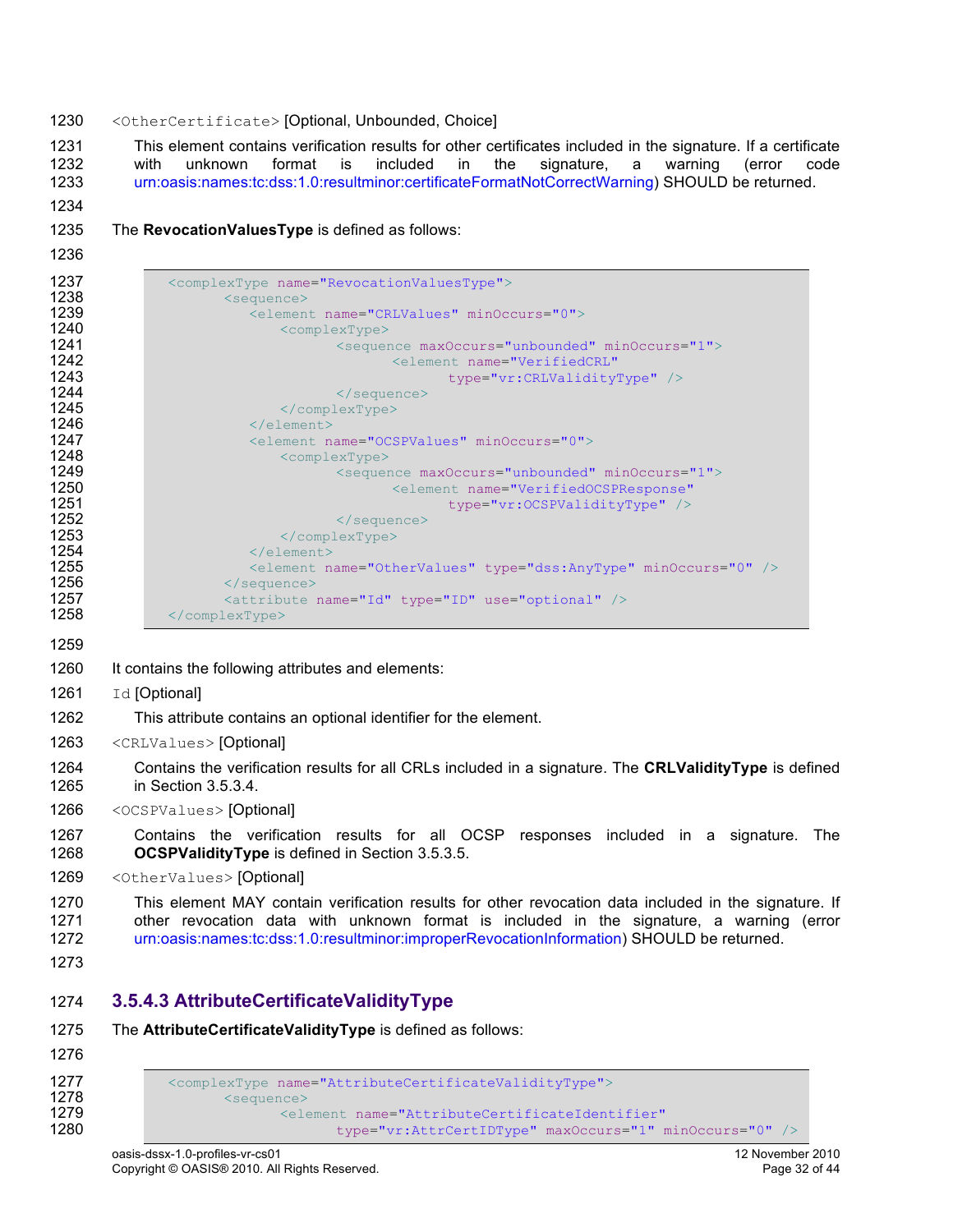| 1281<br>1282<br>1283<br>1284<br>1285<br>1286<br>1287<br>1288<br>1289<br>1290 | <blement <br="" name="AttributeCertificateValue" type="base64Binary">maxOccurs="1" minOccurs="0" /&gt;<br/><element <br="" name="AttributeCertificateContent">type="vr:AttributeCertificateContentType" maxOccurs="1"<br/><math>minOccurs = "0"</math> /&gt;<br/><element name="SignatureOK" type="vr:SignatureValidityType"></element><br/><element <br="" name="CertificatePathValidity">type="vr:CertificatePathValidityType" /&gt;<br/><br/></element></element></blement> |
|------------------------------------------------------------------------------|--------------------------------------------------------------------------------------------------------------------------------------------------------------------------------------------------------------------------------------------------------------------------------------------------------------------------------------------------------------------------------------------------------------------------------------------------------------------------------|
| 1291                                                                         |                                                                                                                                                                                                                                                                                                                                                                                                                                                                                |
| 1292                                                                         | It contains the following elements:                                                                                                                                                                                                                                                                                                                                                                                                                                            |
| 1293                                                                         | <attributecertificateidentifier>[Optional]</attributecertificateidentifier>                                                                                                                                                                                                                                                                                                                                                                                                    |
| 1294<br>1295                                                                 | This element MAY refer to an X.509v3 attribute certificate according to [RFC3281]. The structure of<br>the AttrCertIDType is defined below.                                                                                                                                                                                                                                                                                                                                    |
| 1296                                                                         | <attributecertificatevalue> [Optional]</attributecertificatevalue>                                                                                                                                                                                                                                                                                                                                                                                                             |
| 1297<br>1298                                                                 | This element MAY contain the certificate in binary form (coded in ASN.1), if the report option<br><includecertificatevalues> is set to 'true'.</includecertificatevalues>                                                                                                                                                                                                                                                                                                      |
| 1299                                                                         | <attributecertificatecontent>[Optional]</attributecertificatecontent>                                                                                                                                                                                                                                                                                                                                                                                                          |
| 1300<br>1301<br>1302                                                         | This element MAY contain an XML-based analogue of the content of the certificate, if the report option<br>'true'.<br>The<br>structure<br>οf<br><expandbinaryvalues><br/>is<br/>set<br/>to<br/>the<br/>AttributeCertificateContentType is defined below.</expandbinaryvalues>                                                                                                                                                                                                   |
| 1303                                                                         | <signatureok> [Required]</signatureok>                                                                                                                                                                                                                                                                                                                                                                                                                                         |
| 1304<br>1305                                                                 | This element indicates, whether the digital signature is mathematically valid or not. The<br>SignatureValidityType is defined in section 3.5.1.                                                                                                                                                                                                                                                                                                                                |
| 1306                                                                         | <certificatepathvalidity> [Required]</certificatepathvalidity>                                                                                                                                                                                                                                                                                                                                                                                                                 |
| 1307<br>1308<br>1309                                                         | This element contains the result of the validation of the certificate path of the certificate which has<br>been used to sign the attribute certificate. The <b>CertificatePathValidityType</b> is defined at the<br>beginning of Section 3.5.3.                                                                                                                                                                                                                                |
| 1310<br>1311                                                                 |                                                                                                                                                                                                                                                                                                                                                                                                                                                                                |
| 1312                                                                         | The <b>AttrCertIDType</b> is structured as follows:                                                                                                                                                                                                                                                                                                                                                                                                                            |
| 1313<br>1314<br>1315<br>1316<br>1317<br>1318<br>1319<br>1320                 | <complextype name="AttrCertIDType"><br/><sequence><br/><element <br="" maxoccurs="1" name="Holder" type="vr:EntityType"><math>minOccurs="0"</math>/&gt;<br/><element name="Issuer" type="vr:EntityType"></element><br/><element name="SerialNumber" type="integer"></element><br/><math>\langle</math>/sequence&gt;<br/></element></sequence></complextype>                                                                                                                    |
| 1321<br>1322                                                                 | It contains the following elements:                                                                                                                                                                                                                                                                                                                                                                                                                                            |

1323 <Holder> [Optional]

1324 This element contains, if present, information about the holder of the certificate. The structure of the 1325 **EntityType** is defined below.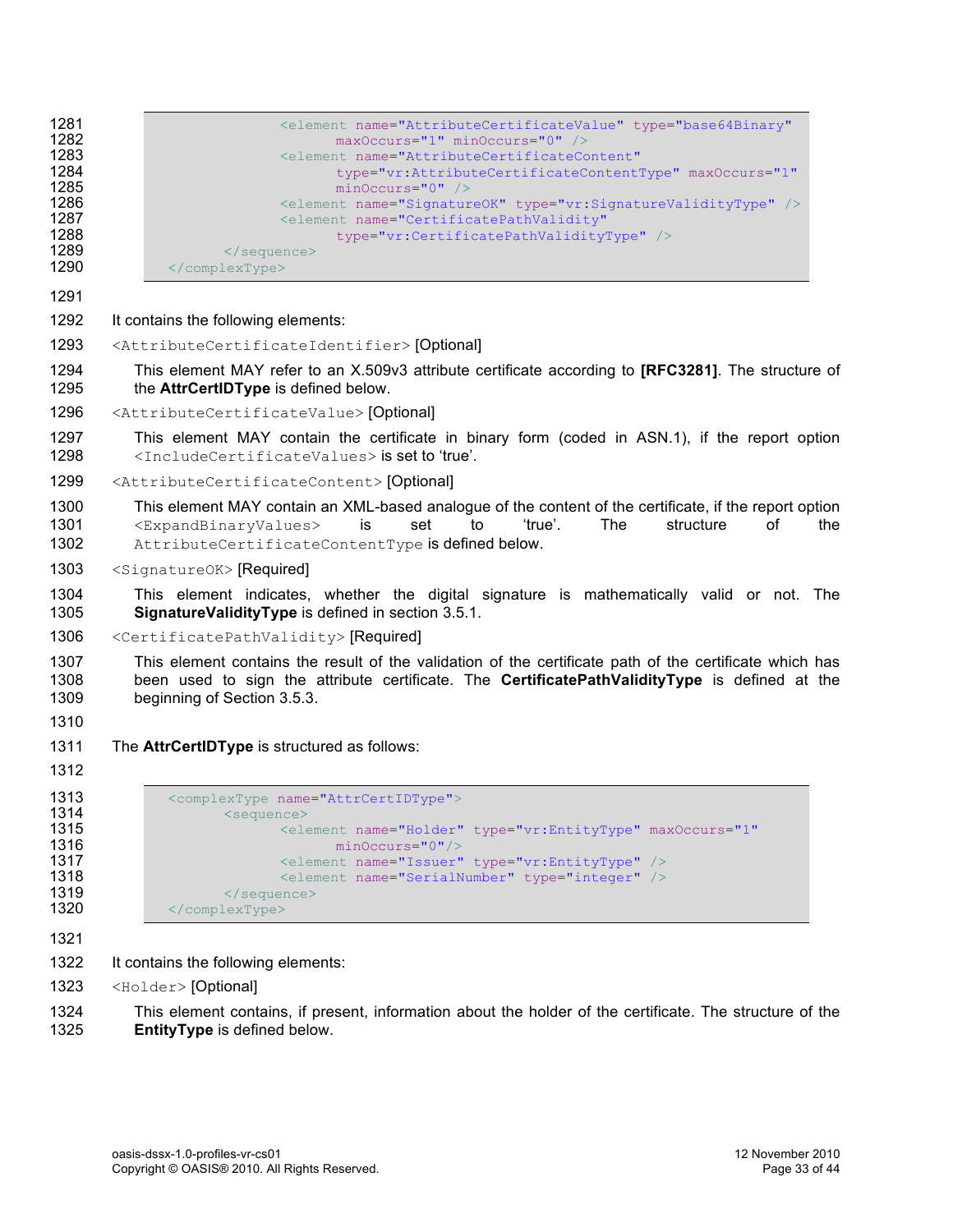- 1326 <Issuer> [Required]
- 1327 This element contains information about the issuer of the attribute certificate. The structure of the 1328 **EntityType** is defined below.
- 1329 <SerialNumber> [Required]
- 1330 This element contains the serial number of the attribute certificate, which (together with the information 1331 provided in the <Issuer>-element) uniquely identifies the attribute certificate.

- 1333 The **EntityType** is aligned to the structure of Holder and V2Form in **[RFC3281]** and is defined as 1334 follows:
- 1335

| 1336 | <complextype name="EntityType"></complextype>                                |  |  |  |
|------|------------------------------------------------------------------------------|--|--|--|
| 1337 | <sequence></sequence>                                                        |  |  |  |
| 1338 | <element <="" name="BaseCertificateID" th=""></element>                      |  |  |  |
| 1339 | type="ds:X509IssuerSerialType" maxOccurs="1"                                 |  |  |  |
| 1340 | $minOccurs="0"$                                                              |  |  |  |
| 1341 | <element <="" maxoccurs="1" name="Name" th="" type="string"></element>       |  |  |  |
| 1342 | $minOccurs="0"$                                                              |  |  |  |
| 1343 | <element <="" maxoccurs="1" name="Other" th="" type="dss:AnyType"></element> |  |  |  |
| 1344 | $minOccurs="0"$                                                              |  |  |  |
| 1345 | $\langle$ /sequence>                                                         |  |  |  |
| 1346 | $\langle$ /complexType $\rangle$                                             |  |  |  |

- 1347
- 1348 It SHOULD contain sufficient information to identify the entity uniquely and MAY contain the following 1349 optional elements:
- 1350 <BaseCertificateID> [Optional]
- 1351 This element identifies, if present, the public-key certificate of the entity. The structure of the 1352 ds:X509IssuerSerielType is defined in **[RFC3275]**.
- 1353 <Name> [Optional]
- 1354 This element contains, if present, the name of the entity.
- 1355 <Other>[Optional]
- 1356 This element MAY contain other information, which is used to identify the entity.
- 1357

1358 The **AttributeCertificateContentType** contains the content of an attribute certificate according to 1359 **[RFC3281]** as XML structure and is structured as follows:

| 1361 | <complextype name="AttributeCertificateContentType"></complextype> |
|------|--------------------------------------------------------------------|
| 1362 | <sequence></sequence>                                              |
| 1363 | <element minoccurs="0" name="Version" type="integer"></element>    |
| 1364 | <element name="Holder" type="vr:EntityType"></element>             |
| 1365 | <element name="Issuer" type="vr:EntityType"></element>             |
| 1366 | <element name="SignatureAlgorithm" type="anyURI"></element>        |
| 1367 | <element name="SerialNumber" type="integer"></element>             |
| 1368 | <element <="" name="AttCertValidityPeriod" th=""></element>        |
| 1369 | $type="vr:ValidityType"$ />                                        |
| 1370 | <element name="Attributes"></element>                              |
| 1371 | <complextype></complextype>                                        |
| 1372 | <sequence maxoccurs="unbounded" minoccurs="0"></sequence>          |
| 1373 | <element <="" name="Attribute" th=""></element>                    |
| 1374 | type="vr:AttributeType" />                                         |
| 1375 | $\langle$ /sequence>                                               |
| 1376 | $\langle$ /complexType>                                            |
| 1377 | $\langle$ /element>                                                |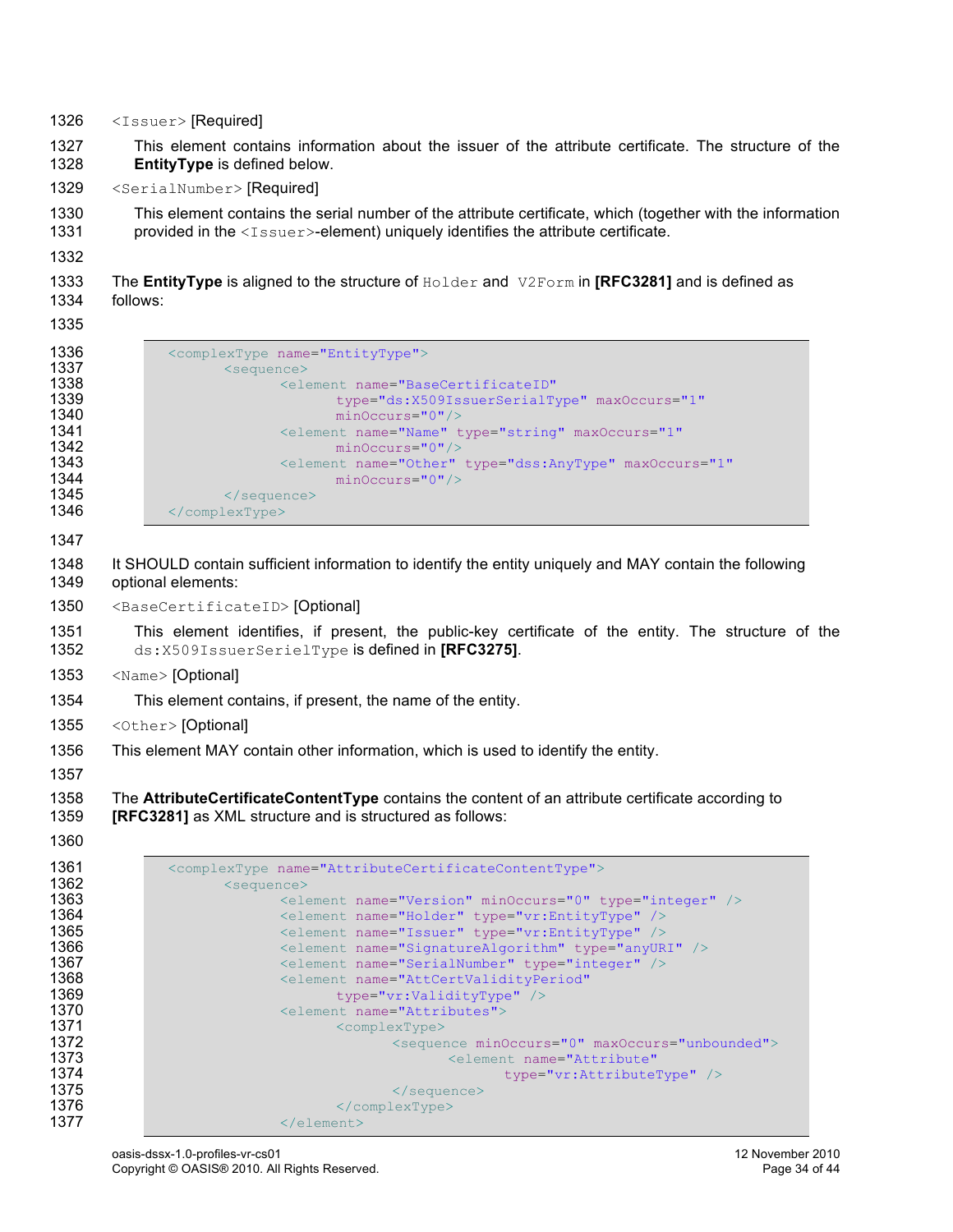| 1378                                                 | <element <="" maxoccurs="1" name="IssuerUniqueID" th="" type="hexBinary"></element>                                                                                                                                                                           |  |  |  |
|------------------------------------------------------|---------------------------------------------------------------------------------------------------------------------------------------------------------------------------------------------------------------------------------------------------------------|--|--|--|
| 1379<br>1380                                         | $minOccurs="0"$ /><br><blement <="" minoccurs="0" name="Extensions" td=""></blement>                                                                                                                                                                          |  |  |  |
| 1381                                                 | type="vr:ExtensionsType" />                                                                                                                                                                                                                                   |  |  |  |
| 1382<br>1383                                         | <br>                                                                                                                                                                                                                                                          |  |  |  |
| 1384                                                 |                                                                                                                                                                                                                                                               |  |  |  |
| 1385                                                 | It contains the following elements:                                                                                                                                                                                                                           |  |  |  |
| 1386                                                 | <version> [Optional]</version>                                                                                                                                                                                                                                |  |  |  |
| 1387                                                 | This element contains, if present, the version of the attribute certificate.                                                                                                                                                                                  |  |  |  |
| 1388                                                 | <holder> [Required]</holder>                                                                                                                                                                                                                                  |  |  |  |
| 1389<br>1390                                         | This element contains information about the holder of the certificate. The structure of the EntityType<br>is defined above.                                                                                                                                   |  |  |  |
| 1391                                                 | <issuer>[Required]</issuer>                                                                                                                                                                                                                                   |  |  |  |
| 1392<br>1393                                         | This element contains the issuer of the attribute certificate. The structure of the <b>EntityType</b> is defined<br>above.                                                                                                                                    |  |  |  |
| 1394                                                 | <signaturealgorithm> [Required]</signaturealgorithm>                                                                                                                                                                                                          |  |  |  |
| 1395                                                 | This element contains an identifier of the used signature algorithm.                                                                                                                                                                                          |  |  |  |
| 1396                                                 | <serialnumber> [Required]</serialnumber>                                                                                                                                                                                                                      |  |  |  |
| 1397                                                 | This element contains the serial number of the attribute certificate.                                                                                                                                                                                         |  |  |  |
| 1398                                                 | <attcertvalidityperiod> [Required]</attcertvalidityperiod>                                                                                                                                                                                                    |  |  |  |
| 1399<br>1400                                         | This element contains the validity period of the attribute certificate. The ValidityType is defined in<br>section 3.5.3.2.                                                                                                                                    |  |  |  |
| 1401                                                 | <attributes> [Optional, Unbounded]</attributes>                                                                                                                                                                                                               |  |  |  |
| 1402                                                 | This element contains, if present, a list of attributes. The AttributeType is defined below.                                                                                                                                                                  |  |  |  |
| 1403                                                 | <issueruniqueid> [Optional]</issueruniqueid>                                                                                                                                                                                                                  |  |  |  |
| 1404                                                 | This element contains, if present, a unique identifier of the issuer of the attribute certificate.                                                                                                                                                            |  |  |  |
| 1405                                                 | <extensions> [Optional]</extensions>                                                                                                                                                                                                                          |  |  |  |
| 1406<br>1407                                         | If present, this element contains information about the list of extensions present in the attribute<br>certificate. The ExtensionType is defined in Section 3.5.3.2.                                                                                          |  |  |  |
| 1408                                                 |                                                                                                                                                                                                                                                               |  |  |  |
| 1409                                                 | The AttributeType is defined as follows:                                                                                                                                                                                                                      |  |  |  |
| 1410                                                 |                                                                                                                                                                                                                                                               |  |  |  |
| 1411<br>1412<br>1413<br>1414<br>1415<br>1416<br>1417 | <complextype name="AttributeType"><br/><sequence><br/><element name="Type" type="anyURI"></element><br/><blement <br="" maxoccurs="unbounded" name="Value" type="dss:AnyType"><math>minOccurs = "0"</math> /&gt;<br/></blement></sequence><br/></complextype> |  |  |  |
| 1418                                                 |                                                                                                                                                                                                                                                               |  |  |  |
| 1419                                                 | It contains the following elements:                                                                                                                                                                                                                           |  |  |  |
| 1420                                                 | <type> [Required]</type>                                                                                                                                                                                                                                      |  |  |  |

- 1421 This element MUST contain an identifier for the type of the attribute in the <Code>-element and MAY<br>1422 contain further information. contain further information.
- 1423 <Value> [Optional, Unbounded]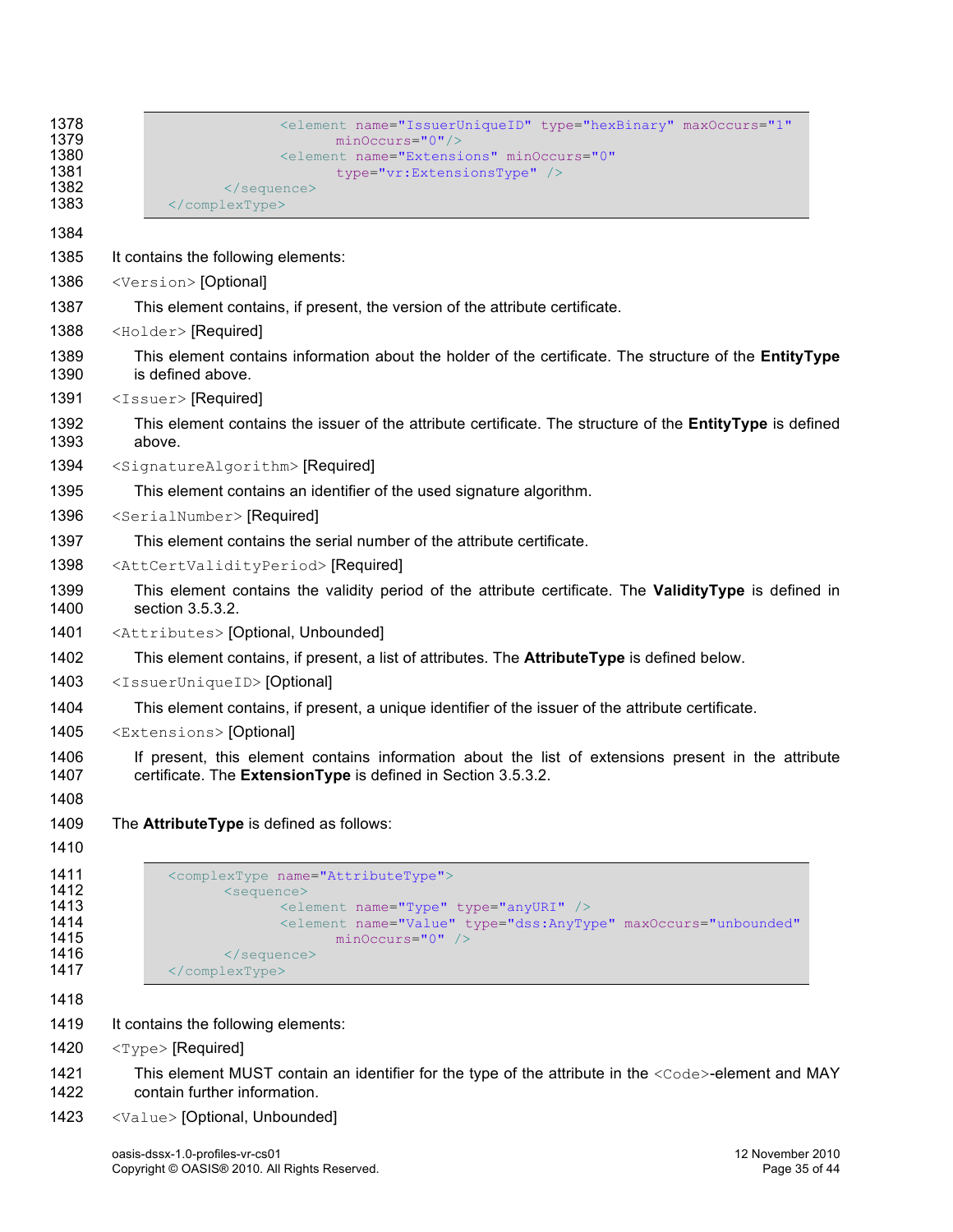- 1424 This element MAY contain any number of attribute values.
- 1425

## 1426 **3.5.4.4 TimeStampValidityType**

| The TimeStampValidityType is structured as follows: |
|-----------------------------------------------------|
|                                                     |

1428

| 1429         | <complextype name="TimeStampValidityType"></complextype>                                                                                                                                                |
|--------------|---------------------------------------------------------------------------------------------------------------------------------------------------------------------------------------------------------|
| 1430         | <sequence></sequence>                                                                                                                                                                                   |
| 1431         | <element name="FormatOK" type="vr:VerificationResultType"></element>                                                                                                                                    |
| 1432<br>1433 | <blement <br="" name="TimeStampContent" type="vr:TstContentType">maxOccurs="1" minOccurs="0" /&gt;</blement>                                                                                            |
| 1434         | <element <="" name="MessageHashAlgorithm" th=""></element>                                                                                                                                              |
| 1435         | type="vr:AlgorithmValidityType"                                                                                                                                                                         |
| 1436         | maxOccurs="1" minOccurs="0" />                                                                                                                                                                          |
| 1437         | <element <="" name="SignatureOK" th=""></element>                                                                                                                                                       |
| 1438         | type="vr:SignatureValidityType" />                                                                                                                                                                      |
| 1439         | <element <="" name="CertificatePathValidity" th=""></element>                                                                                                                                           |
| 1440         | type="vr:CertificatePathValidityType" />                                                                                                                                                                |
| 1441         | $\langle$ /sequence>                                                                                                                                                                                    |
| 1442         | <attribute name="Id" type="ID" use="optional"></attribute>                                                                                                                                              |
| 1443         |                                                                                                                                                                                                         |
| 1444         |                                                                                                                                                                                                         |
| 1445         | It contains the following elements and attributes:                                                                                                                                                      |
| 1446         | Id [Optional]                                                                                                                                                                                           |
| 1447         | This attribute contains an optional identifier for the element.                                                                                                                                         |
| 1448         | <formatok> [Required]</formatok>                                                                                                                                                                        |
|              |                                                                                                                                                                                                         |
| 1449<br>1450 | This element indicates, whether the format of the time stamp is ok or not. More information on the use<br>of the VerificationResultType may be found in Section 3.4.                                    |
| 1451         | <timestampcontent> [Optional]</timestampcontent>                                                                                                                                                        |
| 1452<br>1453 | This element contains the content of time stamp in form of an XML structure, if the report option<br><expandbinaryvalues> is set to 'true'. The TstContentType is specified below.</expandbinaryvalues> |
| 1454         | <messagehashalgorithm> [Optional]</messagehashalgorithm>                                                                                                                                                |
| 1455<br>1456 | This element contains, if present, information about the message hash algorithm and its suitability.<br>The AlgorithmValidityType is defined in Section 3.5.2.                                          |
| 1457         | <signatureok> [Required]</signatureok>                                                                                                                                                                  |
| 1458<br>1459 | This element indicates, whether the digital signature is mathematically valid or not. The<br>SignatureValidityType is defined in Section 3.5.1.                                                         |
| 1460         | <certificatepathvalidity> [Required]</certificatepathvalidity>                                                                                                                                          |
| 1461<br>1462 | validity<br>check<br>certificate.<br>The<br>This.<br>element contains<br>the<br>result<br>of the<br>of<br>the<br>CertificatePathValidityType is defined in Section 3.5.3.                               |
| 1463         |                                                                                                                                                                                                         |
| 1464         | The TstContentType complex type is defined as follows:                                                                                                                                                  |
| 1465         |                                                                                                                                                                                                         |
| 1466         | <complextype name="TstContentType"></complextype>                                                                                                                                                       |
| 1467         | <sequence></sequence>                                                                                                                                                                                   |
| 1468         | <element maxoccurs="1" minoccurs="0" ref="dss:TstInfo"></element>                                                                                                                                       |
| 1469         | <element <="" maxoccurs="1" name="Other" th="" type="dss:AnyType"></element>                                                                                                                            |
| 1470         | $minOccurs="0"$ />                                                                                                                                                                                      |
| 1471         |                                                                                                                                                                                                         |

1472 </complexType>

1471 </sequence><br>1472 </complexType>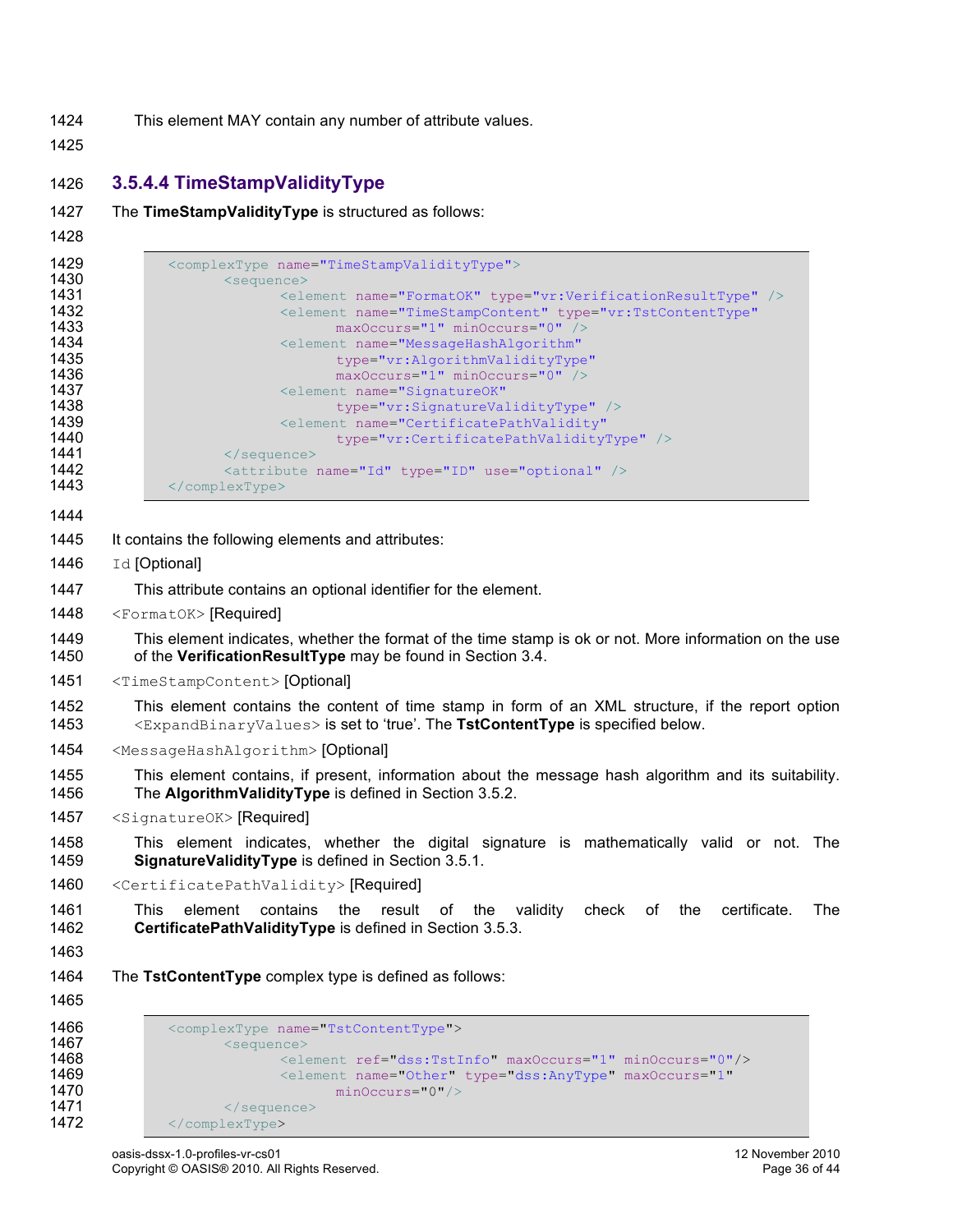- 1473 It contains the following elements:
- 1474 <dss:TstInfo> [Optional]
- 1475 This element MAY contain the standard content of a time stamp as defined in Section 5.1.2 of 1476 **[DSSCore]**. Note that there is a straightforward mapping from the TSTInfo-Element according to 1477 **[RFC3161]** to the present structure.
- 1478 <Other>[Optional]
- 1479 This element MAY contain other information included in the time stamp.

#### 1480 **3.5.5 Element <IndividualTimeStampReport>**

1481 The <IndividualTimeStampReport>-element MAY appear in the <Details>-element within the

- 1482 <IndividualReport>-element defined in Section 3.3. This element is defined as follows:
- 1483 <element name="IndividualTimeStampReport" type="vr:TimeStampValidityType"/>
- 1484 The **TimeStampValidityType** is defined in Section 3.5.4.4.

## 1485 **3.5.6 Element <IndividualCertificateReport>**

- 1486 The <IndividualCertificateReport>-element MAY appear in the <Details>-element within the
- 1487 <IndividualReport>-element defined in Section 3.3. This element is defined as follows:

1488 <element name="IndividualCertificateReport"<br>1489 type="vr:CertificateValidityTv type="vr:CertificateValidityType" />

1490 The **CertificateValidityType** is defined in Section 3.5.3.1.

## 1491 **3.5.7 Element <IndividualAttributeCertificateReport>**

- 1492 The <IndividualAttributeCertificateReport>-element MAY appear in the <Details>-
- 1493 element within the <IndividualReport>-element defined in Section 3.3. This element is defined as 1494 follows:

1495 <element name="IndividualAttributeCertificateReport"

- 1496 type="vr:AttributeCertificateValidityType" />
- 1497 The **AttributeCertificateValidityType** is defined in Section 3.5.4.3.

## 1498 **3.5.8 Element <IndividualCRLReport>**

- 1499 The <IndividualCRLReport>-element MAY appear in the <Details>-element within the
- 1500 <IndividualReport>-element defined in Section 3.3. This element is defined as follows:

1501 <element name="IndividualCRLReport" type="vr:CRLValidityType" />

1502 The **CRLValidityType** is defined in Section 3.5.3.4.

## 1503 **3.5.9 Element <IndividualOCSPReport>**

- 1504 The <IndividualOCSPReport>-element MAY appear in the <Details>-element within the
- 1505 <IndividualReport>-element defined in Section 3.3. This element is defined as follows:
- 1506 <element name="IndividualOCSPReport" type="vr:OCSPValidityType" />
- 1507 The **OCSPValidityType** is defined in Section 3.5.3.5.

## 1508 **3.5.10 Element <EvidenceRecordReport>**

- 1509 The <EvidenceRecordReport>-element MAY appear in the <Details>-element within the
- 1510 <IndividualReport>-element defined in Section 3.3. This element is defined as follows:

oasis-dssx-1.0-profiles-vr-cs01 12 November 2010 Copyright © OASIS® 2010. All Rights Reserved. **Page 37** of 44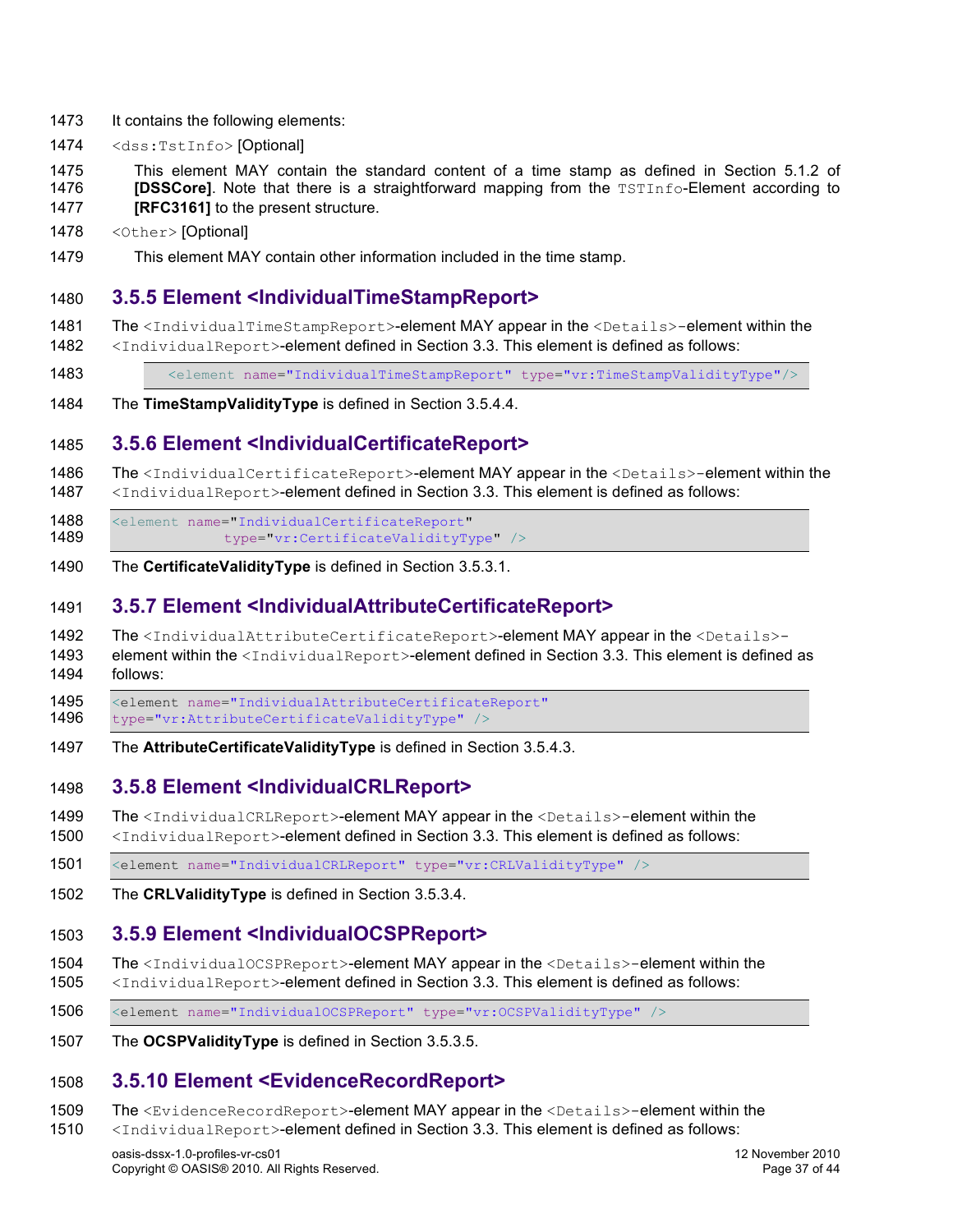| <element name="EvidenceRecordReport" type="vr:EvidenceRecordValidityType"></element>                                        |
|-----------------------------------------------------------------------------------------------------------------------------|
| The EvidenceRecordValidityType is based on the definition of the EvidenceRecord-element in<br>[RFC4998] defined as follows: |
| <complextype name="EvidenceRecordValidityType"></complextype>                                                               |
| <sequence></sequence>                                                                                                       |
| <element name="FormatOK" type="vr:VerificationResultType"></element>                                                        |
| <element <="" name="Version" td="" type="integer"></element>                                                                |
| maxOccurs="1" minOccurs="0" />                                                                                              |
| <element <="" name="DigestAlgorithm" td=""></element>                                                                       |
| type="vr:AlgorithmValidityType" maxOccurs="unbounded"                                                                       |
| $minOccurs = "0"$                                                                                                           |
|                                                                                                                             |
| <element maxoccurs="1" minoccurs="0" name="CryptoInfos"></element>                                                          |
| <complextype></complextype>                                                                                                 |
| <sequence></sequence>                                                                                                       |
| <blement <="" name="Attribute" td="" type="vr:AttributeType"></blement>                                                     |
| maxOccurs="unbounded" minOccurs="1" />                                                                                      |
| $\langle$ /sequence>                                                                                                        |
|                                                                                                                             |
| $\langle$ /element>                                                                                                         |
| <element maxoccurs="1" minoccurs="0" name="EncryptionInfo"></element>                                                       |
| <complextype></complextype>                                                                                                 |
| <sequence></sequence>                                                                                                       |
| <element <="" name="EncryptionInfoType" td=""></element>                                                                    |
| type="vr:AlgorithmValidityType" />                                                                                          |
| <element <="" name="EncryptionInfoValue" td=""></element>                                                                   |
| type="dss:AnyType" />                                                                                                       |
| $\langle$ /sequence>                                                                                                        |
|                                                                                                                             |
| $\langle$ /element>                                                                                                         |
| <blement <="" maxoccurs="1" name="ArchiveTimeStampSequence" td=""></blement>                                                |
| $minOccurs="1"$                                                                                                             |
| <complextype></complextype>                                                                                                 |
| <sequence maxoccurs="unbounded" minoccurs="0"></sequence>                                                                   |
| <element name="ArchiveTimeStampChain"></element>                                                                            |
| <complextype></complextype>                                                                                                 |
| <sequence <="" maxoccurs="unbounded" td=""></sequence>                                                                      |
| $minOccurs="0"$                                                                                                             |
| <element <="" name="ArchiveTimeStamp" td=""></element>                                                                      |
| type="vr:ArchiveTimeStampValidityType"/>                                                                                    |
| $\langle$ /sequence>                                                                                                        |
|                                                                                                                             |
| $\langle$ /element>                                                                                                         |
| $\langle$ /sequence>                                                                                                        |
|                                                                                                                             |
| $\langle$ /element>                                                                                                         |
| $\langle$ /sequence>                                                                                                        |
| <attribute name="Id" type="ID" use="optional"></attribute>                                                                  |
|                                                                                                                             |

- 
- 1561 It contains the following elements and attributes:
- 1562 Id [Optional]
- This attribute contains an optional identifier for the element.
- 1564 <FormatOK> [Required]
- This element indicates, whether the format of the evidence record according to **[RFC4998]** is ok or not. More information on the use of the **VerificationResultType** may be found in Section 3.4.
- <Version> [Optional]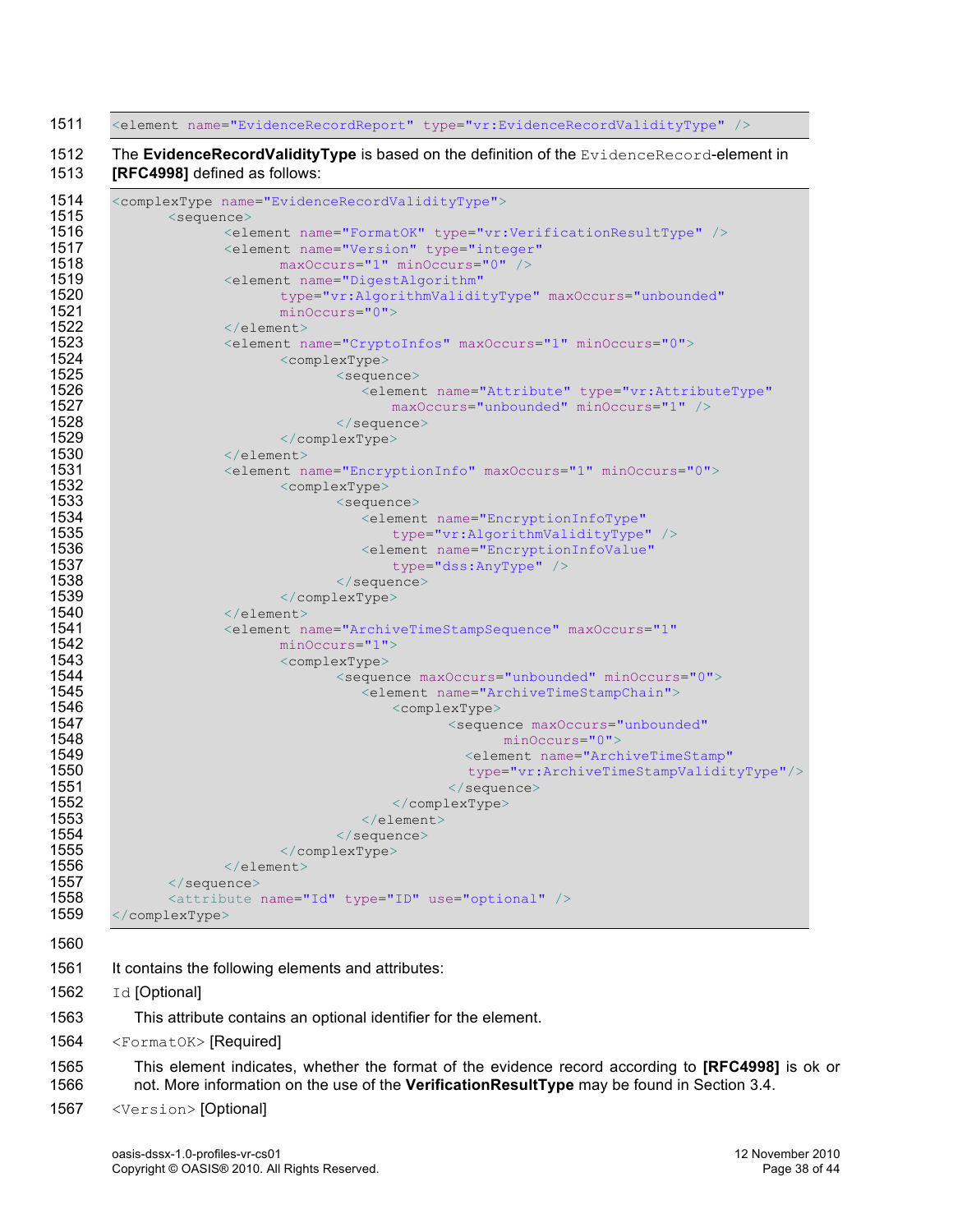- This element contains, if present, the version of the Evidence Record Syntax.
- <DigestAlgorithm> [Optional, unbounded]
- This element appears for each hash algorithm used to produce the evidence record and contains information about the hash algorithm and possibly its suitability. The **AlgorithmValidityType** is defined in Section 3.5.2.
- <CryptoInfos> [Optional]
- This element MAY contain further data useful in the validation of the <ArchiveTimeStampSequence>- element. As explained in **[RFC4998]** this MAY include possible Trust Anchors, certificates, revocation information, or the information concerning the suitability of cryptographic algorithms.
- <EncryptionInfo> [Optional]
- This element MAY contain the necessary information to support encrypted content (cf. **[RFC4998]**, Section 6.1).
- <ArchiveTimeStampSequence> [Required]

```
1581 This element is required and MAY contain a sequence of <ArchiveTimeStampChain>-elements (cf.
1582 [RFC4998], Section 5), which in turn MAY contain a sequence of <ArchiveTimeStamp>-elements, 
1583 which are of type ArchiveTimeStampValidityType defined below.
```
1585 The ArchiveTimeStampValidityType is based on the definition of the ArchiveTimeStamp-element in **[RFC4998]** defined as follows:

```
1588 <complexType name="ArchiveTimeStampValidityType"><br>1589 <sequence>
1589 <sequence>
1590 <element name="FormatOK" type="vr:VerificationResultType" />
1591 <element name="DigestAlgorithm" type="vr:AlgorithmValidityType"<br>1592 maxOccurs="1" minOccurs="0" />
1592 maxOccurs="1" minOccurs="0" /><br>1593 <element name="Attributes" maxOccurs=
1593 <element name="Attributes" maxOccurs="1" minOccurs="0"><br>1594 <complexType>
1594 <complexType>> <complexType><br>1595 </complexType>
1595 <sequence>
1596 <element name="Attribute" type="vr:AttributeType"
1597 maxOccurs="unbounded" minOccurs="1"/>
1598 </sequence><br>1599 </sequence> </complexType>
1599 </complexType>
1600 </element>
1601 <element name="ReducedHashTree" maxOccurs="1" minOccurs="0"><br>1602 <complexType>
1602 <complexType>
1603 <sequence maxOccurs="unbounded" minOccurs="1"><br>1604 <sequence maxOccurs="partialHashTree">
1604 <element name="PartialHashTree">
1605 <complexType>
1606 <sequence maxOccurs="unbounded"
1607 minOccurs="1">
1608 <element name="HashValue"
1609 type="vr:HashValueType"/>
1610 </sequence>
1611 </complexType><br>1612 </complexType>>>>>>>>>>>>>>>>>>
1612 </element><br>1613 </element>
1613 </sequence>
1614 </complexType>
1615 </element>
1616 <element name="TimeStamp"
1617 type="vr:TimeStampValidityType" /><br>1618 </sequence>
1618 </sequence><br>1619 <attribute
1619 <attribute name="Id" type="ID" use="optional" />
      1620 </complexType>
```
#### It contains the following elements and attributes:

oasis-dssx-1.0-profiles-vr-cs01 12 November 2010 Copyright © OASIS® 2010. All Rights Reserved. **Page 39 of 44** and 2010. Page 39 of 44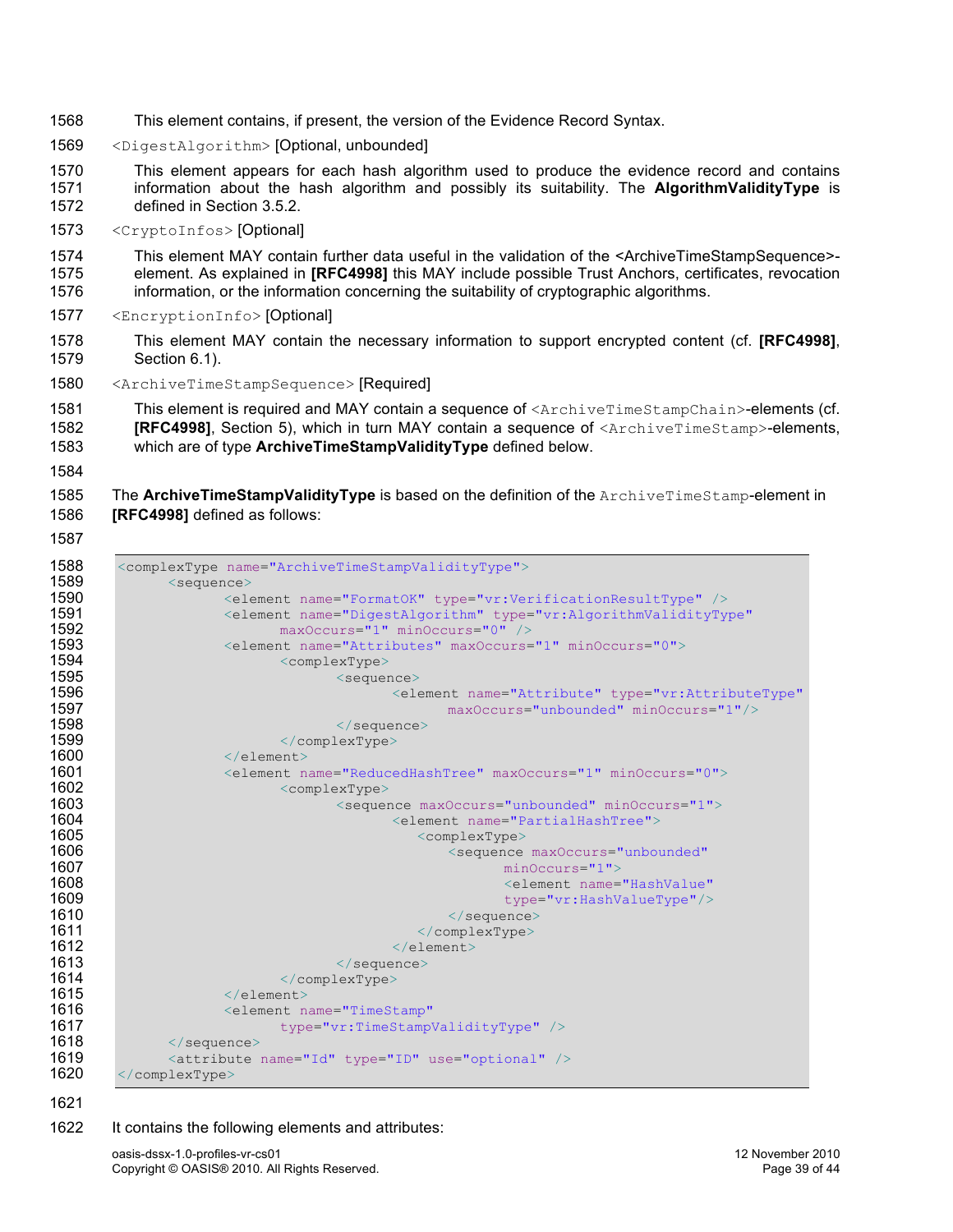| 1623         | Id [Optional]                                                                                                                                                                                           |  |  |  |  |  |
|--------------|---------------------------------------------------------------------------------------------------------------------------------------------------------------------------------------------------------|--|--|--|--|--|
| 1624         | This attribute contains an optional identifier for the element.                                                                                                                                         |  |  |  |  |  |
| 1625         | <formatok> [Required]</formatok>                                                                                                                                                                        |  |  |  |  |  |
| 1626<br>1627 | This element indicates, whether the format of the evidence record according to [RFC4998] is ok or<br>not. More information on the use of the VerificationResultType may be found in Section 3.4.        |  |  |  |  |  |
| 1628         | <digestalgorithm> [Optional]</digestalgorithm>                                                                                                                                                          |  |  |  |  |  |
| 1629<br>1630 | This element contains, if present, information about the hash algorithm and possibly its suitability. The<br>AlgorithmValidityType is defined in Section 3.5.2.                                         |  |  |  |  |  |
| 1631         | <attributes> [Optional]</attributes>                                                                                                                                                                    |  |  |  |  |  |
| 1632<br>1633 | This element contains, if present, information about further attributes related to the archive time<br>stamp.                                                                                           |  |  |  |  |  |
| 1634         | <reducedhashtree> [Optional]</reducedhashtree>                                                                                                                                                          |  |  |  |  |  |
| 1635<br>1636 | This element MAY contain a sequence of <partialhashtree>-elements, which in turn contain a<br/>list of <hashvalue>-elements of type HashValueType defined below.</hashvalue></partialhashtree>          |  |  |  |  |  |
|              | <timestamp> [Required]</timestamp>                                                                                                                                                                      |  |  |  |  |  |
| 1637         |                                                                                                                                                                                                         |  |  |  |  |  |
| 1638<br>1639 | This element is of type TimeStampValidityType (cf. Section 3.5.4.4) and contains information about<br>the validity of the conventional time stamp, which is included in the present archive time stamp. |  |  |  |  |  |
| 1640         |                                                                                                                                                                                                         |  |  |  |  |  |
| 1641<br>1642 | The HashValueType is used for the <hashvalue>-element within the <partialhashtree>-element<br/>above and is defined as follows:</partialhashtree></hashvalue>                                           |  |  |  |  |  |
| 1643<br>1644 | <complextype name="HashValueType"><br/><sequence></sequence></complextype>                                                                                                                              |  |  |  |  |  |
| 1645         | <element name="HashValue" type="hexBinary"></element>                                                                                                                                                   |  |  |  |  |  |
| 1646<br>1647 | $\langle$ /sequence><br><attribute name="HashedObject" type="IDREF" use="optional"></attribute>                                                                                                         |  |  |  |  |  |
| 1648         |                                                                                                                                                                                                         |  |  |  |  |  |
| 1649         | It contains the following elements and attributes:                                                                                                                                                      |  |  |  |  |  |
| 1650         | HashedObject [Optional]                                                                                                                                                                                 |  |  |  |  |  |
| 1651         | This attribute MAY be used to point to the object, which served as pre-image of the hash value.                                                                                                         |  |  |  |  |  |
| 1652         | <hashvalue> [Required]</hashvalue>                                                                                                                                                                      |  |  |  |  |  |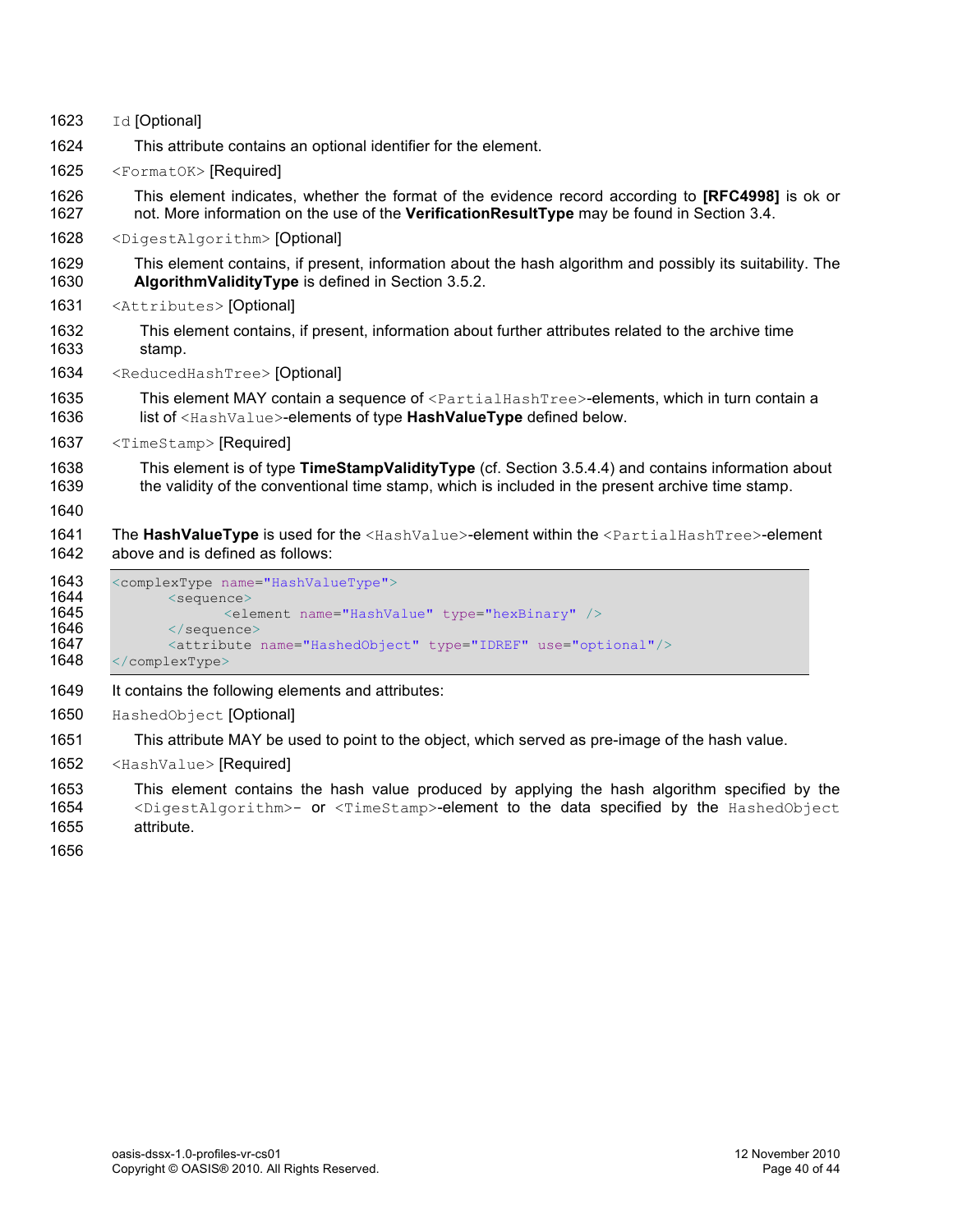## <sup>1657</sup> **4 Conformance**

- 1658 This profile defines three conformance levels:
- 1659 Level 1 "Basic",
- 1660 Level 2 "Comprehensive" and
- 1661 Level 3 "Comfortable".

## 1662 **4.1 Level 1 – "Basic"**

 The conformance level "Basic" allows to return individual verification results for each signature contained 1664 in a <dss:VerifyRequest>. For this purpose the <dss:VerifyResponse> MUST contain in <dss:OptionalOutputs> a <VerificationReport>-element, as specified in Section 3.2. The <VerificationReport>-element MUST contain an <IndividualSignatureReport>-element (see

- 1667 Section 3.3) for each signature or time stamp (i.e. <dss: SignatureObject>) contained in the
- 1668 <VerifyRequest>-element.

1669 The <Details>-element within <IndividualSignatureReport> MAY contain other elements, such 1670 as the Optional Outputs defined in Section 4.5 of **[DSSCore]**.

## 1671 **4.2 Level 2 – "Comprehensive"**

1672 The conformance level "Advanced" comprises all requirements of conformance Level 1 ("Basic"), as 1673 explained in Section 4.1. Furthermore the <Details>-element within each <IndividualReport> 1674 MUST contain exactly one object-specific element, which documents the detailed verification results for 1675 the signatures or validation data under consideration. While it is REQUIRED in this conformance level 1676 that certificate values and revocation values are included into the verification report if requested by the 1677 IncludeCertificateValues- and IncludeRevocationValues-element within the 1678 ReturnVerifcationReport-element (cf. Section 3.1), it is NOT REQUIRED in this conformance level 1679 to expand those values and other relevant validation data to XML-structures if requested by the 1680 ExpandBinaryValues-element. 1681 The object-specific detail elements defined in this specification are given as follows:

- 1682 <DetailedSignatureReport> (cf. Section 3.5) is used for the verification of (advanced) 1683 electronic signatures.
- 1684 <IndividualTimeStampReport> (cf. Section 3.5.5) is used for the verification of individual time 1685 stamps according to **[RFC3161]**, which are not included in a signature.
- 1686 <IndividualCertificateReport> (cf. Section 3.5.6) is used for the verification of individual 1687 certificates according to **[RFC5280]**, which are not included in a signature.
- 1688 <IndividualAttributeCertificateReport> (cf. Section 3.5.7) is used for the verification 1689 of individual attribute certificates according to **[RFC3281]**, which are not included in a signature.
- 1690 <IndividualCRLReport> (cf. Section 3.5.8) is used for the verification of individual CRLs 1691 according to **[RFC5280]**, which are not included in a signature.
- 1692  $\leq$ IndividualOCSPReport> (cf. Section 3.5.9) is used for the verification of individual OCSP-<br>1693 responses according to **IREC25601** which are not included in a signature responses according to **[RFC2560]**, which are not included in a signature.
- 1694 <EvidenceRecordReport> (cf. Section 3.5.10) is used for the verification of evidence records 1695 according to **[RFC4998]**.
- 1696 Other object-specific detail elements MAY be defined in other profiles.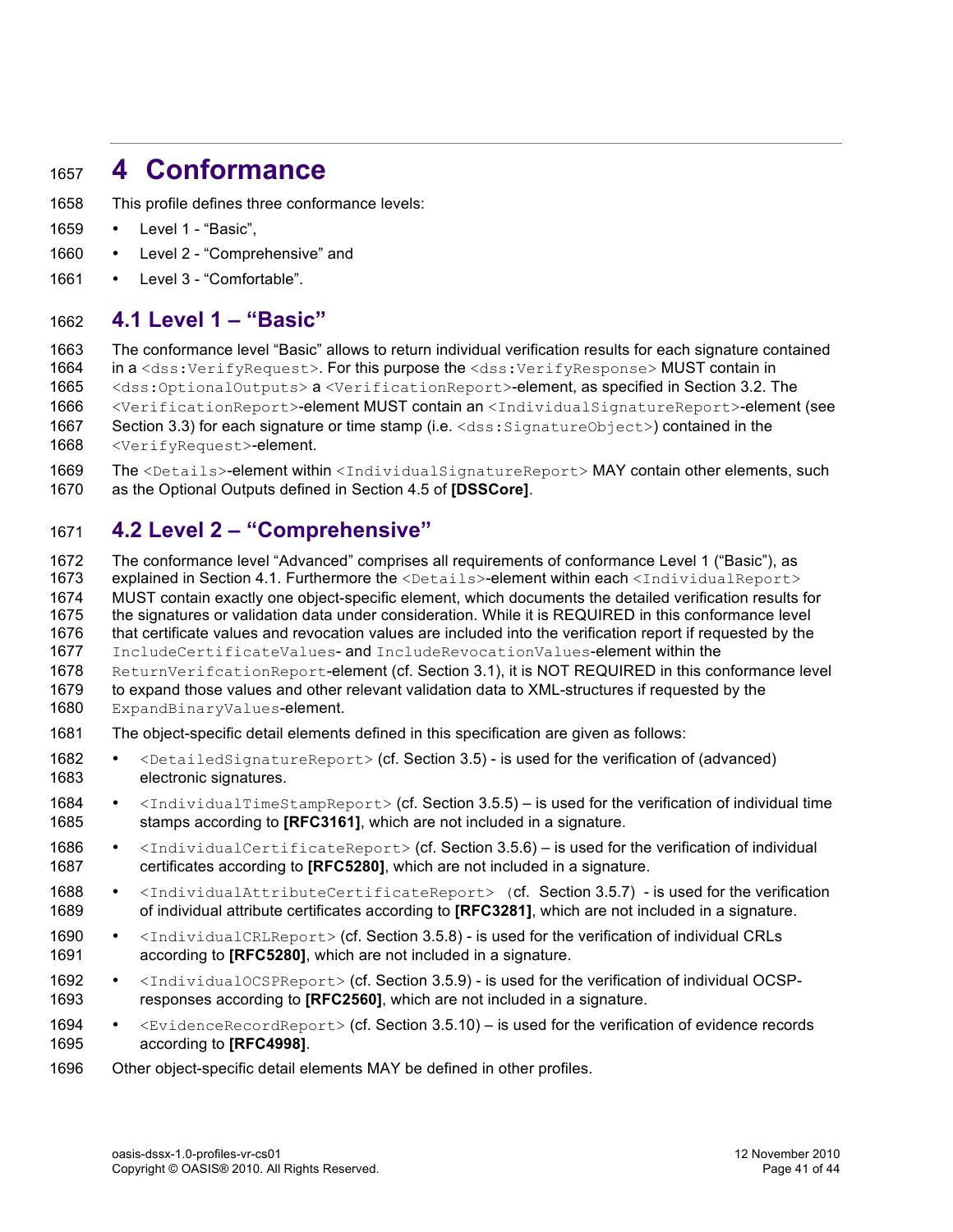## 1697 **4.3 Level 3 – "Convenient"**

1698 The conformance Level 3 ("Convenient") comprises all requirements of the conformance Level 2<br>1699 ("Comprehensive"), as explained in Section 4.2. Furthermore the binary values of the validation d

- 1699 ("Comprehensive"), as explained in Section 4.2. Furthermore the binary values of the validation data<br>1700 MUST be expanded to the corresponding XML-structures. if this is requested by the
- 1700 MUST be expanded to the corresponding XML-structures, if this is requested by the 1701 ExpandBinaryValues-element within the ReturnVerificationReport-element
- ExpandBinaryValues-element within the ReturnVerificationReport-element (cf. Section 3.1).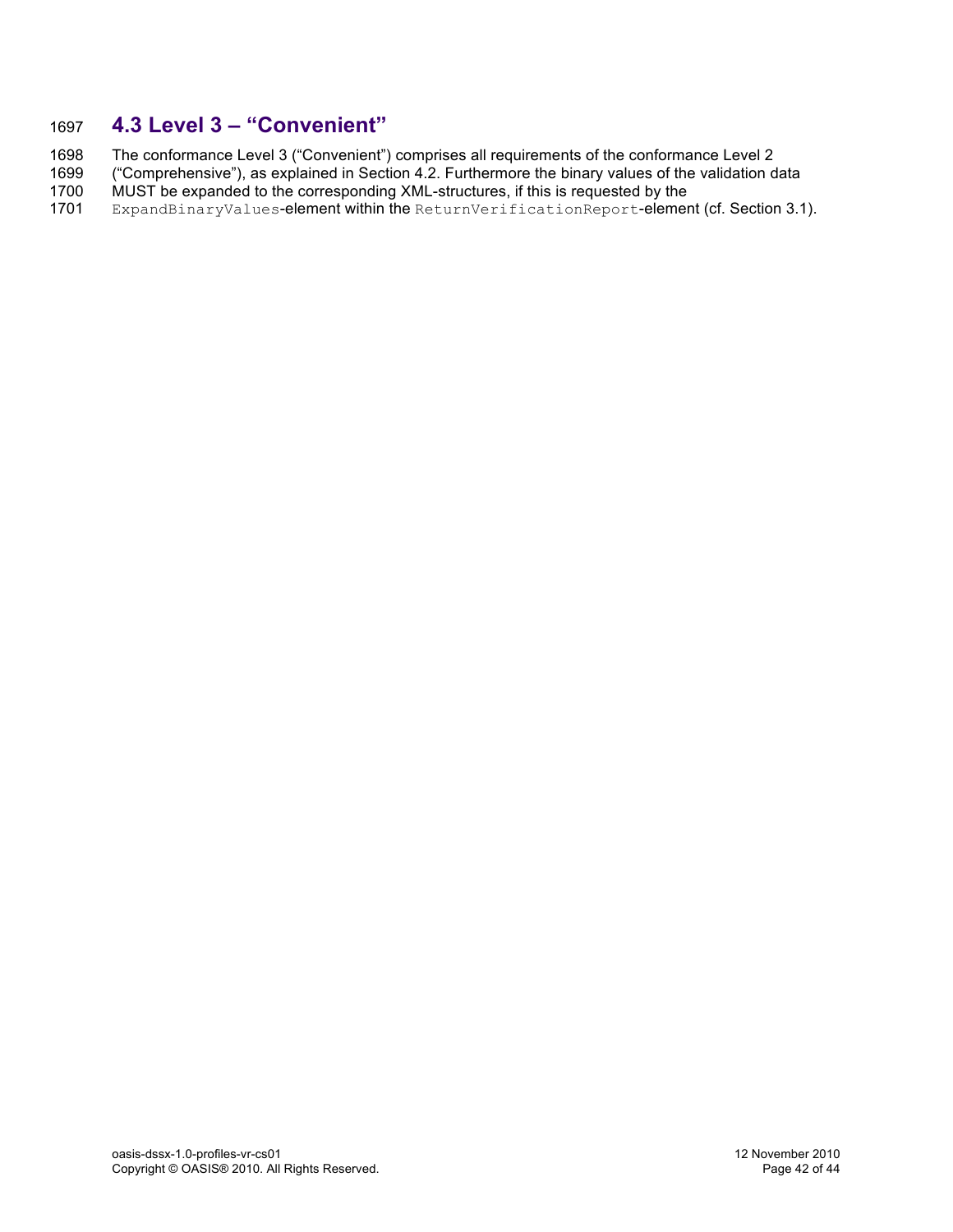## <sup>1702</sup> **A. Acknowledgements**

1703 The following individuals have participated in the creation of this specification and are gratefully

- 1704 acknowledged:
- 1705 **Participants:**
- 1706 Juan-Carlos Cruellas
- 1707 Andreas Kühne
- 1708 Ingo Henkel
- 1709 Ezer Farhi
- 1710 Stefan Drees
- 1711 Pim van der Eijk
- 1712 Clemens Orthacker
- 1713 Marta Cruellas
- 1714 Konrad Lanz
- 1715